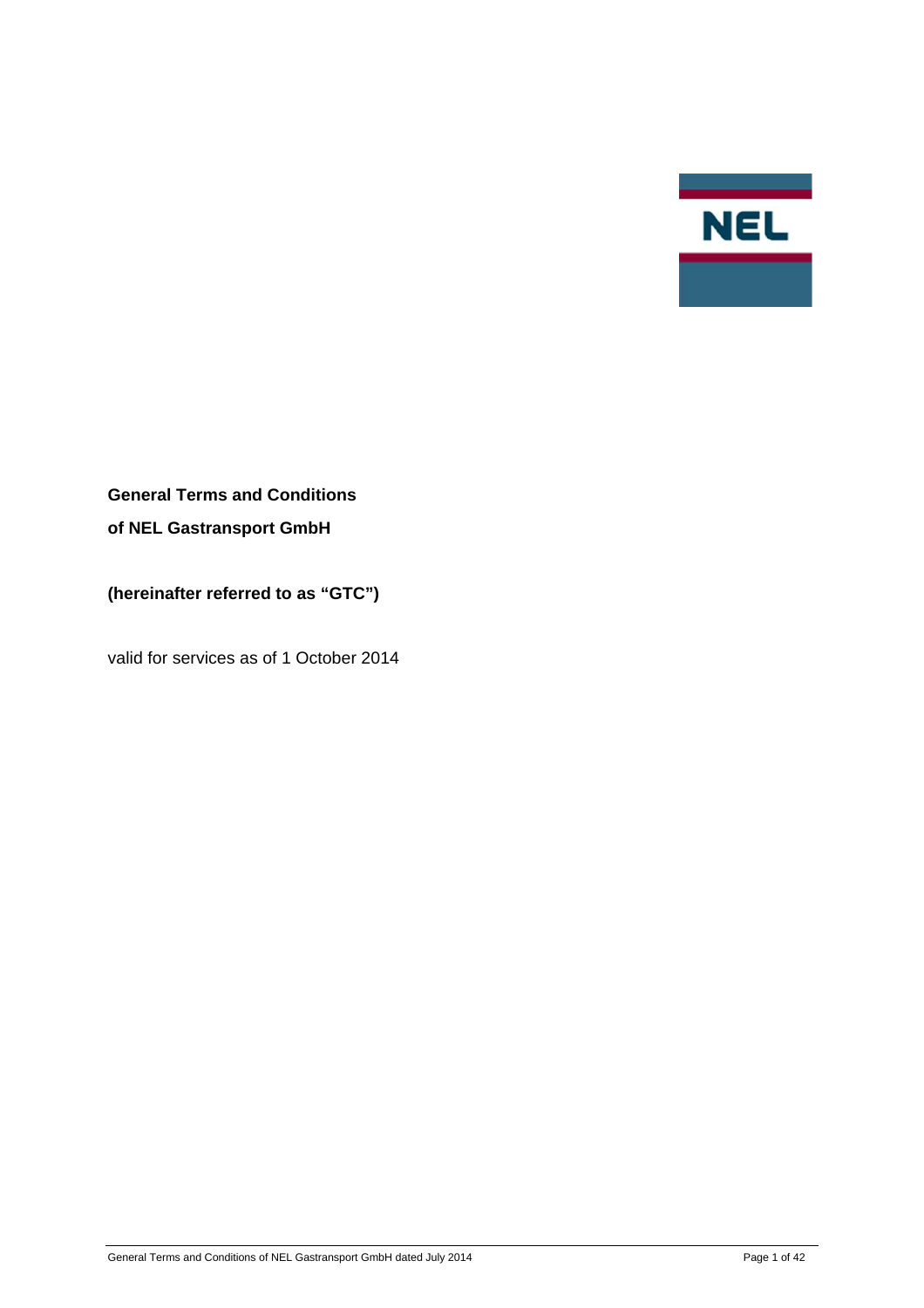

## **Table of contents**

| Section 1  | Conclusion of contract                                                                                                     | 4              |
|------------|----------------------------------------------------------------------------------------------------------------------------|----------------|
| Section 2  | Definitions of terms                                                                                                       | 5              |
| Section 2a | Admission to the primary capacity platform                                                                                 | $\overline{7}$ |
| Section 3  | Scope of the entry contract                                                                                                | $\overline{7}$ |
| Section 4  | Purpose of the exit contract                                                                                               | 8              |
| Section 5  | General entry and exit requirements                                                                                        | 8              |
| Section 6  | Preconditions for use of booked capacity at market area interconnection<br>and cross-border interconnection points         | 8              |
| Section 7  | Incorporation of entry and exit points to balancing groups                                                                 | 9              |
| Section 8  | <b>Bundled booking points</b>                                                                                              | 10             |
| Section 9  | Capacity products                                                                                                          | 11             |
| Section 10 | Conversion of interruptible capacity                                                                                       | 12             |
| Section 11 | Subscribing/unsubscribing network usage for supplying end-consumers                                                        | 12             |
| Section 12 | Nomination and renomination at market area interconnection points and<br>cross-border interconnection points               | 13             |
| Section 13 | Nomination and renomination                                                                                                | 15             |
|            | Section 13a Operational processing of nominations                                                                          | 16             |
|            | Section 13b Communication test                                                                                             | 17             |
|            | Section 13c Balancing of nominations ("Matching")                                                                          | 17             |
| Section 14 | Nomination Replacement procedure                                                                                           | 17             |
| Section 15 | Technical feed in and offtake notice                                                                                       | 18             |
| Section 16 | Capacity return                                                                                                            | 19             |
| Section 17 | Transmission system operator offering firm capacity left unused on short<br>notice per Section 16 (2) GasNZV               | 20             |
| Section 18 | Withdrawal of capacity left unused over a longer term per Section 16 (3)<br>and (4) GasNZV                                 | 20             |
|            | Section 18a Withdrawal of long-term capacities insufficient used at market area and<br>cross border interconnection points | 21             |
| Section 19 | Secondary market trading                                                                                                   | 21             |
| Section 20 | <b>Technical requirements</b>                                                                                              | 21             |
| Section 21 | Non-compliance with gas quality or pressure specification                                                                  | 23             |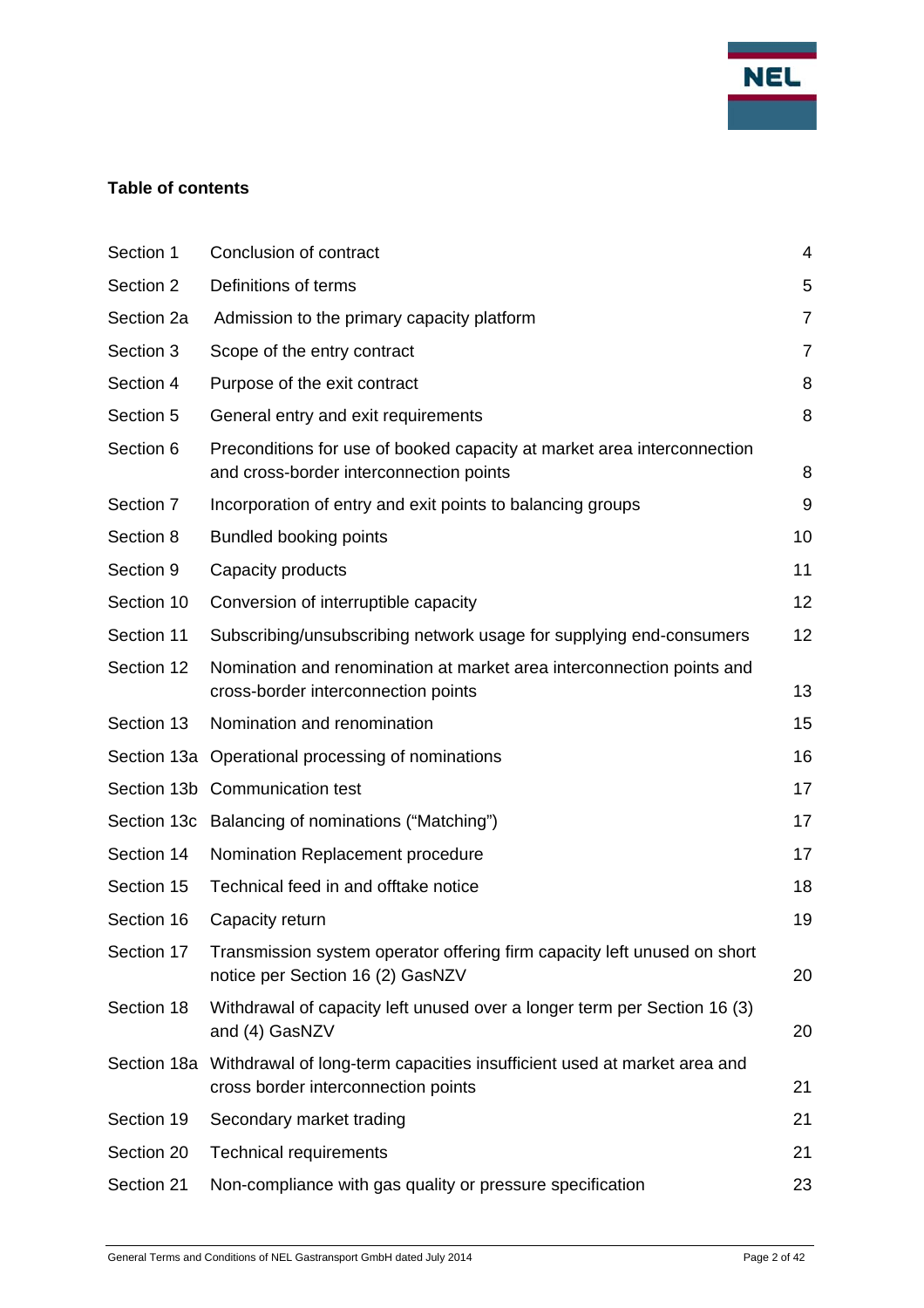

| Section 22 | Allocation of quantities                                     | 23 |
|------------|--------------------------------------------------------------|----|
| Section 23 | Meter operation and Metering                                 | 24 |
| Section 24 | Settlement of oversupply/undersupply quantities              | 26 |
| Section 25 | Fees                                                         | 27 |
| Section 26 | Invoicing and payment                                        | 28 |
| Section 27 | <b>Taxes</b>                                                 | 29 |
| Section 28 | Maintenance                                                  | 30 |
| Section 29 | Interruption of interruptible capacity                       | 31 |
|            | Section 29a Reduction procedure for firm capacity nomination | 31 |
| Section 30 | Capacity overrun                                             | 32 |
| Section 31 | Suspension or modification of contractual obligations        | 32 |
| Section 32 | Transmission System Operator contact person and availability | 34 |
| Section 33 | Data transmission and data processing                        | 34 |
| Section 34 | Force majeure                                                | 34 |
| Section 35 | Liability                                                    | 34 |
| Section 36 | Deposit                                                      | 35 |
|            | Section 36a Advance payment                                  | 38 |
| Section 37 | Termination of contract                                      | 39 |
| Section 38 | Loyality                                                     | 39 |
| Section 39 | Confidentiality                                              | 40 |
| Section 40 | Legal succession                                             | 40 |
| Section 41 | Contract amendments                                          | 41 |
| Section 42 | Severability                                                 | 41 |
| Section 43 | Text form                                                    | 42 |
| Section 44 | Place of jurisdiction and applicable law                     | 42 |
| Section 45 | Index of appendices                                          | 42 |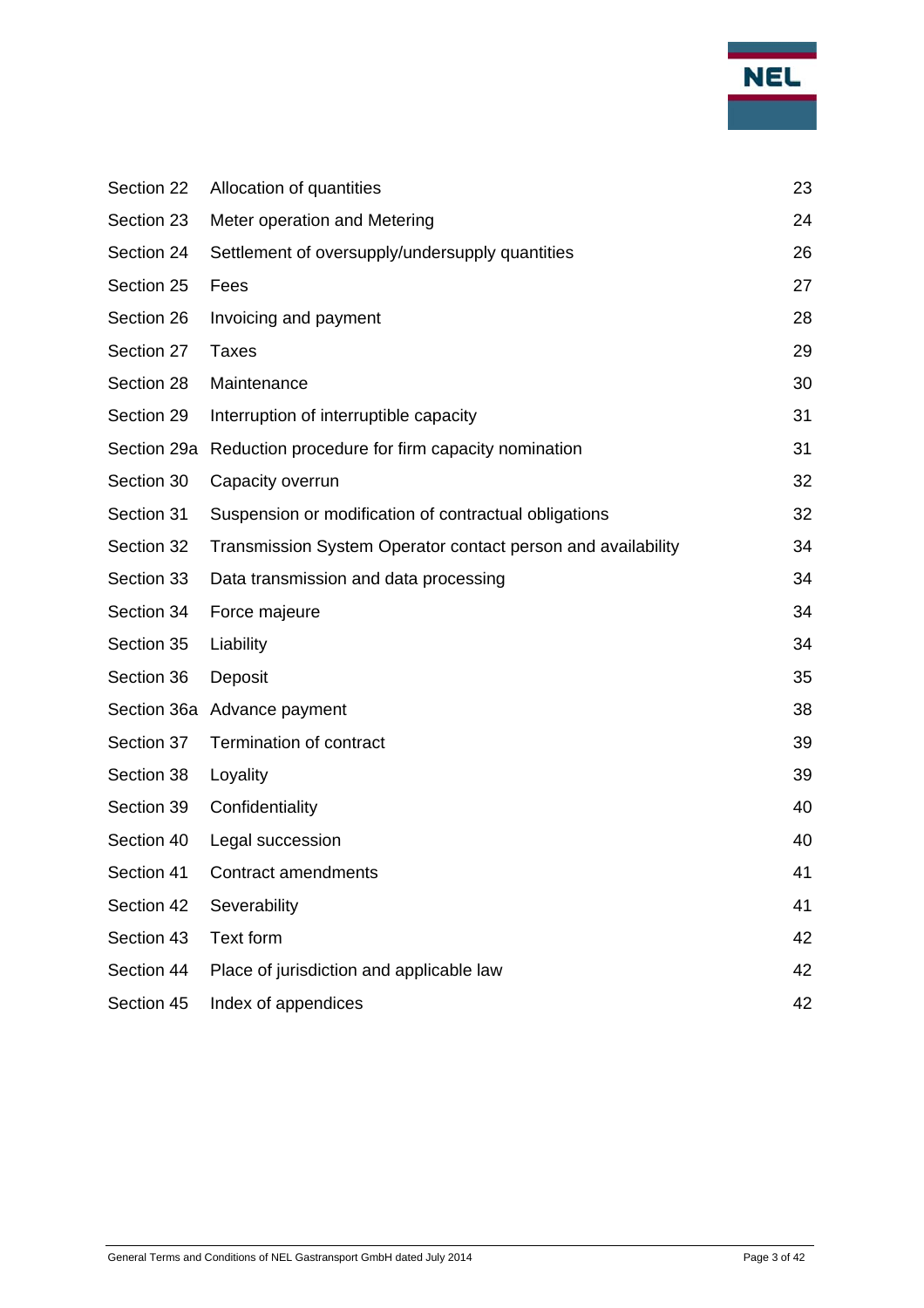

## **Section 1 Conclusion of contract**

- 1. The Shipper concludes this entry/exit contract via the primary capacity platform jointly operated by the transmission system operators. The preconditions for contract conclusion are registration as shipper on the primary capacity platform and acceptance by the transmission system operator as a shipper pursuant to Section 2a. The primary capacity platform´s terms and conditions published on the primary capacity platform operator's website apply regarding registration on the primary capacity platform jointly operated by the transmission system operators in accordance with Section 6 of the Gas Grid Access Ordinance (GasNZV). In case of a failure of the primary capacity platform or the connected systems of the transmission system operators, booking requests for day-ahead capacity may be directly forwarded in text form to the transmission system operator. In this case, allocation is carried out according to transmission system operator´s ability and without any guarantee on the basis of the chronological order of the binding requests received at the regulated daily capacity tariff.
- 2. The entry/exit contract for firm entry and exit capacity at market area interconnection points as well as at cross-border interconnection points comes into effect upon the allocation of capacity at the end of the auction.
- 3. The following capacity types are allocated in the chronological order in which binding requests are received:
	- a) Exit capacity to end-consumers and storage facilities
	- b) Entry capacity from storage, production and LNG facilities
	- c) Entry capacity from facilities within the meaning of section 6 of GasNZV for biogas injection, and
	- d) Interruptible capacity.

In these cases the contract comes into effect upon receipt by the shipper of an electronic booking confirmation. Day-ahead capacity may only be booked until 18:00 hours.

- 4. Entry/exit contracts per item 3 may be concluded as follows: with a term of
	- $\bullet$  one year or longer at any time
	- one quarter and a start date of the contract on 1 October, 1 January, 1 April or 1 July correspondent to the marketing of capacities according to item 2 at the earliest on the start day of the auction of quarter products which is published on the primary capacity platform
	- less than one year, but not one quarter a minimum of 3 months prior to commencement of the contract term
	- less than one month a minimum of one month prior to commencement of the contract term.
- 5. The supplementary terms and conditions of the respective transmission system operators in the version applicable at the time of entry/exit contract conclusion constitute an integral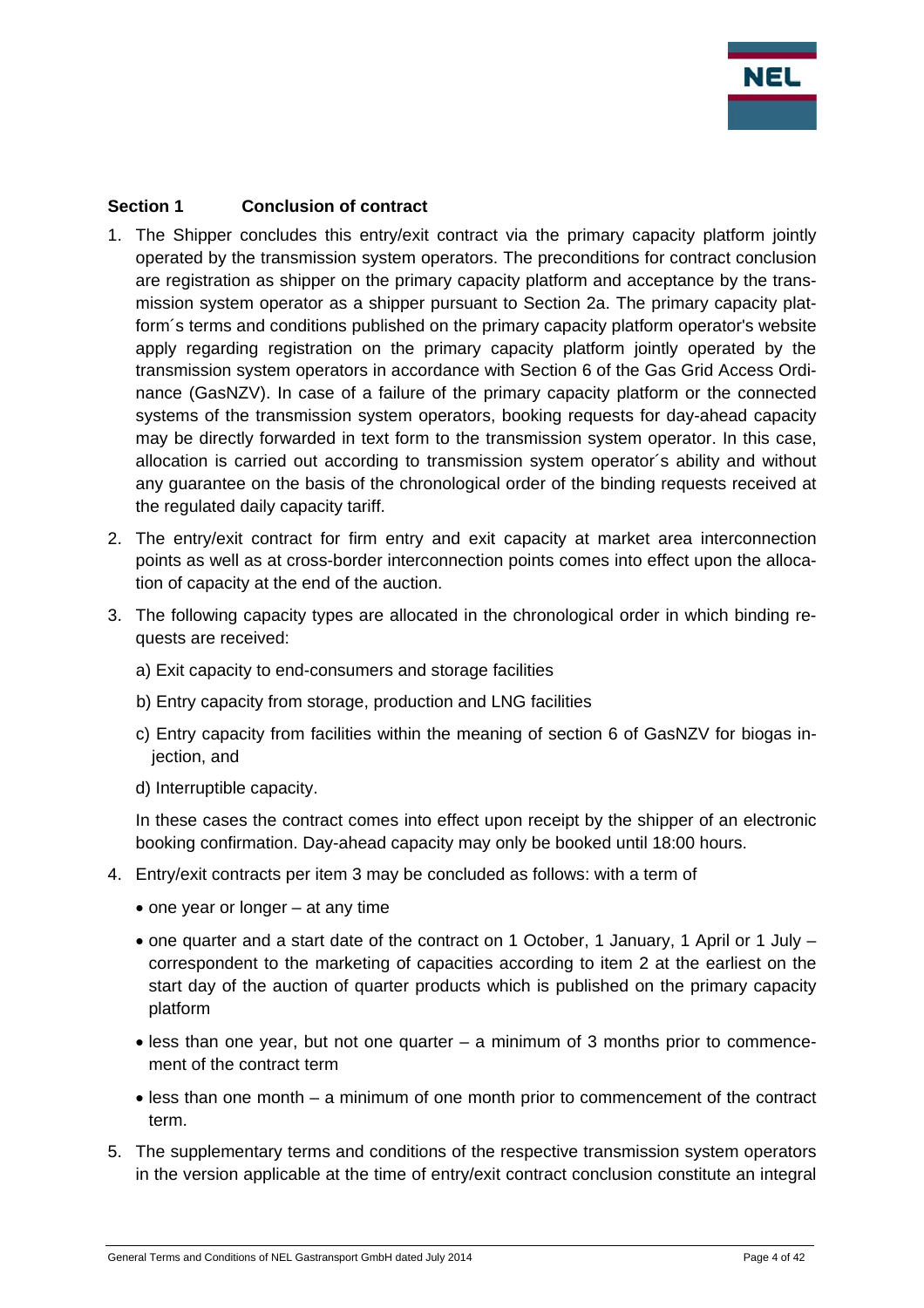

part of this contract. In the event of conflicting provisions between the entry/exit contract and the respective transmission system operators' supplementary terms and conditions, the terms of this entry/exit contract shall have precedence over said terms and conditions. Transmission system operators' supplementary terms and conditions may implement exceptions for cross-border interconnection points per items 2 lit. a), item 3 and 6 to the rules outlined in the Federal Network Agency's 'Determination in the matter of capacity management and auction proceedings in the gas sector' (file no. BK7-10-001) dated 24 February 2011 (KARLA). Further deviations from this entry/exit contract are possible to provide bundling at cross-border interconnection points. The Transmission system operator and the shipper may agreed on rules deviating from this contract to realize projects pursuant to Section 39 GasNZV.

6. The inclusion of shipper´s general terms and conditions shall be expressly objected.

## **Section 2 Definitions of terms**

The definitions of terms set forth in the following shall apply. Terms used in the singular imply the plural accordingly.

- 1. Bundled capacity exit capacity and the corresponding entry capacity that a shipper can book together in a single procedure.
- 2. Bundled booking point consolidation of a bookable exit point and a bookable entry point between two domestic or one domestic and one foreign market area into a single point at which shippers can book bundled capacity.
- 3. Bundled nomination a single nomination for a bundled booking point.
- 4. Day-ahead capacity capacity bookable the day before utilization as daily capacity.
- 5. Rest-of-the-day-capacity capacity bookable on the day of utilization for the rest of that day.
- 6. Within-day capacity capacity bookable on the day of utilization for a particular part of that day.
- 7. Primary capacity platform booking platform jointly operated by transmission system operators.
- 8. Person holding the network connection As per Section 1 (3) NDAV, applies accordingly to medium and high-pressure networks.
- 9. Exit network operator Network operator with whom the shipper concludes an exit/withdrawal contract per Section 3 (1) sentence 1 GasNZV, including in the form of a supplier framework agreement.
- 10.Exit point

A point within a market area where gas can be withdrawn by a shipper from a network operator's network to supply end-consumers or for injection into storages, or to pass it at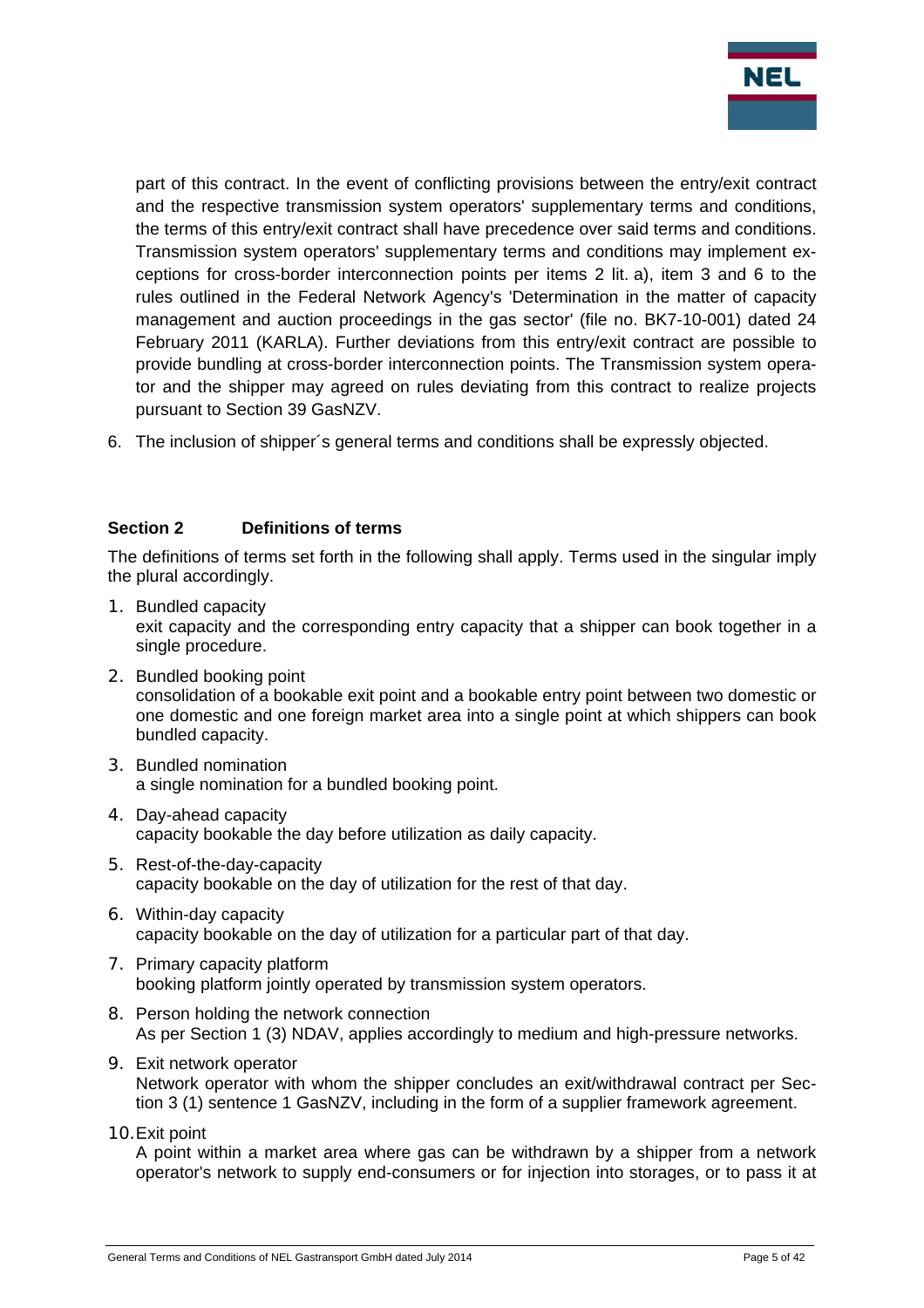

market area borders and country borders. Several exit points grouped together within a zone in accordance with Section 11 (2) GasNZV are also considered as exit point.

11.Balancing calorific value

Balancing calorific value is an advance estimate of a final gross calorific value in a given calorific value area. It is subject to monthly review if necessary. A calorific value area is a network area in which a single final gross calorific value is applied.

12.Balancing group number

A unique number assigned by the market area coordinator for a balancing group that principally serves the identification of gas quantity nominations/renominations.

13.Entry network operator

Network operator with whom the shipper concludes an entry/injection contract per Section 3 (1) sentence 1 GasNZV.

14.Entry point

A point within a market area where a shipper can put in gas from country borders, market area borders, domestic sources and production plants, LNG plants, biogas plants and storage facilities into the network operator's network. Several entry points grouped together within a zone in accordance with Section 11 (2) GasNZV also constitute an entry point.

15.Gas business year

The period from 1 October, 6:00 a.m. of a given calendar year until 1 October, 6:00 a.m. of the following calendar year.

16.GeLi Gas (supplier business processes)

Uniform business processes and data formats determined by the Federal Network Agency (doc. no. BK7-06-067) dated 20 August 2007, or any directive replacing or amending a determination issued by the Federal Network Agency.

17.Capacity

Maximum hourly flow rate capacity at an entry or exit point, expressed in kWh/h.

18.KARLA

Determination in the matter of Capacity Management and Auction Proceedings in the Gas Sector issued by the Federal Network Agency (Reference: BK7-10-001) dated 24 February 2011.

19.Flow commitment

The contractual agreements outlined under Section 9 (3) sentence 2 no. 1, GasNZV.

20.Month M

Month M is the delivery month. The delivery month comprises the period from the first day, 06:00 a.m., of the delivery month to the first day of the following month, 06:00 a.m.

21.Sub-balancing account

Sub-balancing accounts are accounts assigned to a balancing group that allow assigning entry and exit quantities to transport customers and/or clear tracking of partial quantities.

22.Day D

Day D is the delivery day, which starts at 06:00 a.m. and ends at 06:00 a.m. of the following day.

23.Interruptible capacity

Capacity offered by the transmission system operator on an interruptible basis. The transmission system operator may interrupt the use of interruptible capacity.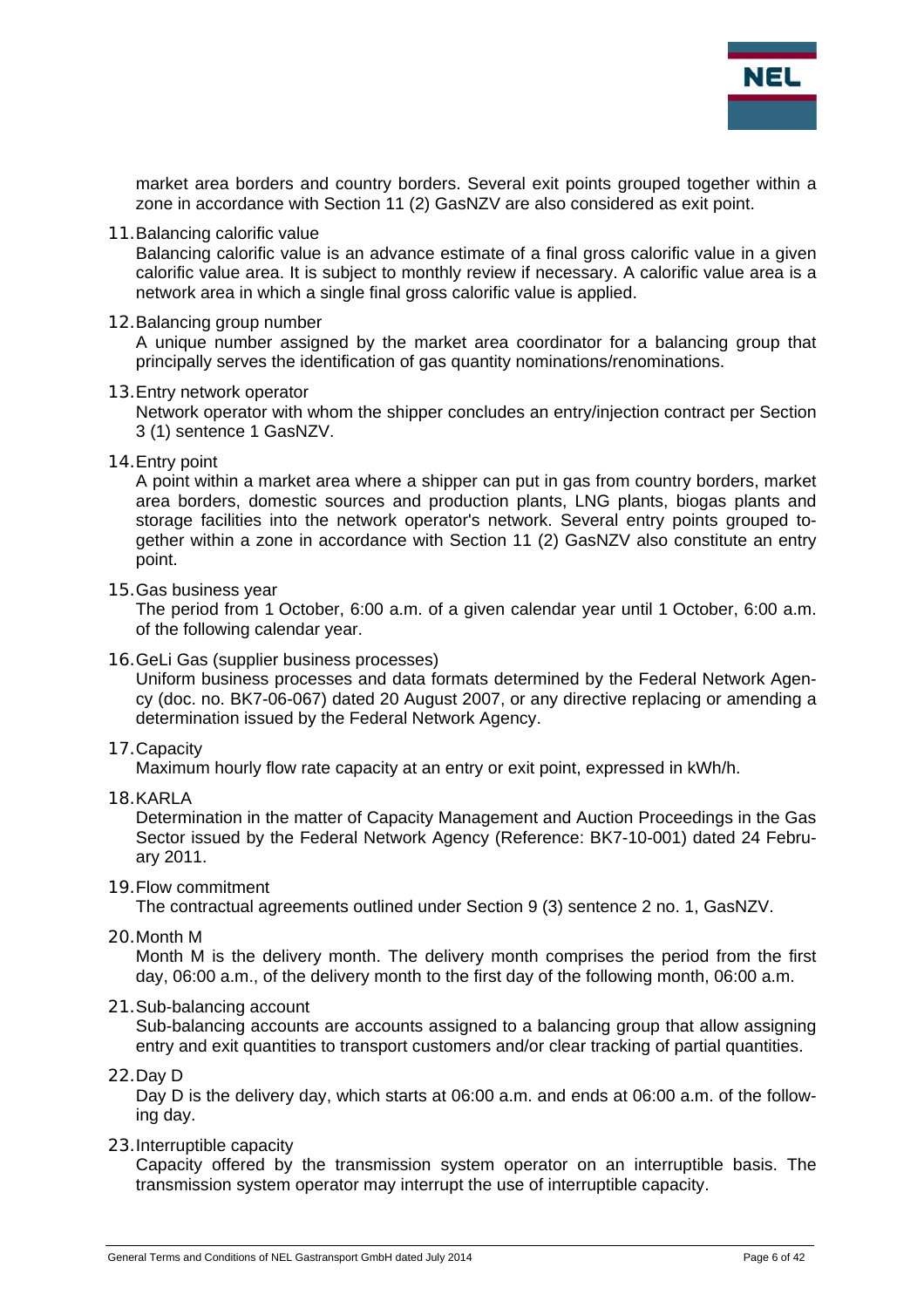

24.Business days

In contrast to the definition of business days found under Section 2 no. 16 GasNZV, hereinafter 'business days' denotes every day except Saturdays, Sundays and legal holidays in relation to deadlines. Any day recognized as a public holiday in any German Federal Land shall be considered a national holiday. The 24th and 31st of December are always considered holidays.

25.For all time specifications the official German time (Central European (Summer-) Time (MEZ/MESZ)) shall apply.

#### **Section 2a Admission to the primary capacity platform**

- 1. The transmission system operator may request from the shipper a trade register extract to prove its authorization to represent the company, or in the case of foreign shippers a corresponding proof. The form provided via the primary capacity platform needs to be completed and signed by the shipper's representative as stated in sentence 1 of this item. The name of at least one person authorized to represent the shipper as a user of the primary capacity platform must be stated in the form. Sentence 2 of this item shall accordingly apply to any user that will be added after completed admission.
- 2. The transmission system operator shall be entitled to not admit the shipper to use the primary capacity platform if justified cases for obtainment of a deposit according to Section 36 or an advance payment according to Section 36a exist and the shipper does not provide a security or an advance payment in due time.
- 3. The transmission system operator shall immediately admit the shipper to the use of the primary capacity platform, but at least 10 business days after receipt of the complete admission request according to item 1, provided that the conditions for admission as under items 1 and 2 have been met.
- 4. The shipper shall be obligated to notify the transmission system operator of any changes relevant for admission without undue delay. If the transmission system operator get to know that the conditions for admission as under items 1 and 2 are not or only partially met anymore the transmission system operator shall notify the shipper thereof. The shipper shall be obligated to provide the missing conditions for admission as under items 1 and 2 within 10 business days.
- 5. The transmission system operator shall be entitled to withdraw any granted admission in the events as under Section 37 and in the event of missing conditions for admission. The transmission system operator shall guarantee the execution of existing contracts, in particular with respect to the return of capacities as under Section 16. In addition, the transmission system operator shall be entitled to deactivate individual users of the shipper from using the primary capacity platform for material reason. The transmission system operator shall inform the shipper thereof without undue delay. The shipper may apply for a new admission form under the conditions stated above at any time.

#### **Section 3 Scope of the entry contract**

1. Concluding an entry contract obligates the entry transmission system operator to reserve the booked capacity at the respective entry points of the transmission system operator's network for the shipper in accordance with the entry contract.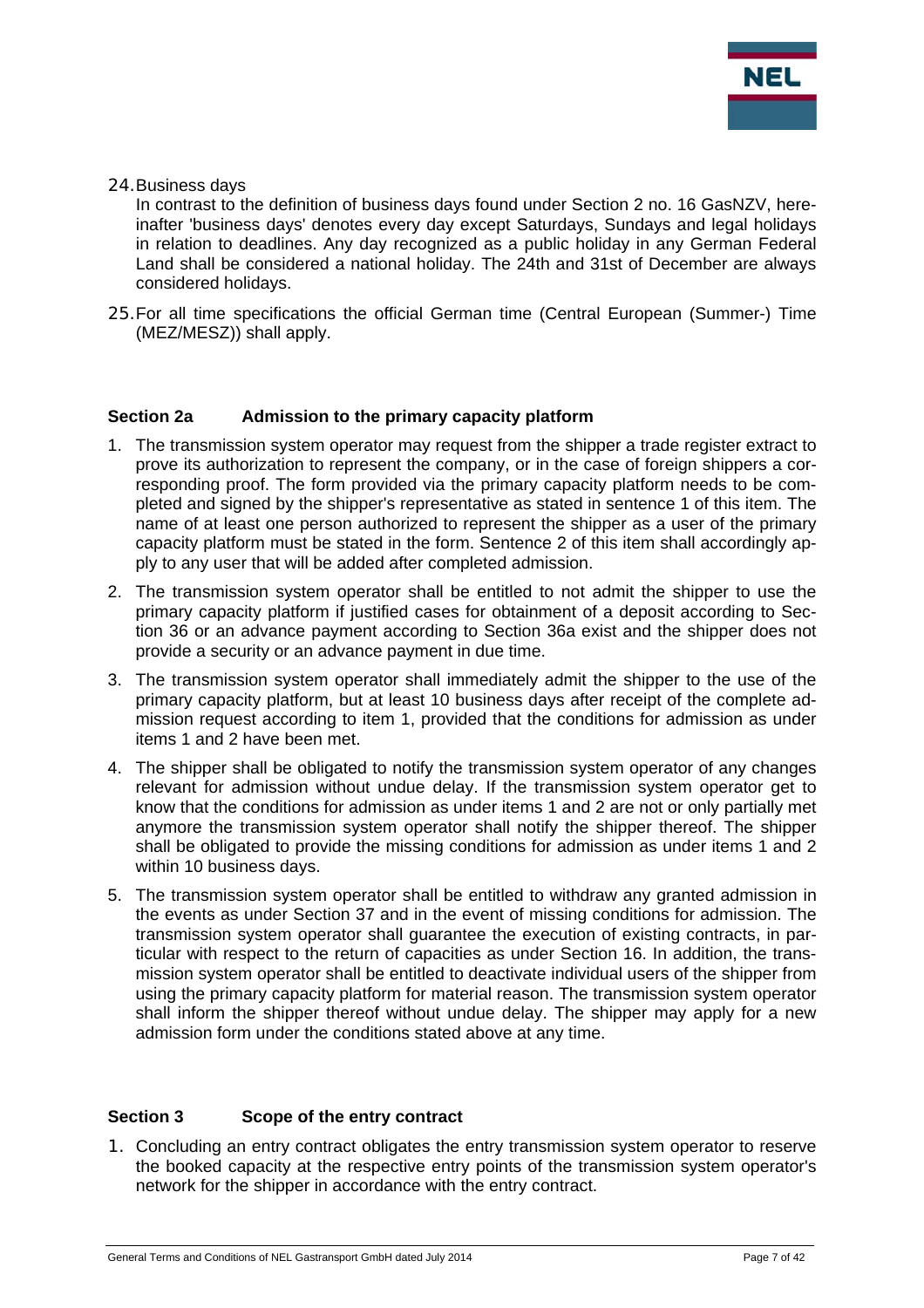

- 2. The entry contract entitles the shipper to use the network from the entry point up to the virtual trading point of the respective market area.
- 3. The shipper is obligated to provide the gas quantities to be transported in accordance with sections 12, 13, 14 at the booked entry point and deliver them to the entry transmission system operator. The entry transmission system operator is obligated to take delivery from the shipper of the gas quantity provided per sentence 1.
- 4. Physical identity of the gas need not to be ensured. The provision and offtake of gas quantities may be carried out together with other gas quantities in a commingled stream.

#### **Section 4 Purpose of the exit contract**

- 1. Concluding an exit contract obligates the exit transmission system operator to reserve the booked capacity at the respective exit points of the transmission system operator's network for the shipper in accordance with the exit contract.
- 2. The exit contract entitles the shipper to use the network from the virtual trading point up to the exit point of the respective market area.
- 3. The exit transmission system operator is obligated to deliver to the shipper the gas quantities to be transported in accordance with sections 12, 13, 14 at the booked exit point. The shipper is obliged to take delivery from the exit network operator of the gas quantity provided per sentence 1 at the booked exit point.
- 4. The identicalness of the gas need not be preserved. Gas quantities may be received or provided mixed together with other gas quantities within a single gas flow.

#### **Section 5 General entry and exit requirements**

- 1. The prerequisites for entry and exit usage are having a balancing group contract in place, incorporation of the booked entry or exit point to a balancing group or sub-balancing account and nomination of the entry or exit gas quantity if nomination requirements apply per Section 12 or 13.
- 2. Biogas quantities may be incorporated to a separate biogas balancing group in accordance with Section 35 GasNZV. Only if doing so the priority transport of biogas can be ensured.
- 3. Usage of booked capacity is subject to compliance with applicable capacity allocation restrictions and capacity usage restrictions.

#### Section 6 **Preconditions for use of booked capacity at market area interconnection and cross-border interconnection points**

1. The precondition for the use of bundled capacity are inclusion of the bundled booking point as exit point in the delivering market area, and as an entry point in the receiving market area within the respective balancing groups formed.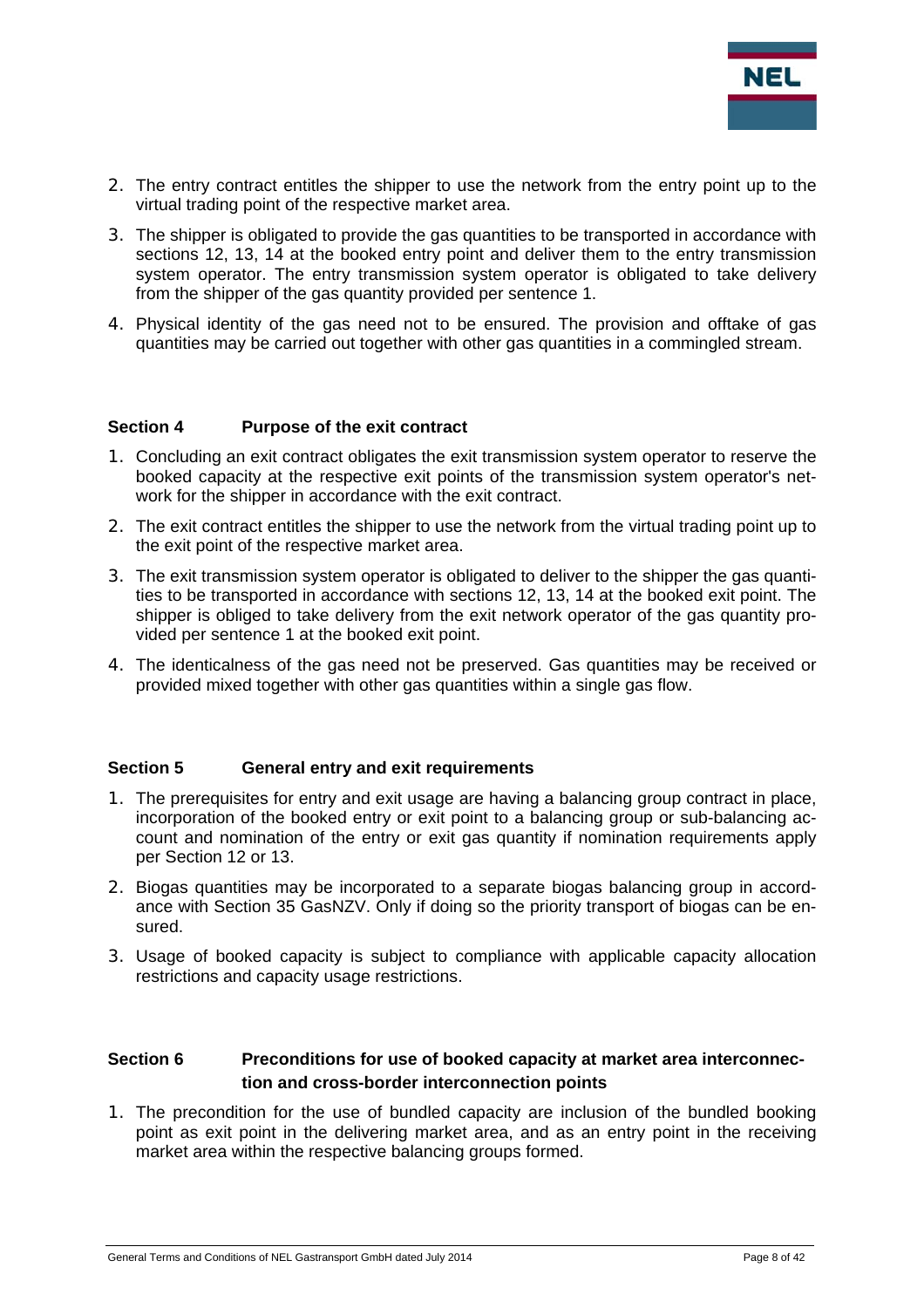

- 2. The shipper appoints a balancing group manager in whose balancing group the entry capacity of the bundled capacity shall be included to be responsible for bundled nomination at a bundled booking point.
- 3. A precondition for use of capacity is prior conclusion of a balancing group contract or, in the case of bundled capacity the prior conclusion of balancing group contracts and prior fulfillment of technical requirements (most notable the communications testing) for use of the capacity.
- 4. The shipper must incorporate to the balancing groups the bundled or non-bundled booking point at which he has acquired bundled or non-bundled (unbundled) day-ahead capacity without undue delay, however by 18:00<sup>1</sup> hours on the day before delivery day at the latest. To do so the shipper informs the transmission system operators of the balancing group numbers during day-ahead booking. In order to enable this information it is necessary that the selectable balancing group numbers or sub balancing group numbers, as the case may be, are provided to the transmission system operator by the shipper once prior to their first use until 12:00 noon of the last business day prior to the booking. Incorporation within the prescribed period requires a successfully conducted advance communication test between the transmission system operators and the appointed balancing group manager in accordance with the transmission system operators' supplementary terms and conditions, and the one-time submission of the confirmation per Section 12 Item 2.
- 5. A bundled booking point can be incorporated to several balancing groups. Should the shipper prefer to divide the bundled capacity booked by him at this point among several balancing groups/sub-balancing accounts, the shipper notifies the respective transmission system operators of such division per bundled booking point. Items 2 and 3 apply accordingly. Sentences 1 and 2 do not apply to bundled day-ahead capacity.
- 6. Use of booked capacity must be in compliance with any capacity allocation restrictions and capacity usage restrictions.
- 7. The possibility of incorporation of rest-of-the-day or within-day capacity offered is ensured.
- 8. The transmission system operators' supplementary terms and conditions outline further specifics regarding Item 7.
- 9. When several shippers incorporate their bundled capacity to a given balancing group, or a single shipper or several shippers incorporate bundled capacity to a balancing group to which unbundled capacity has already been incorporated, they are required to agree on the appointment of one balancing group manager who submits a consistent nomination for all capacity incorporated per item 2.

#### **Section 7** Incorporation of entry and exit points to balancing groups

1. The shipper may incorporate an entry or exit point to several balancing groups/subbalancing accounts. In such case the shipper shall notify the transmission system operators of the capacity quantities incorporated to the respective balancing group/subbalancing account at that point. Exit points to end consumers and entry points at biogas plants can only be booked by one shipper and only incorporated to one balancing group.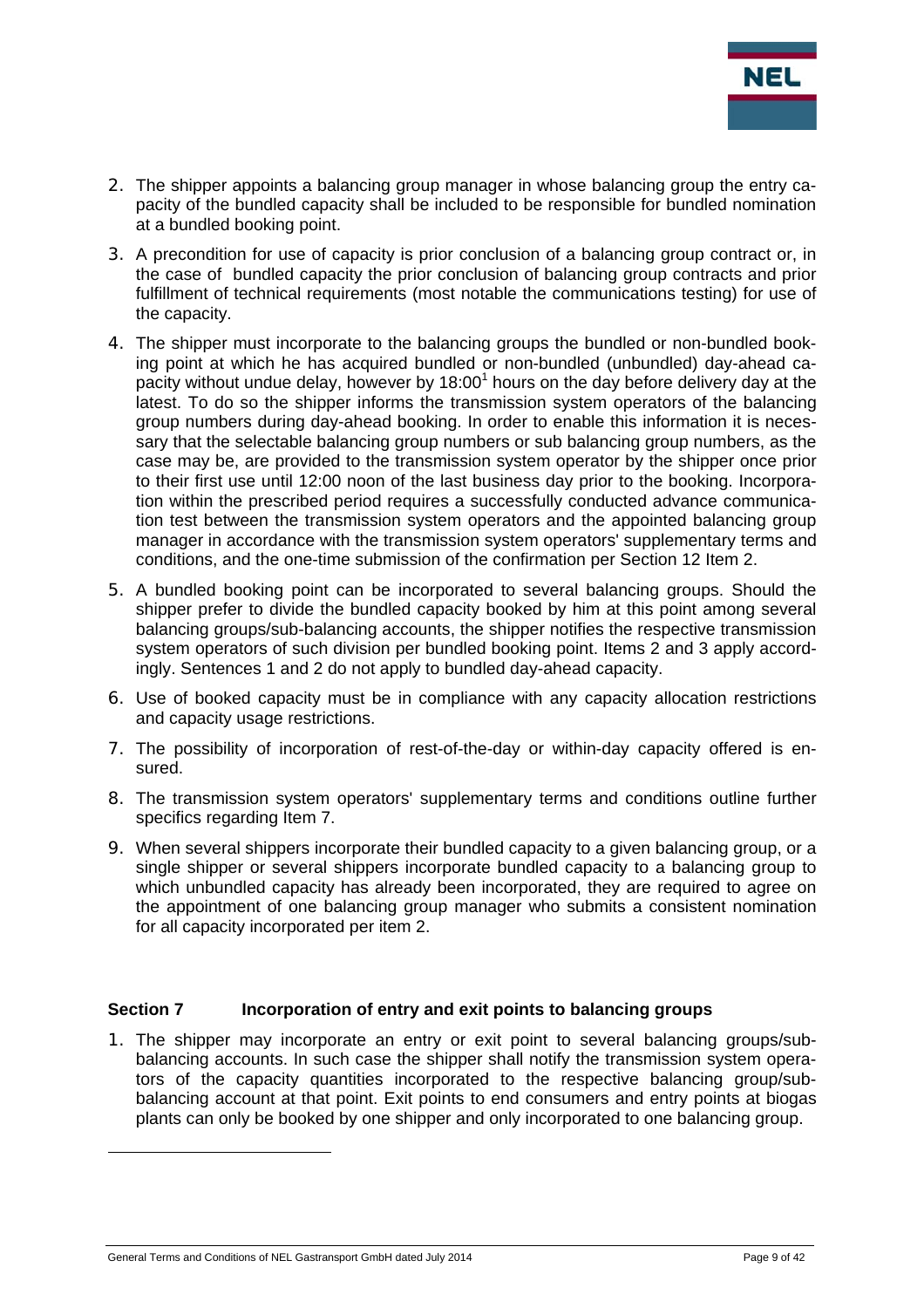

- 2. Entry or exit points may only be incorporated to balancing groups or sub-balancing accounts with identical gas quality (H-or L-gas).
- 3. The shipper must incorporate the entry or exit point where he acquired unbundled dayahead capacity in accordance with Section 6 Item 4. For any bundled or unbundled nonday-ahead capacity products an incorporation has to take place until 12:00 noon of the business day prior to the delivery day at the latest.
- 4. The shipper shall notify the transmission system operators of the number of the balancing group/sub-balancing account to which the entry or exit points are being incorporated. The shipper warrants being authorized by the balancing group manager to incorporate on the latter's behalf entry or exit points to a balancing group or a sub-balancing account. If the shipper itself is not balancing group manager the transmission system operator reserves the right to require presentation of power of attorney documenting such authorization in case of doubt. The shipper shall indemnify the transmission system operator against thirdparty liability claims arising from not having the warranted legally valid authorization from the balancing group manager.

#### **Section 8 Bundled booking points**

- 1. The market area interconnection points and cross-border interconnection points connecting transmission networks with each other will be consolidated for each flow direction to form a single booking point.
- 2. Shippers may book bundled capacity at bundled booking points on a firm or an interruptible basis. Booking enables the shipper to handle the transport via a bundled booking by a bundled nomination. This arrangement applies to new contracts. Old contracts (contracts concluded on or before 31 July 2011) remain unaffected unless shippers holding exit and corresponding entry capacity contracts request modification of these contracts. Where there is still an old contract on one booking side, non-bundled (unbundled) capacity may only be sold on the other booking side until expiry of the contract at the latest.
- 3. In the event the shipper demands the conversion of corresponding entry and exit contracts into bundled capacity pursuant to item 2 sentence 3 and at least one of the unbundled entry and exit contracts to be converted is an unbundled interruptible capacity contract, the contracts in whole shall be converted into entry and exit contracts for bundled interruptible capacity. In this case, the contract date of the last entry or exit contract for interruptible unbundled capacity concluded and converted shall be authoritative for determining the chronological order for the interruption pursuant to Section 29 item 4. The fees for interruptible capacities shall remain unaffected.
- 4. At bundled and non-bundled booking points transmission system operators may also offer bundled and unbundled capacity with capacity allocation restrictions and capacity usage restrictions.
- 5. Bundling per item 1 is done among the transmission system operators' relevant individual booking points.
- 6. In the event of marketing of bundled capacity pursuant to Section 1 item 2, the auction surcharge shall be split between the adjacent transmission system operators and shall be communicated to the shipper via the booking confirmation. The respective transmission system operator shall invoice the shipper for its share of the auction surcharge. The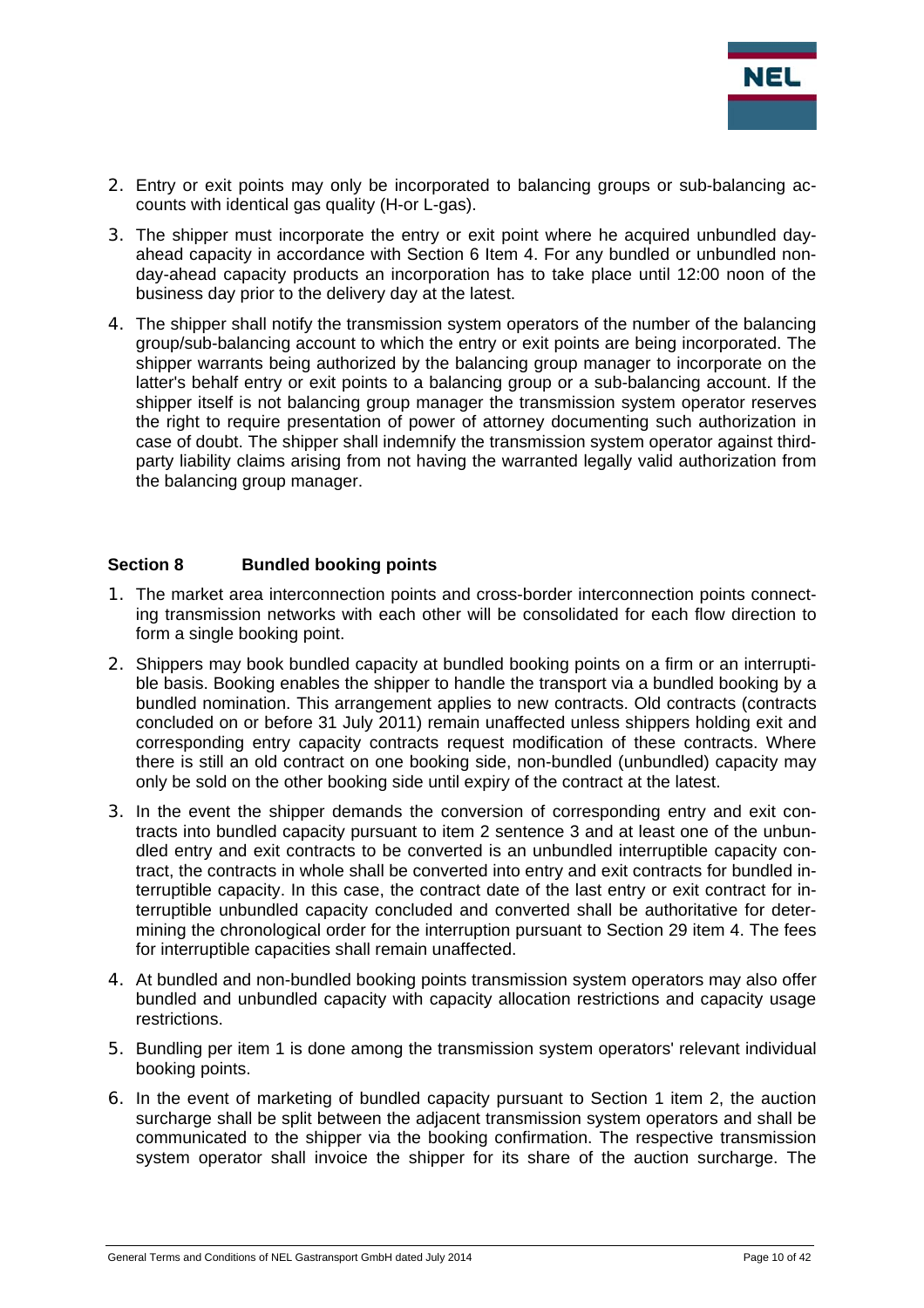

transmission system operator is entitled to amend for the future its share in the auction surcharge in coordination with the adjacent transmission system operator.

7. The parties to the contract are entitled and obligated to terminate an entry or exit contract when the corresponding contract at the bundled booking point is terminated. Accordingly, the parties are entitled to adjust a contract if the corresponding contract is adjusted. The rights and obligations proceeding from an entry or exit contract at the bundled booking point is suspended for the duration of any suspension of the performance obligations under the corresponding contract at the bundled booking point, or while the corresponding contract is not yet effective.

#### **Section 9 Capacity products**

- 1. Via the primary capacity platform in particular the capacity products listed below may be offered on a firm basis per Section 1.
	- a) Freely allocable entry capacity: Allows network usage from the booked entry point to the virtual trading point of the market area where booking was made (Section 3 (3) GasNZV).
	- b) Freely allocable exit capacity: Allows network usage from the virtual trading point to the booked exit point of the market area where booking was made (Section 3 (3) GasNZV).
	- c) Freely allocable entry capacity for biogas: Allows the same usage as per a., but only permitted for feeding in biogas.
	- d) Freely allocable exit capacity for biogas: Allows the same usage as per b., but only permitted for offtaking biogas.
	- e) Restricted-allocable capacity: Allows use of the network at the booked entry point to one or more defined exit points – or use of the network at the booked exit point from one or more defined entry points. Use of the virtual trading point is excluded.

The transmission system operator offers the products per Items  $a$ ) – d) also on an interruptible basis according to a transparent, non-discriminating, and standardised procedure within the transmission system operators. The transmission system operator is entitled to offer interruptible capacities only in case that firm capacities are not available.

In their supplementary terms and conditions transmission system operators may offer additional capacity products, including particularly capacity products with capacity allocation restrictions and capacity usage restrictions as well as relating services thereto. Transmission system operators publish capacity allocation restrictions and capacity usage restrictions affecting individual entry or exit points on the primary capacity platform.

- 2. Entry and exit contracts can be concluded on a yearly, monthly, quarterly or daily basis according to the offerings on the primary capacity platform. Further details are outlined on the primary capacity platform. Annual capacity products for market area interconnection points and cross-border interconnection points always begin on October 1 of a given year; quarterly products begin on January 1, April 1, July 1 or October 1 of a given year, and monthly products begin on the first of the month.
- 3. The transmission system operator markets available capacity on a firm basis in the following order:
	- a) Free capacity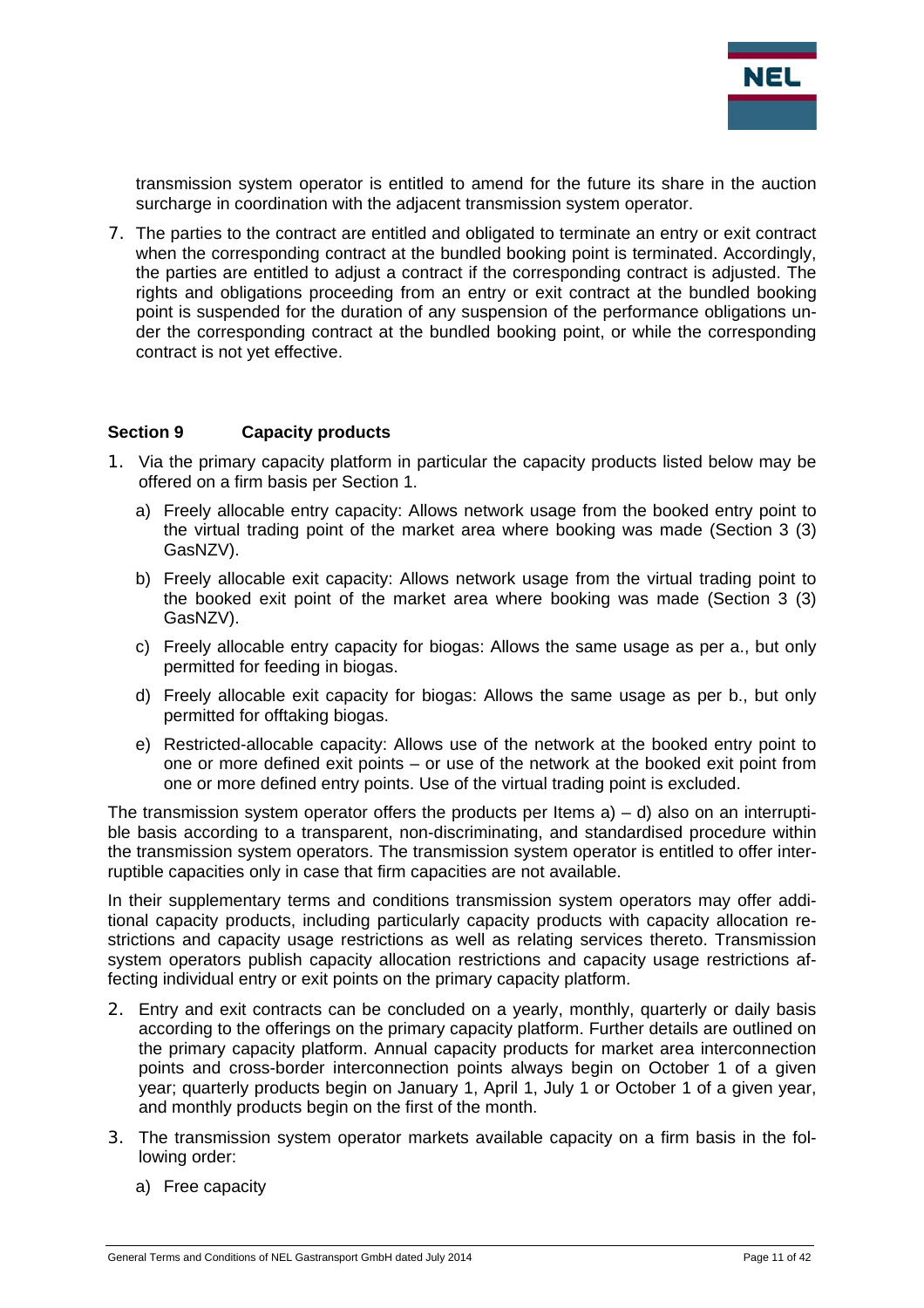

- b) Capacity again available because of renomination restrictions per Section 17
- c) Returned capacity per Section 16
- d) Withdrawn capacity per Section 18
- 4. The transmission system operator may offer at cross-border and market area interconnection points reverse flow capacities. Usually, reverse flow capacities are to be booked on an interruptible basis. Nevertheless, the transmission system operator may offer reverse flow capacities on a firm basis.
- 5. The Gas Day shall apply on the begin and end of the capacity products.

#### **Section 10 Conversion of interruptible capacity**

- 1. Holders of interruptible capacity at market area interconnection points or cross border interconnection points may submit bids to convert interruptible capacity into firm capacity at an auction of firm capacity (Section 13 (2) GasNZV). The shipper may specify in a binding bid whether all interruptible capacity is to be converted into firm capacity, in whole or in part. Both proportion conversion and conversion of multiple interruptible capacity quantities may be realized by the transmission system operator's allowing placement of a separate bid on the primary capacity platform.
- 2. Holders of interruptible capacity per Section 1 (3) a) c) can convert interruptible capacity into firm if they made a binding declaration at the time of booking that their interruptible capacity is to be replaced by firm capacity, in whole or in part. Both proportion conversion and conversion of multiple interruptible capacity quantities can be realized by the transmission system operator allowing separate booking on the primary capacity platform.
- 3. If the shipper's capacity per items 1 or 2 is converted, the shipper shall pay the applicable charges determined by auction (item 1) or published by the transmission system operator (item 2). Interruptible capacity is reduced accordingly for shipper capacity per items 1 or 2 that is converted.

#### **Section 11 Subscribing/unsubscribing network usage for supplying end-consumers**

- 1. The processing of supply to end-consumers at exit points is governed by the Federal Network Agency determination on uniform business processes and data formats and dated August 20, 2007 (doc. no. BK7-06-067), or any directive replacing or amending a directive issued by the Federal Network Agency (GeLi Gas).
- 2. The booking of available capacities (e.g. successive or extensional bookings) to endconsumers that are directly connected to the transmission system of the transmission system operator does not actuate the proceedings relating to the registration/deregistration according to GeLi Gas as stated in item 1.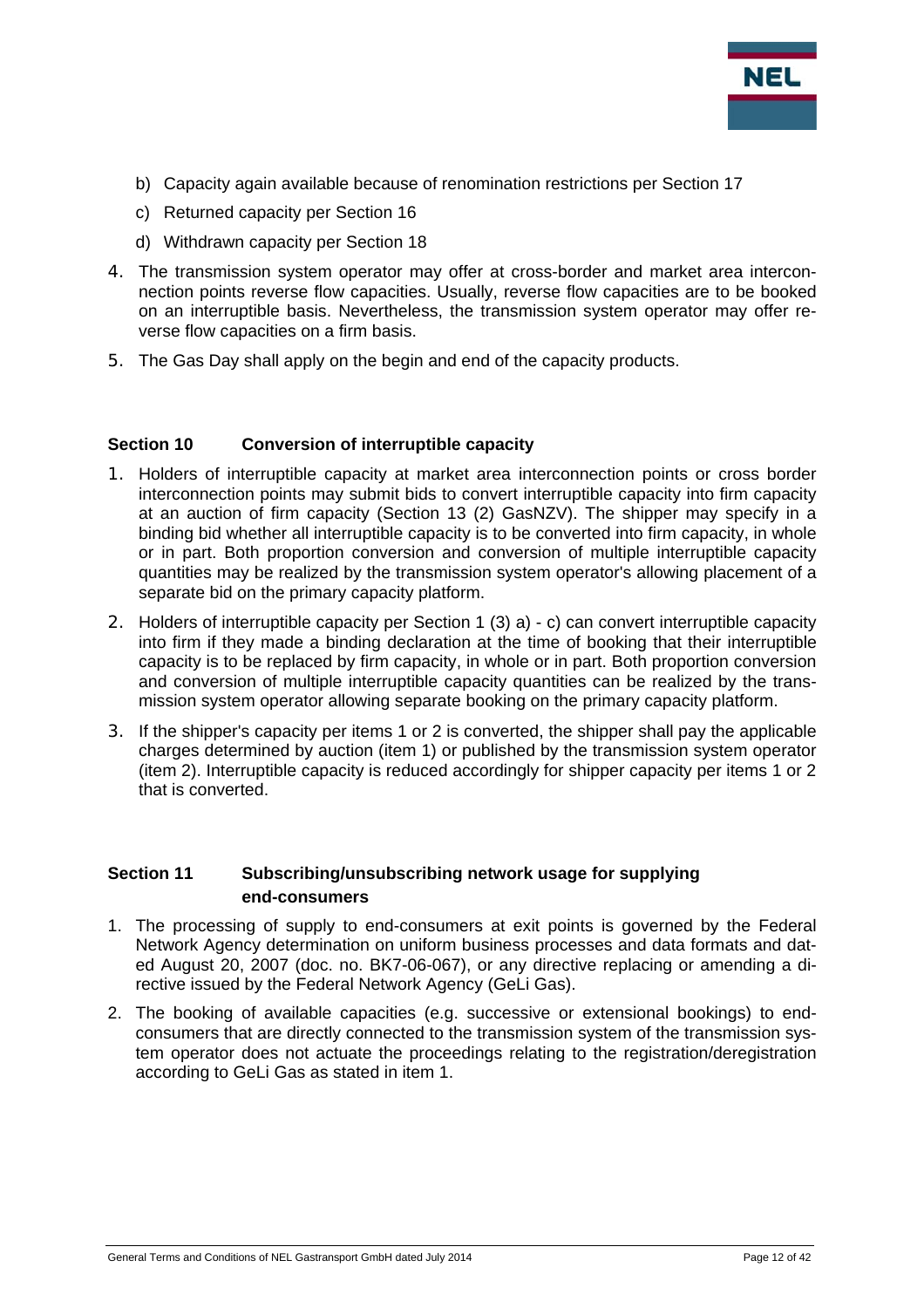

## **Section 12 Nomination and renomination at market area interconnection points and cross-border interconnection points**

- 1. Responsible for nomination and renomination is the balancing group manager appointed by the shipper for this purpose.
- 2. The balancing group manager nominates the gas quantities to be transported under the arrangements for the use of firm capacity at a particular booking point until 14:00 hours of the day prior to delivery day. This initial nomination is accepted if it is received by the transmission system operator by 14:00 hours. The nominated value is otherwise zero, unless the parties have agreed otherwise. For bundled nomination, the nominating balancing group manager must have been authorized, in text form, by the other balancing group manager whose balancing group is affected by the nomination; authorization vis-à-vis the respective transmission system operators need to be given once only.
- 3. The nominating balancing group manager can replace his initial nomination with a renomination at least two hours prior to the hour. Renomination is permitted up to 90% of capacity booked by the shipper at the booking point, subject to a minimum 10% of booked capacity. With initial nominations of a minimum 80% of booked capacity, half of the unnominated amount is allowed for upward re-nomination. With initial nominations of a maximum 20% of booked capacity, half of the non-nominated amount is allowed for downward renomination. Allowable renomination amounts are rounded to whole kilowatt hours per hour for allocation purposes.
- 4. Nominations shall be first allocated to firm capacity products, and then to interruptible.
- 5. Renominations for firm capacity exceeding the permitted amount per item 3 shall only be accepted up to the amount of total booked capacity. The part of the renomination exceeding the quantity permitted shall be treated as a nomination of interruptible capacity, and shall be interrupted first.
- 6. Renomination of firm capacity falling below the quantity permitted per item 3 is accepted. If interruption in counter-current direction is necessary, the renomination amount is raised to the minimum allowable renomination value.
- 7. The renomination restriction does not apply to shippers that have booked less than 10% of reported annual technical capacity at the booking point on a firm basis.
- 8. If several shippers incorporate a booking point to the same balancing group, the balancing group manager can set up a sub-balancing account for every shipper in the balancing group. In such case the responsible balancing group manager nominates gas quantities to the corresponding sub-balancing account for each individual shipper. Renomination limits per Items 3 and 7 then apply to the shipper's total capacity incorporated to subbalancing accounts at the respective booking point. Unless sub-balancing accounts are set up, total capacity at the booking point within a balancing group is applied concerning renomination limits.
- 9. Nominations must be submitted individually for each flow direction. Bundled capacity is nominated by submitting a bundled nomination.
- 10. Day-ahead capacity may be nominated until 20:00 hours. Renomination of day-ahead capacity is excluded. Day-ahead capacity is not considered towards determining the permissible renomination range per Item 3.
- 11. The amount of booked capacity per item 3 and the renomination limit calculated thereupon are determined after 14:00 hours based on the capacity booked per the entry or exit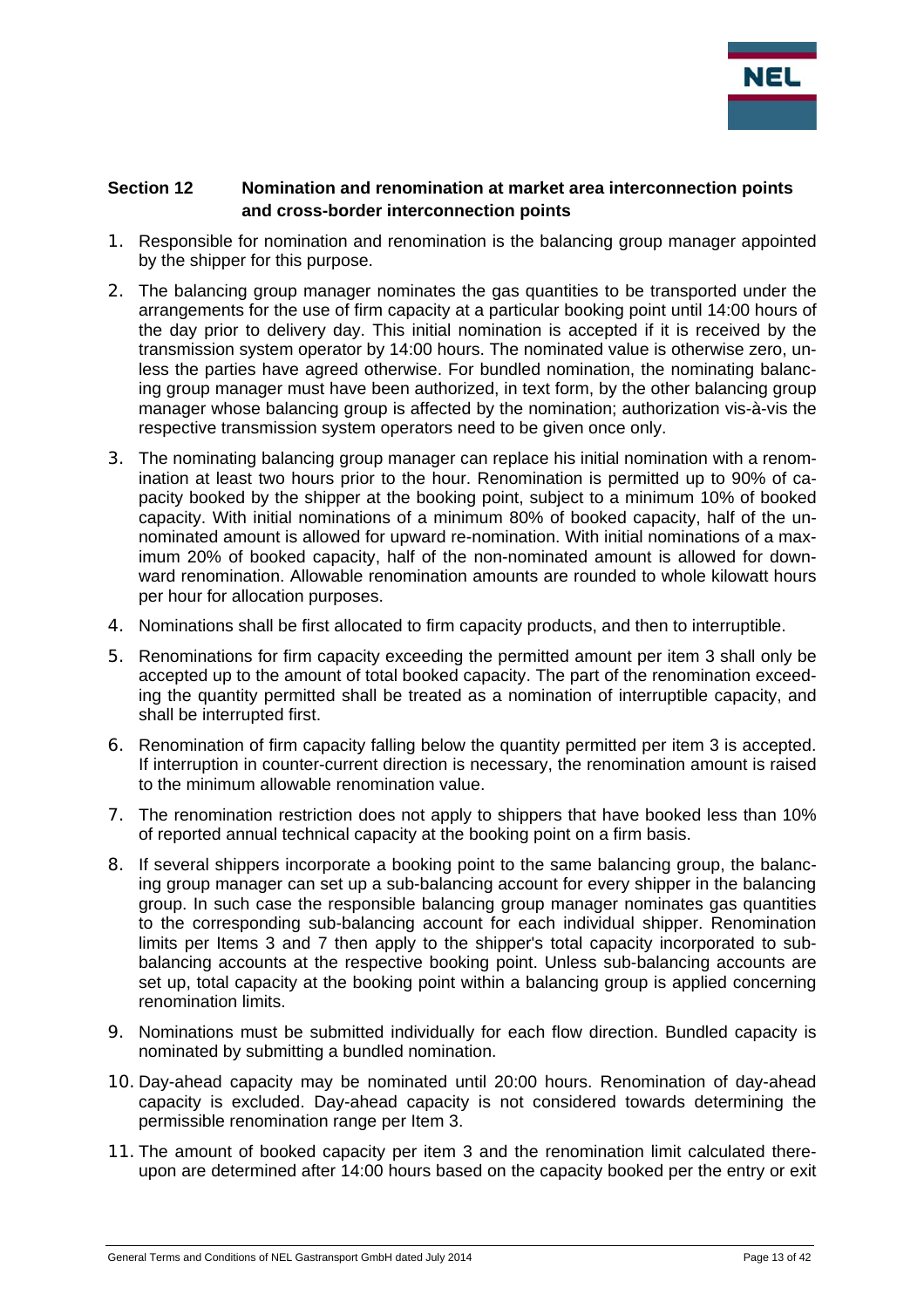

contracts or capacity renominated to the balancing group less capacity returned to the balancing group by 14:00 hours.

- 12. The amount of technical annual capacity required per item 7 shall be published via the primary capacity platform by the transmission system operators yearly once in March for the following Gas Year. As far as a market area interconnecting point is affected, the transmission system operators concerned shall jointly agree on the amount of technical annual capacity to be published.
- 13. The balancing group manager in whose balancing group the entry capacity of the bundled capacity is included shall send the bundled nominations per Item 9 sentence 2 to the entry transmission system operator(s) of the bundled capacity. The nominating entry balancing group manager and the exit balancing group manager receives the result of matching as a confirmation.
- 14. Item 10 only applies to firm day-ahead capacity. Only capacity nominated after 20:00 hours counts as renominations per Item 10 sentence 2. The renomination restriction as stated in item 10 sentence 2 applies to all capacities booked at the same booking point and incorporated in the same balancing group or sub-balancing account.
- 15. The transmission system operator shall inform the balancing group manager daily until 18:30 hours about the portfolio of capacities within its balancing group per point for the following Gas Day as follows:
	- Notation of the point,
	- Point-ID (preferably the Energy Identification Code of the DVGW),
	- Flow direction (entry or exit),
	- Capacity product, provided that this is allowed by the agreed EDIFACT-data format
	- Sum of the incorporated firm capacity without day-ahead capacity,
	- Information, whether a renomination restriction applies and in case it does, the information about the lower and higher renomination thresholds according to item 3,
	- Sum of the incorporated firm day-ahead capacities,
	- Sum of the incorporated interruptible capacities,
	- Firm and interruptible shares of incorporated temperature related and restricted capacity products, when offered.

The transmission system operator uses its best efforts to supply complete and correct information.

The transmission system operator shall be entitled to send the information listed above in up to two transmissions. The shipper declares its consent to the forwarding of these data to the balancing group manager. The details concerning the respite and data format are to be stated in the transmission system operator's supplementary terms and conditions.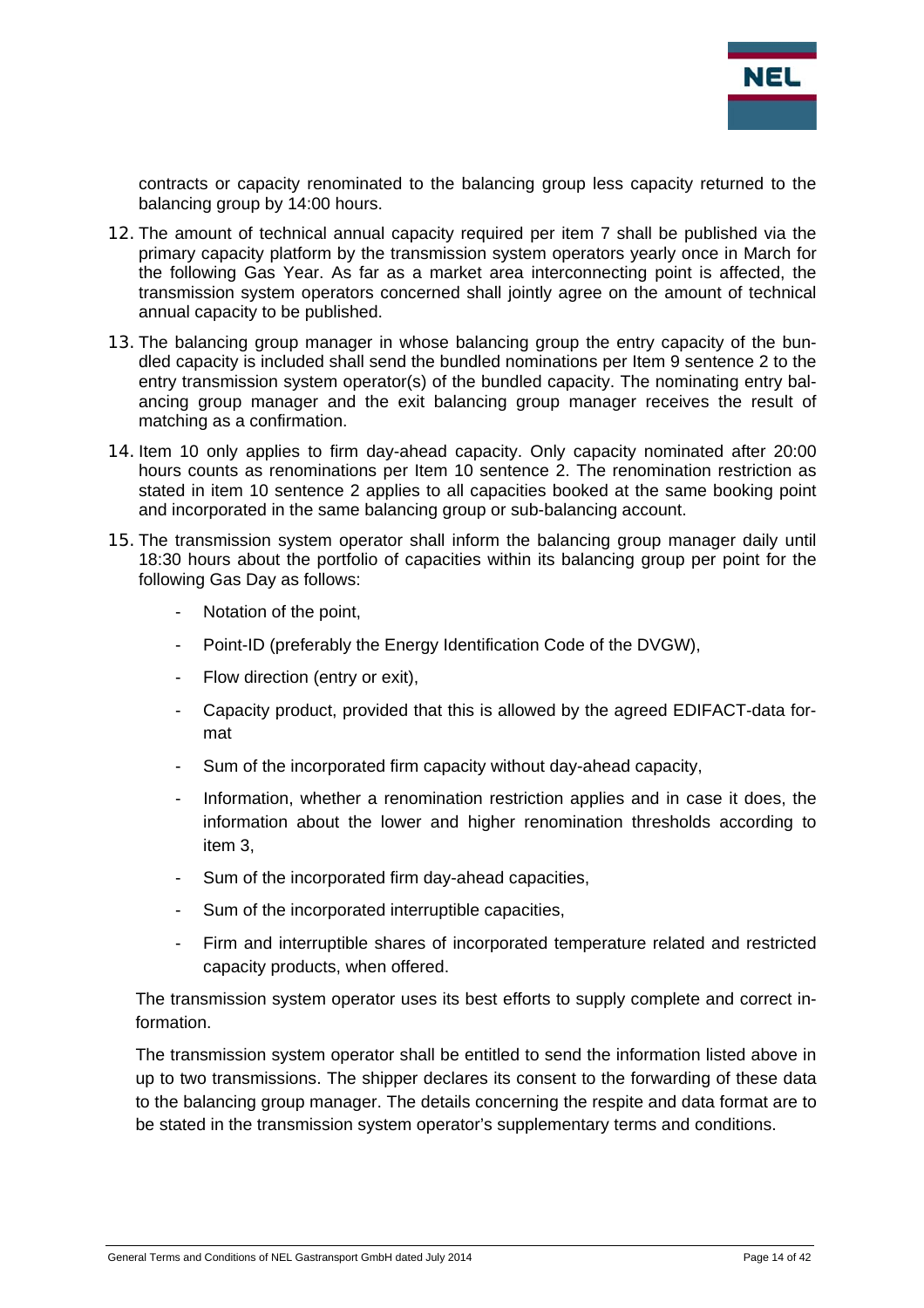

#### **Section 13 Nomination and renomination**

1. Shipper is required to nominate the entry quantities to be transferred at each entry point incorporated to the shipper's balancing group. The transmission system operator is entitled to state rules thereto in its supplementary terms and conditions. Exit nominations are to be provided in the cases outlined under Items 3 and 4. Physical biogas feed-in does not have to be nominated. The respective transmission system operator is entitled to state an obligation to give a technical notice in case of feed-in per sentence 4 in its supplementary terms and conditions. The transmission system operator may waive nominations at entry points defined by oneself.

Nominations are first allocated to firm capacity products, and then to interruptible. Nominations must be submitted individually for each flow direction. Nomination of balancing groups or sub-balancing accounts with day-ahead capacities starts from 18:30 hours. Transmission system operators may accept nominations before 18:30 hours. Renomination rights remain unaffected.

- 2. Shippers may authorize a third party (e.g. balancing group manager) to nominate. This third party provides nominations to the transmission system operator on behalf of the contracting shipper. The balancing group manager is authorized to submit combined nominations for several shippers as long as the shippers have the same balancing group for incorporation their entry or exit points. If the balancing group manager does not submit a combined nomination as described above or a shipper submits a nomination directly, the capacity amounts are to be attributed to sub-balancing accounts.
- 3. At exit points that are not exit points to end-consumers the shipper must nominate the exit quantities to be received at the respective exit point to the exit network operator. The transmission system operator is entitled to state rules in its supplementary terms and conditions.
- 4. If several shippers have booked capacity at the same exit point and incorporated this exit point to different balancing groups, the respective shippers must submit nominations to the exit network operator. This does not apply if nomination is not required due to allocation rules. Nomination obligations shall also apply if a shipper has incorporated the same exit point in different balancing groups.
- 5. For operational transport handling of nomination and renomination and in case of an amendment of the allocation rules, that is leading to a nomination obligation, the initial setup of communication processes between entry/exit network operators or infrastructure plant operators and shippers or the shipper's third-party contractor, if nomination is required at entry and exit points, an implementation period of a maximum 10 business days is required.
- 6. If a communication process for the requested booking point has already been set up according to item 5 and if a complex point is concerned, an implementation period of 10 business days in maximum applies. The transmission system operator uses its best efforts to enable a shorter implementation period. Complex points are in particular characterized in such way that specific services of the matching process are provided by third parties, manual processes for the implementation of the matching are required for at least one party, foreign network operators are concerned or at least at one side of a net coupling point a pipeline is concerned, which is in the ownership of several network operators ("Bruchteilseigentum"). The transmission system operator marks these complex points at the primary capacity platform.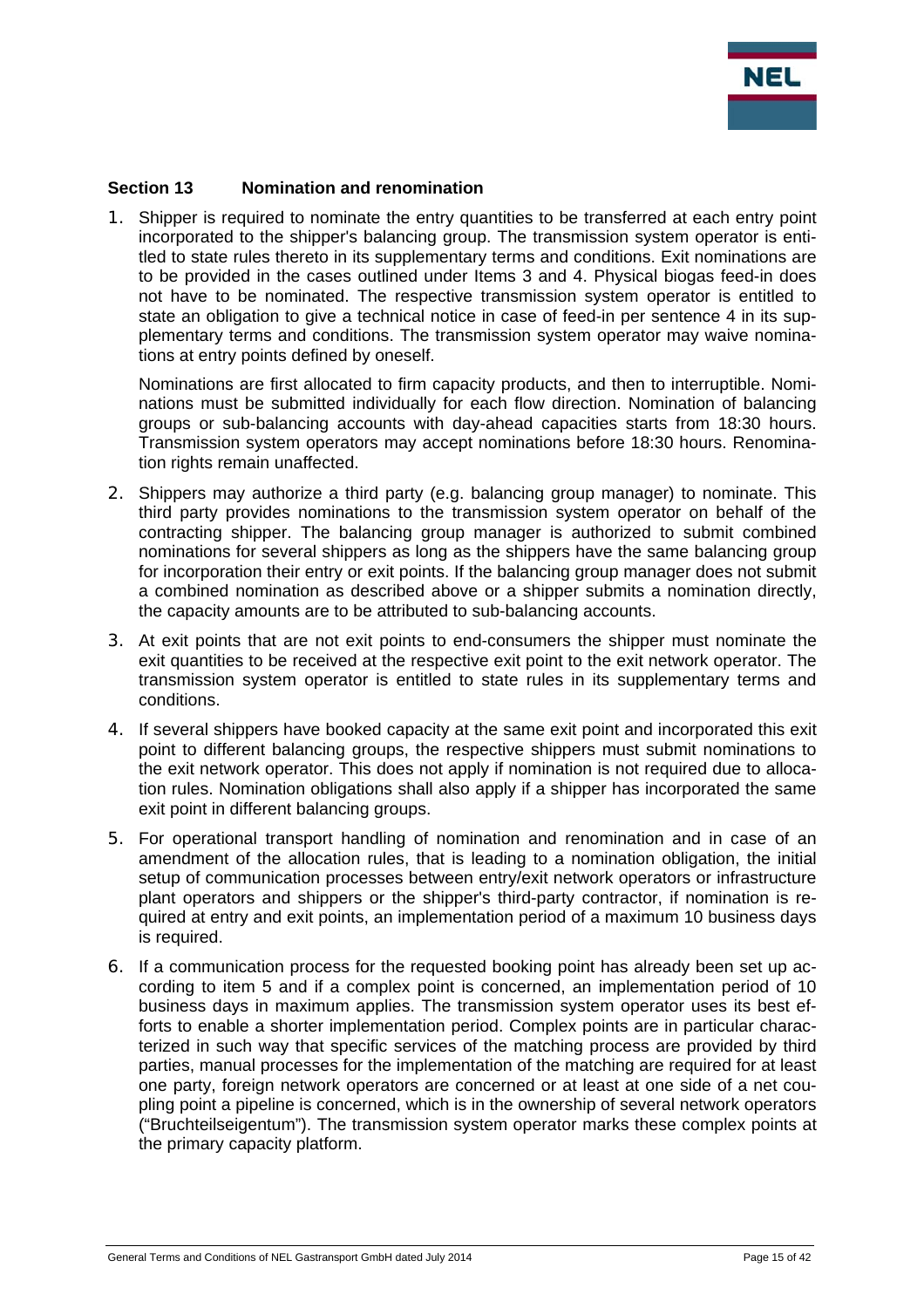

- 7. If a communication process for the requested booking point has already been set up according to item 5 and if a complex point is not pertained according to item 6, an implementation period of one business day in maximum applies.
- 8. For entry/exit points which are implemented according to item 5 to 7, no special implementation periods apply in case of implemented balancing group numbers or shipper code combinations.
- 9. The applicable provisions outlined in Common Business Practice 2003-002/02 CBP "Harmonisation of the Nomination and Matching Process" in its current version apply regarding nominations and renominations, posted on the transmission system operator's website. A deviation from the provisions mentioned in sentence 1 is allowed in case the adjacent transmission system operator at a cross-border interconnection point does not apply the provisions outlined in Common Business Practice 2003-002/02 CBP.
- 10. Barring any contrary provisions under Section 12, Section 13 shall also apply to nomination and renomination at market area interconnection points and cross-border interconnection points.

#### **Section 13a Operational processing of nominations**

- 1. The transmission system operator and the shipper as the nominating party commit themselves to 24 hours of availability on each gas day. Accessibility must be ensured under one single phone number and via a further route of communication (email or fax). Furthermore, the nominating party and the transmission system operators shall at all times be able to receive, to send and to process the data required for the handling of nominations.
- 2. The data exchange in the context of the nomination shall be consistently in machinereadable and appropriate form on the basis of whole numbers of units of energy [kWh / h] on an hourly basis. Any deviating procedures must be accordingly agreed with the transmission system operator. For the exchange of all data and messages necessary for the nomination process, the transmission system operator and the nominating party agree on the standard nomination modes using the Edig@s data format. In its supplementary terms and conditions, the transmission system operator may also offer, in addition to the standard nomination mode using the Edig@s data format, further nomination modes.
- 3. The nominating party shall inform the transmission system operator without undue delay about any obstacles relating to the establishment or use of interfaces as defined in Sections 13a to 13c, to the mutual collaboration or to the procedures.
- 4. As far as nominations are required, the data formats defined pursuant to Edig@s shall apply. These requirements shall apply mutatis mutandis to renominations. The nominating party shall ensure that congruent nominations for all points requiring nomination are presented to the parties affected by the nominating process, and that the nomination is transmitted in due time. Only the nomination values confirmed by the transmission system operator shall be authoritative.
- 5. The transmission system operator may refuse the nomination if any contractual terms should not be met or if the nomination should be incomplete. If the amount of the nomination should exceed the amount of the capacity incorporated into the balancing group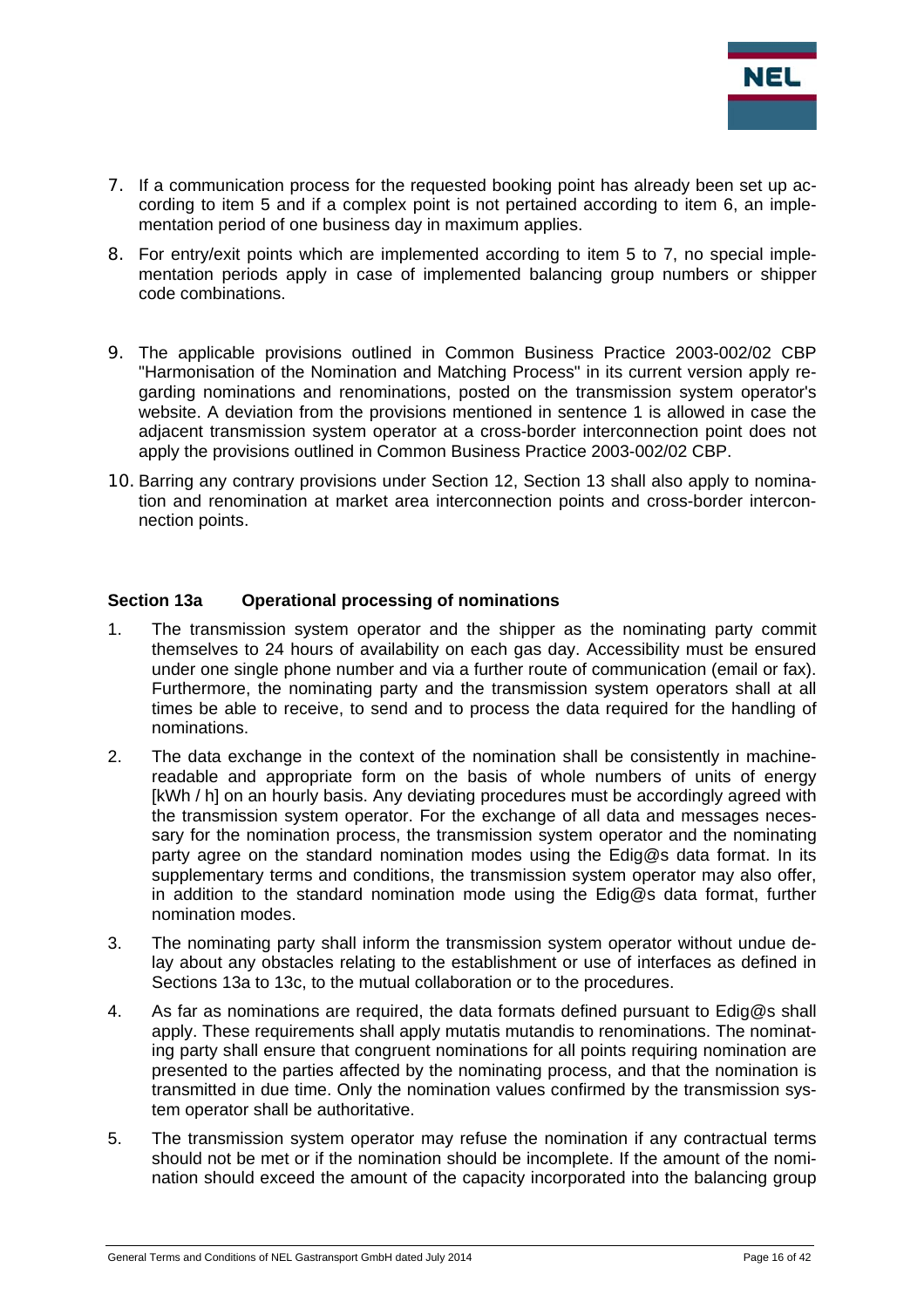

or sub-balancing account, the transmission system operator may limit the nomination to this amount. In this case, the nomination shall be deemed submitted in accordingly limited form by the shipper. The further auxiliary conditions and/or capacity limitation rights for capacity products of the transmission system operator pursuant to the supplementary terms and conditions shall remain unaffected.

#### **Section 13b Communication test**

- 1. The transmission system operator shall perform a communication test with the nominating party. Details relating to the communication requirements of the transmission system operator and the communication test performed by the same are published on the website of the transmission system operator.
- 2. The transmission system operator shall furthermore have the right to repeat a communication test at any time during the term of the respective entry-/ and exit contract.
- 3. As long as the nominating party fails the communication test pursuant to the criteria defined by the transmission system operator for reasons within the responsibility of the nominating party, the transmission system operator may set all the nominations by the nominating party for the following gas days after the date of the failure of the communication test to zero (0), using a standardized method of the respective transmission system operator.

#### **Section 13c Balancing of nominations ("Matching")**

- 1. The nominating party must ensure that it submits nominations for the entry points and exit points of the balancing group which require nomination to the respective grid or plant operator.
- 2. At all points requiring nomination, the transmission system operator shall carry out a matching with the adjacent grid or plant operators and synchronize all the nominations received, taking into account the "lesser-of" rule in accordance with the provisions of Common Business Practice (CBP), with the respectively affected adjacent system operators. In doing so the renomination restriction according to Section 12 item 5 sentence 2 and item 6 sentence 2 shall be considered as far as it is not overridden at a booking point by the aforementioned "lesser-of" rule in an admissible way.
- 3. If the respective pair of balancing group numbers or sub-balancing account numbers do not agree upon matching, or are unknown on either side, the nomination or renomination for the gas day shall be set to zero (0). The same shall apply to cross-border interconnection points if the shipper codes do not match.

#### **Section 14 Nomination Replacement procedure**

1. Transmission system operators offer a nomination replacement procedure if technically possible and economically feasible. This requires the transmission system operators and shipper to conclude a separate contract. The transmission system operator publishes on its website, if a nomination replacement procedure is offered. If a nomination replacement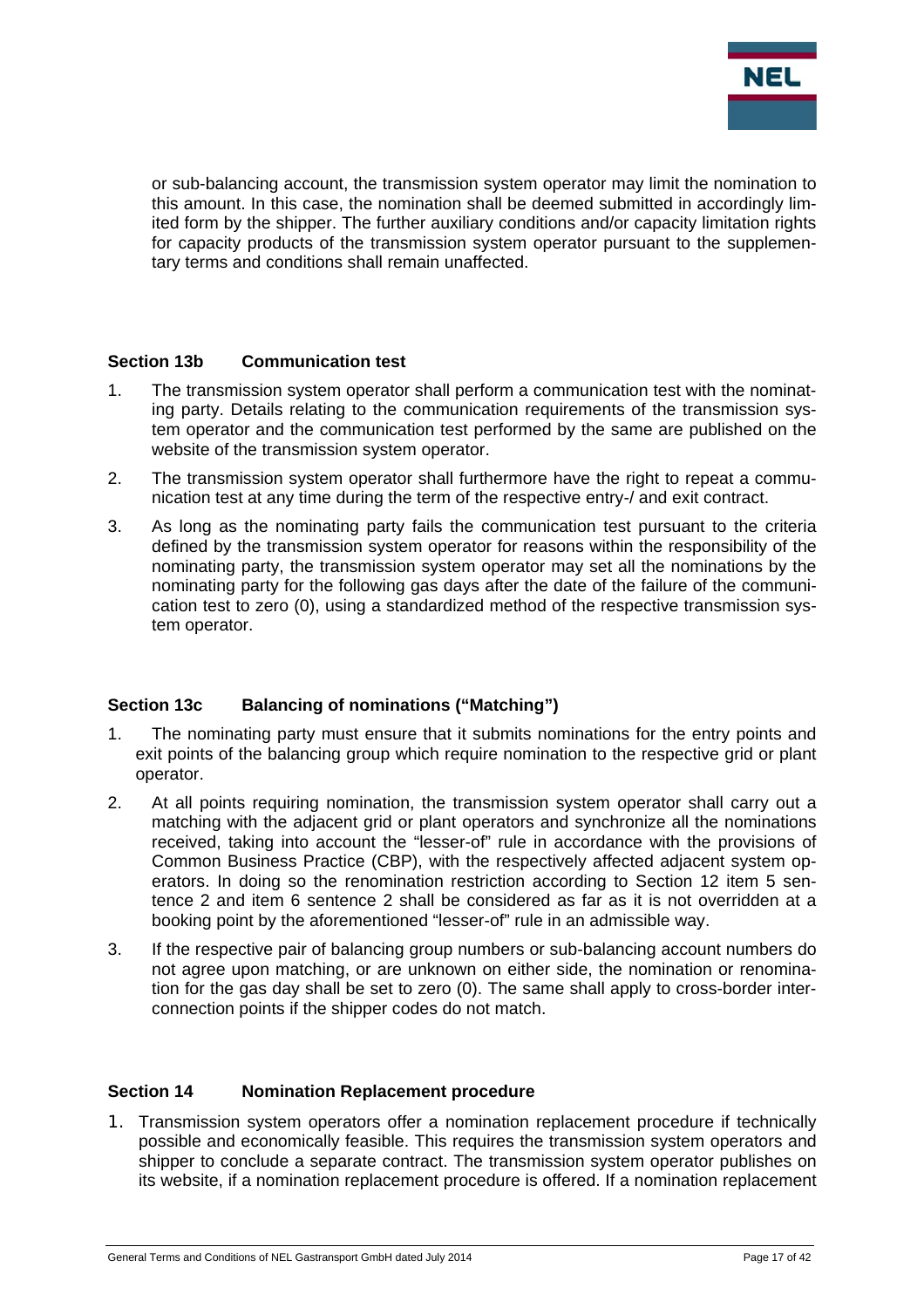

procedure is offered, the conditions for this have to be published on the transmission system operator's website.

- 2. The nomination replacement procedure can be agreed to begin or end on the first of the month. An implementation deadline of 10 business days applies for conclusion and termination. When initially applying the procedure the shipper must notify the entry or exit network operator of the entry or exit points whose metering data are to be utilized in the nomination replacement method, in addition to concluding the agreement 20 business days before the nomination replacement procedure agreed with the entry network operator is applied. Sentence 3 applies accordingly to notice of termination of application of the nomination replacement procedure.
- 3. The substitute procedure replacement can only be used if sufficient firm capacity is booked for the respective points in an entry or exit contract. A substitute procedure replacement cannot be used with capacity booked as interruptible.
- 4. If the transmission system operator offers an online flow control or time lag method, the prerequisite for use is the availability of a flexible flow source to which the transmission system operator with whom the shipper has concluded a nomination replacement procedure agreement has access. The virtual trading point is not a flexible flow source, but can connect a flexible flow source with entry or exit points whose metering data are utilized in the nomination replacement procedure. The transmission system operator with whom the shipper has concluded the nomination replacement procedure agreement also takes over controlling of the entry quantities at the agreed entry point. This is based on metering data from one or more entry or exit points. The shipper must make the metering data available. With the time-lag method, the hourly metered value counts as nomination for the entry point; the maximum time lag is 4 hours.

#### **Section 15 Technical feed in and offtake notice**

- 1. For end-consumers with registering load profile measurement and generally unpredictable, extremely high and volatile gas consumption, the exit network operator may require prior technical offtake notice and compliance with the technical limits per Section 8 (5) GasNZV as necessary to maintain system integrity for the network. In such case the exit network operator publishes the correspondent metering points. Furthermore the exit network operator notifies the shipper within the framework of an existing contractual relationship in advance in writing of the subsequent establishment of the obligation to submit prior technical exit reports.
- 2. If the exit network operator requires an offtake notice according to item 1 EDIG@s-messages have to be used. If the shipper is not able to generate EDIG@s-messages, the parties may temporarily agree on another format. For this purpose, the parties will agree particularly on type, extent, technical execution of provision and documentation of data.
- 3. The above mentioned procedure applies accordingly for technical feed-in notices according to Section 13 item 1.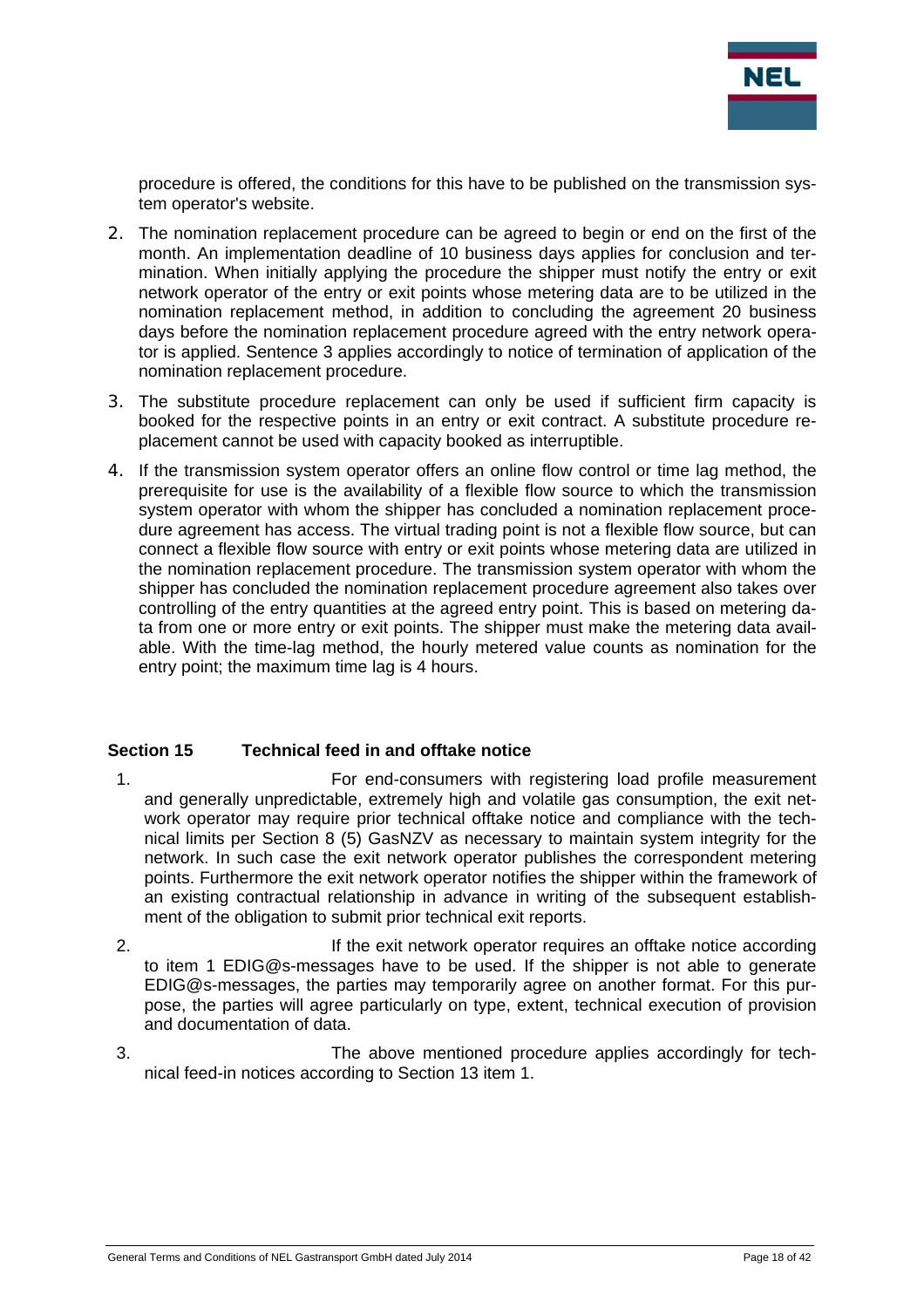

#### **Section 16 Capacity return**

- 1. Shipper can return booked firm capacity in whole or in part, related to the booking period and quantity, to the transmission system operators via the joint booking platform (primary capacity platform) at any time until 14:00 hours on the day before supply. Any subsequent primary use or secondary marketing of the returned capacities by the shipper is excluded, except as provided under subsection 8.
- 2. Bundled firm capacity can be returned in bundled form only.
- 3. Confirmation of capacity return is given via the joint booking platform with a time stamp for the shipper. This confirmation shall not release the shipper from its obligation to pay.
- 4. Return is possible for any day or days in the future and for any proportion of the originally booked capacity.
- 5. The Transmission system operators market returned capacities as primary capacity under the applicable rules. They can combine returned capacities and any primary capacity that is still available to offer products of longer duration. Returned capacity will be marketed after other primary capacity available for the period in question. If a shipper returns a capacity until 09:00 a.m. on the seventh calendar day before the day when the notification is made about the volume of capacities offered in a yearly, quarterly or monthly auction, this capacity will be included in the calculation of the marketable capacities for the respective auction. This cannot be ensured if a capacity is returned after this time limit. In case this capacity will not be included, it will be offered in subsequent auctions of products with shorter term.
- 6. If the transmission system operator markets returned capacity, in whole or in part, the shipper will be released accordingly from its obligation to pay. The extent of release from the obligation to pay depends on the revenues obtained capped at the regulated transport tariff for the period of primary marketing and the amount of re-marketed capacity. If the capacity returned by the shipper was obtained at an auction, the obligation to pay the surcharges to be added to the regulated transport tariff remains unaffected.
- 7. If several shippers return capacity for a particular day, the capacities will in case of supply surplus be re-marketed by the transmission system operator in the order in which they were returned (time stamp).
- 8. Returned capacity that could not be re-marketed will be made available again to the shipper daily for the following day after completion of day-ahead marketing, but not later than 18:30 hours for use in the balancing group it had been incorporated to prior to return.
- 9. The transmission system operator issues the shipper a credit for the tariff referred to in Item 6. The credit is issued monthly, and set off against any outstanding transport charges.
- 10. The shipper's releasing from payment obligations per item 6 only applies upon receipt of credit. The credit is issued in the month following marketing of the capacity.
- 11. The transmission system operator notifies the shipper by 18:30 hours of the capacity amount made re-available per Item 8.
- 12. The rules of Section 16 do not apply for exit points to end-consumers. Section 16 Gas-NZV remains unaffected.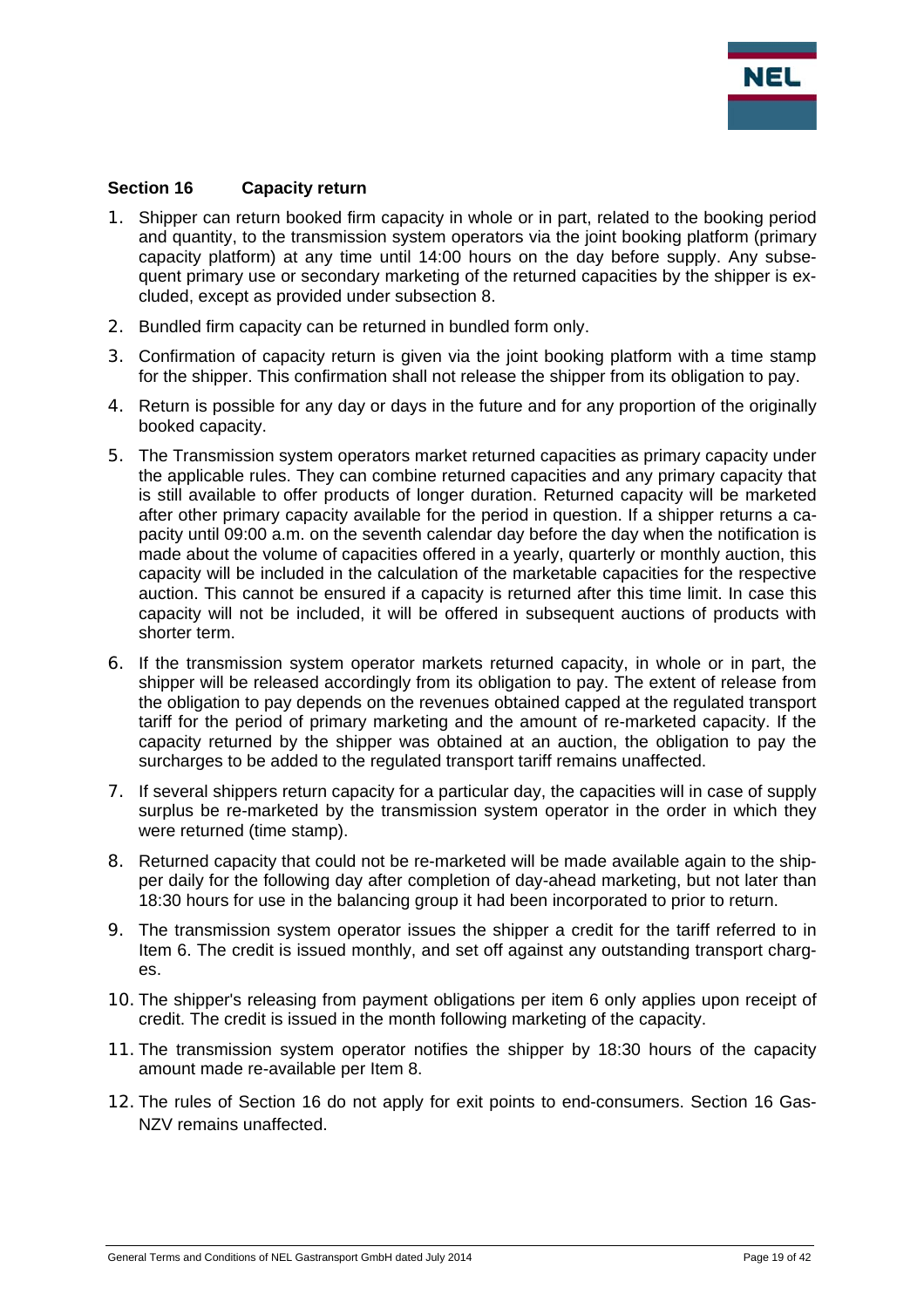

## **Section 17 Transmission system operator offering firm capacity left unused on short notice per Section 16 (2) GasNZV**

- 1. The transmission system operator may offer firm capacity booked by the shipper that cannot be used in whole or in part for the next day, taking into account existing renomination rights.
- 2. The shipper remains obligated to pay charges if capacity is successfully remarketed.
- 3. Section 16 (4) GasNZV does not apply.

## **Section 18 Withdrawal of capacity left unused over a longer term per Section 16 (3) and (4) GasNZV**

1. Pursuant to Section 16 (3) GasNZV, the transmission system operator may withdraw firm capacity left unused or partially unused capacity over a longer period by the shipper for all entry or exit capacities with exception of market area and cross border interconnection points if a contractual congestion occurs. For market area and cross border interconnection points Section 18a shall apply for the withdrawal of long-term capacities insufficiently used.

A contractual congestion exists when a network access denial according to Section 20 EnWG exists.

- 2. Withdrawal is done for all contracts in place for the entry or exit point that have a combined term of at least one year, irrespective of respective individual contract durations.
- 3. Capacity is withdrawn in the amount of firm capacity booked by the shipper left unused on a non-temporary hourly basis over a period of 3 consecutive months or more within the preceding calendar year. One of these three months must be January, February, March, October, November or December. If several such periods can be identified lasting 3 calendar months, the minimum is to be determined of identified minimal non-utilization instances over all these periods. Withdrawal may maximally be made up to this limit. In determining the withdrawal amount the relevant capacity is that consistently and continuously available to the shipper in the previous calendar year, i.e. in terms of both timing and quantity. Any partial resale, return or reduction in booked capacity by the shipper will be considered accordingly.
- 4. The shipper may object to the withdrawal per Section 16 (4) GasNZV.
- 5. If several shippers have booked capacity at an entry or exit point and incorporate these to the same balancing group in a combined nomination, the transmission system operator may withdraw capacity from the respective shippers proportionately, weighted by capacity booked at that entry or exit point. This does not apply if the balancing group manager nominates in separate sub-balancing accounts for each shipper.
- 6. Section 16 applies accordingly regarding billing for withdrawn capacity that is actually marketed and the handling.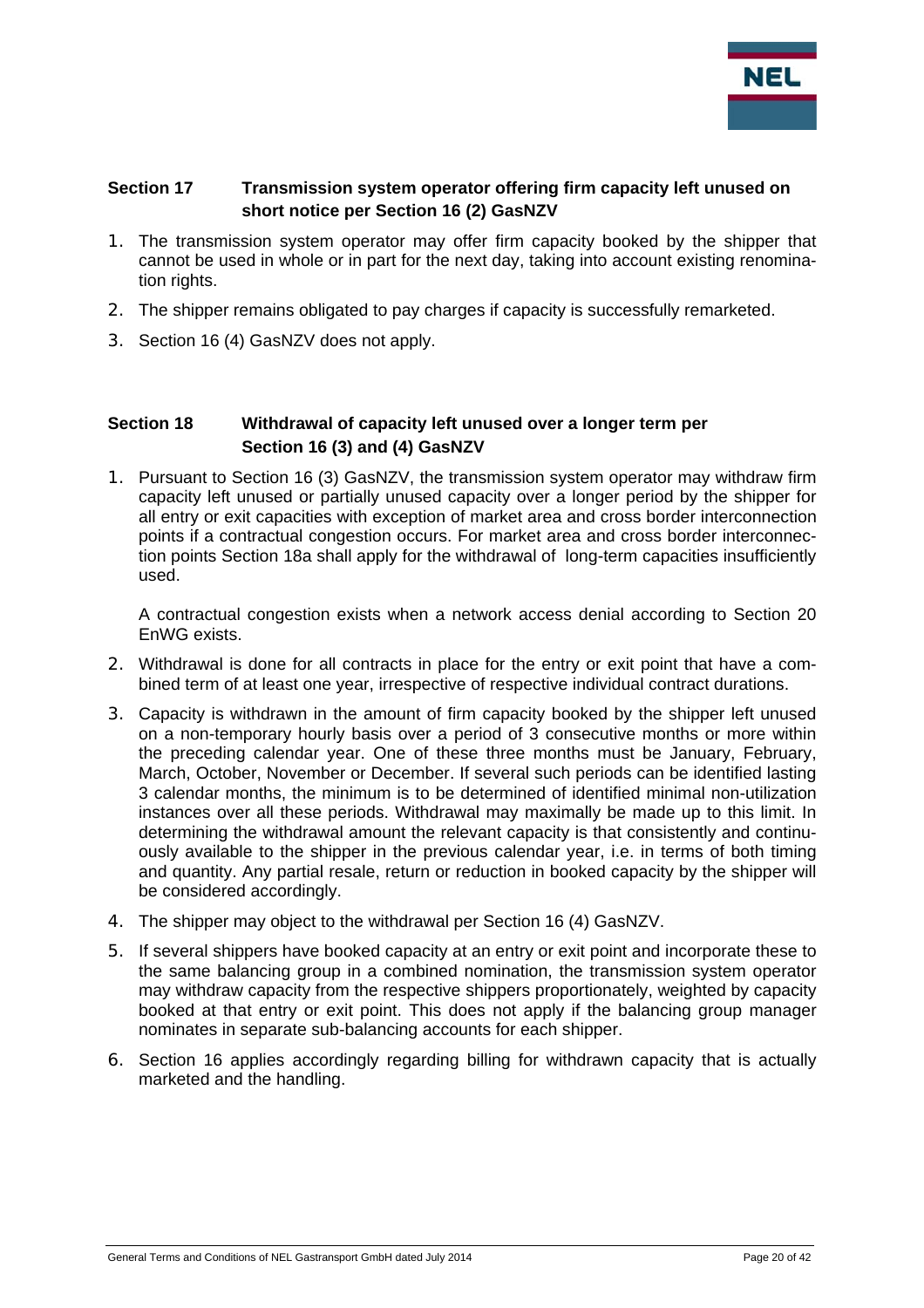

#### **Section 18a Withdrawal of long-term capacities insufficient used at market area and cross border interconnection points**

- 1. At market area and cross border interconnection points the transmission system operator withdraws capacities if required by the federal network agency. The transmission system operator shall regularly provide the federal network agency with all data necessary to monitor the extent to which booked capacities with effective contract duration of more than one year or recurring quarters covering at least two years are used. Each primary use or secondary trading of withdrawn capacity by the shipper is excluded subject to sentence 4. Withdrawn capacity, that could not be re-marketed will be made available again to the shipper daily for the following day not later than 18:30 hours for use in the balancing group it had been incorporated prior to return. Furthermore the rights and obligations of the shipper from the entry/exit contract remain unaffected until the time of marketing of the capacity by the transmission system operator and to the extent to which the capacity is not marketed by the transmission system operator.
- 2. Section 16 applies accordingly regarding billing for withdrawn capacity that is actually marketed and the handling.

## **Section 19 Secondary market trading**

- 1. The shipper may only lease or assign booked capacity per Section 12 (2) GasNZV to a third party using the secondary platform. Bundled capacity can only be leased or assigned as bundled capacity. The provisions below govern the leasing and assignment of entry and exit contracts/contract rights.
- 2. The shipper may lease capacity rights (with or without nomination rights) under an entry or exit contract to a third party without the transmission system operator's permission, in whole or in part. The shipper shall remain obligated to the transmission system operator to fulfill the obligations resulting from the entry or exit contract, in particularly the payment of charges.
- 3. The shipper may with the transmission system operator's consent assign the entry or exit contract in whole or in part to a third party. The third party concerned must be approved by the transmission system operator. Consent may only be withheld for reasons that would likewise justify rejection of initial conclusion of an entry or exit contract with the third party in question. Such justification shall be in particular if the third party per Section 36 meets the conditions for requiring deposit and has not provided such. Transfer in relation to the transmission system operator only becomes effective upon approval per sentence 1 or notification per Section 40 point 2. Transmission system operators' supplementary terms and conditions outline the deadlines for assignment of entry and exit contracts between shippers. Transmission system operators shall endeavor to offer the assignment by no later than Day D-1, 11:00 hours, as soon as possible.

## **Section 20 Technical requirements**

1. The shipper must ensure that the gas available for entry meets the requirements per Section 19 GasNZV. Gas quantities to be delivered have to apply to worksheet G 260. 2<sup>nd</sup> Gas Family, of the German Technical and Scientific Association for Gas and Water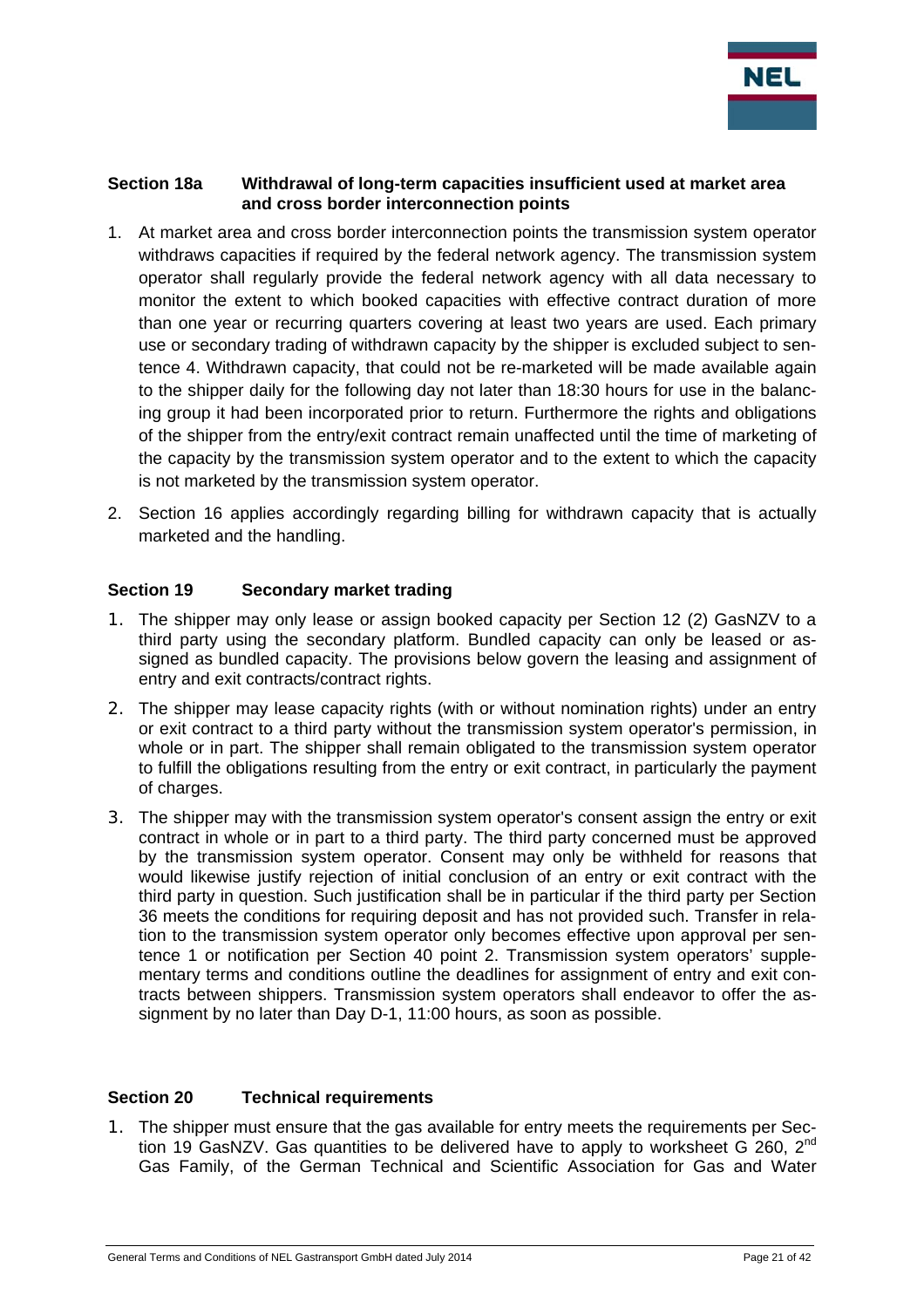

(DVGW) as amended from time to time, and to the applicable nominal value of the Wobbe Index. Section 36 (1) GasNZV governs the technical specifications for biogas entry.

- 2. The technical specifications for the respective entry or exit points published on the transmission system operator's website constitute part of the entry or exit contract. Either party may request that a neutral party inspect whether the gas quality conforms to the transmission system operator's requirements per sentence 1. If the other party cannot reach agreement with the neutral party within one month of receipt of the other party's request, the review inspection shall be conducted by the Engler-Bunte-Institut at Karlsruhe University. The party requesting the inspection shall bear the cost of inspection if compliance is confirmed. If compliance is not confirmed, the transmission system operator must pay the cost.
- 3. The transmission system operator must notify shippers of any changes in technical specifications necessary due to amended laws or regulations as promptly as possible in view of the circumstances. The transmission system operator shall amend the respective contracts affected by changes with effect from the effective date of the amendments per sentence 1. When a change in technical specifications is necessary to fulfill the transmission system operator's legal obligations to cooperate, the transmission system operator may make such changes 4 months after notifying the shipper thereof. If the change affects the shipper's use of capacity, the shipper has the right to terminate the respective contract as of the effective date of the change with 3 months' notice. If the transmission system operator provides notice per sentence 1 less than 4 months in advance of the effective date of the change, the shipper may terminate the contract in question without notice as of the effective date of the change.
- 4. Superseding Item 3 sentence 3, the transmission system operator is entitled to change gas quality or pressure specifications without the shipper's consent within the following time-limits: The transmission system operator notifies the shipper of the estimated conversion period three years in advance. As of 1<sup>st</sup> October 2015 the advance notice shall be two years and four months. Notification of the precise date of conversion in the course of the market-area conversion is to be made at least one year in advance as of the date when allocation data are forwarded only for H-gas ("balancing conversion date").

Deviating from sentences 1 and 2 the transmission system operator may with the shipper's consent change the gas quality or pressure specifications at shorter notice. If a new entry or exit contract begins during the notice periods after the transmission system operator has announced a change, the notice periods already applicable apply to that contract as well. Any change in gas quality or pressure specifications must be limited to the entry or exit points affected the change. The contract affected by the change is to be amended with effect from the effective date of the change in gas quality or pressure specifications. When the transmission system operator changes gas quality or pressure specifications as outlined in sentences 1 and 2 without the shipper's consent, the shipper is entitled to terminate the contract for the corresponding entry or exit points subject to a notice period of one year prior to the effective date of the change in gas composition or pressure specifications.

5. Deviating from Items 3 and 4, the transmission system operator is after discontinuation of the conversion fee entitled to change the gas quality from L-gas to H-gas without any separate notice to the shipper and without the shipper's consent. Sentence 1 does not apply to the changing of the assignment to a market area according to Section 31 Item 7. The transmission system operator shall promptly inform the shipper about the change of the gas quality after the conversion schedule is agreed between the system operators concerned. There shall be no right to terminate the contract due to the change of gas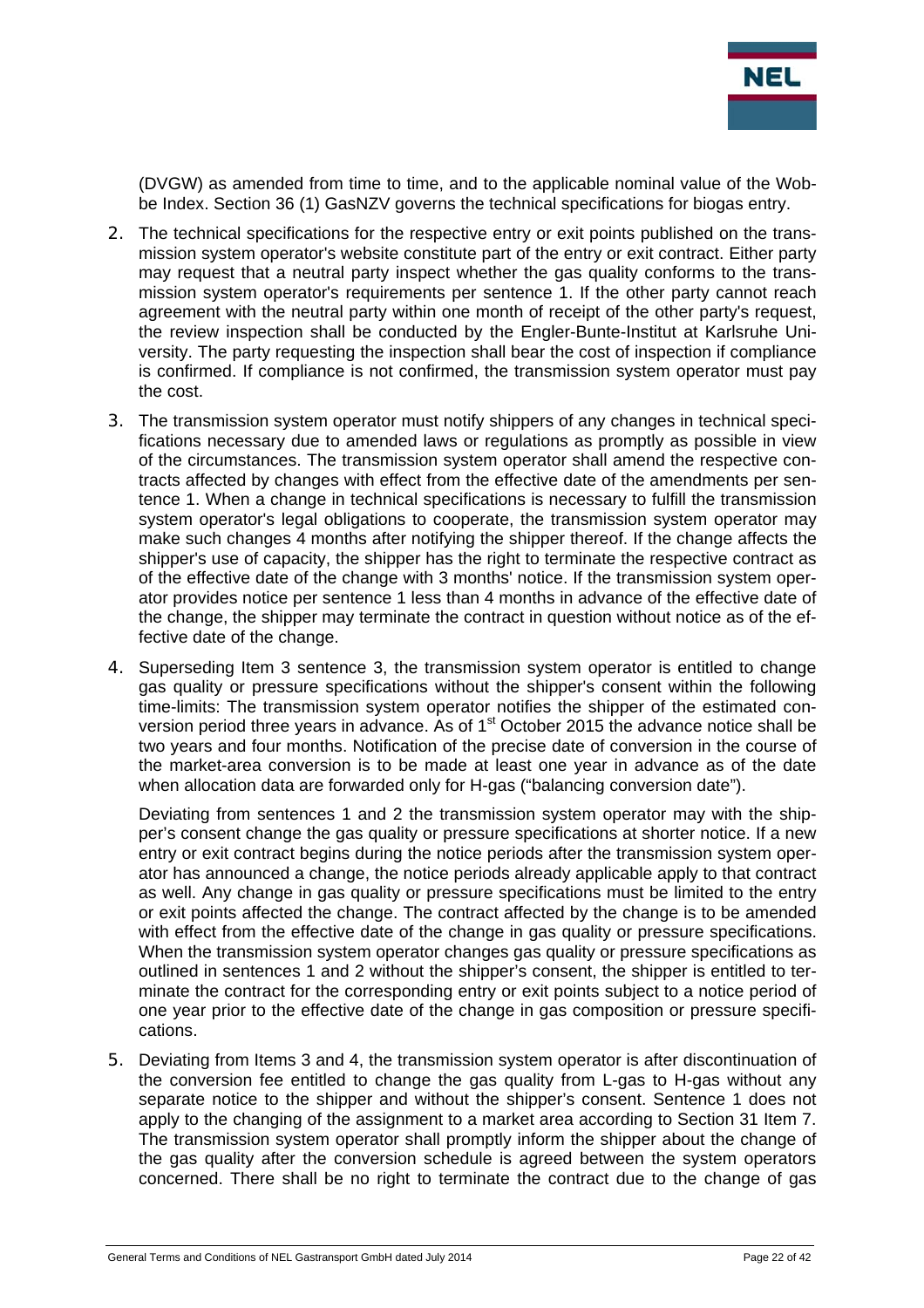

quality after discontinuation of the conversion fee. The feeding-in possibility of national production facilities shall remain to the extent necessary in the future.

#### **Section 21 Non-compliance with gas quality or pressure specification**

- 1. If gas quantities supplied by the shipper at the entry point do not meet the technical specifications for gas quality or pressure in accordance per Section 20 Items 1 and 2 (hereinafter "off-spec gas"), the entry network operator is entitled to refuse acceptance of the off-spec gas, in whole or in part. The shipper must in such case immediately adjust nomination accordingly at that entry point and reduce the supplying of off-spec gas at that entry point accordingly. None of the transmission system operator's rights vis-à-vis the shipper are affected.
- 2. If gas quantities supplied by the exit network operator at the exit point do not meet the technical specifications for gas quality or pressure in accordance per Section 20 Items 1 and 2, the shipper is entitled to refuse acceptance of the off-spec gas, in whole or in part. The exit network operator must in such case immediately reduce the supplying of off-spec gas at that exit point accordingly. None of the shipper's rights vis-à-vis the transmission system operator are affected.
- 3. In the case of reduction per the above, renominations shall be carried out immediately in order to avoid imbalances.

Each party shall immediately inform the other party upon becoming aware of off-spec

4. gas being supplied at an entry or exit point, or expecting off-spec gas to be supplied.

#### **Section 22 Allocation of quantities**

- 1. The entry network operator to whom entry nominations were submitted per Section 12 Items 1 and 2 and Section 13 determines for each balancing group or sub-balancing account the gas quantities fed in at entry points and allocates these to the respective balancing groups or sub-balancing accounts based on nominations or using the allocation procedure per the entry contract.
- 2. In allocating biogas entry quantities, any liquefied petroleum gas quantities added by the entry network operator for conditioning are not considered for adjustment to the required calorific value for the entry network operator's network in accordance with Section 36 (3) GasNZV.
- 3. The exit network operator allocates gas quantities withdrawn at exit points to storage facilities, at market area interconnection points and at cross-border interconnection points to the respective balancing groups or sub-balancing accounts based on nominations or using the allocation method per the exit contract.
- 4. For each balancing group or sub-balancing account the exit network operator determines the gas withdrawal quantities at exit points to metered end-consumers ("RLM") based on metered values and allocates these according to balancing group or sub-balancing account.
- 5. For each balancing group or sub-balancing account the exit network operator determines the gas withdrawal quantities to end-consumers with standard load profiles at exit points and allocates these according to balancing groups or sub-balancing accounts based on the standard load profile determined by the exit network operator.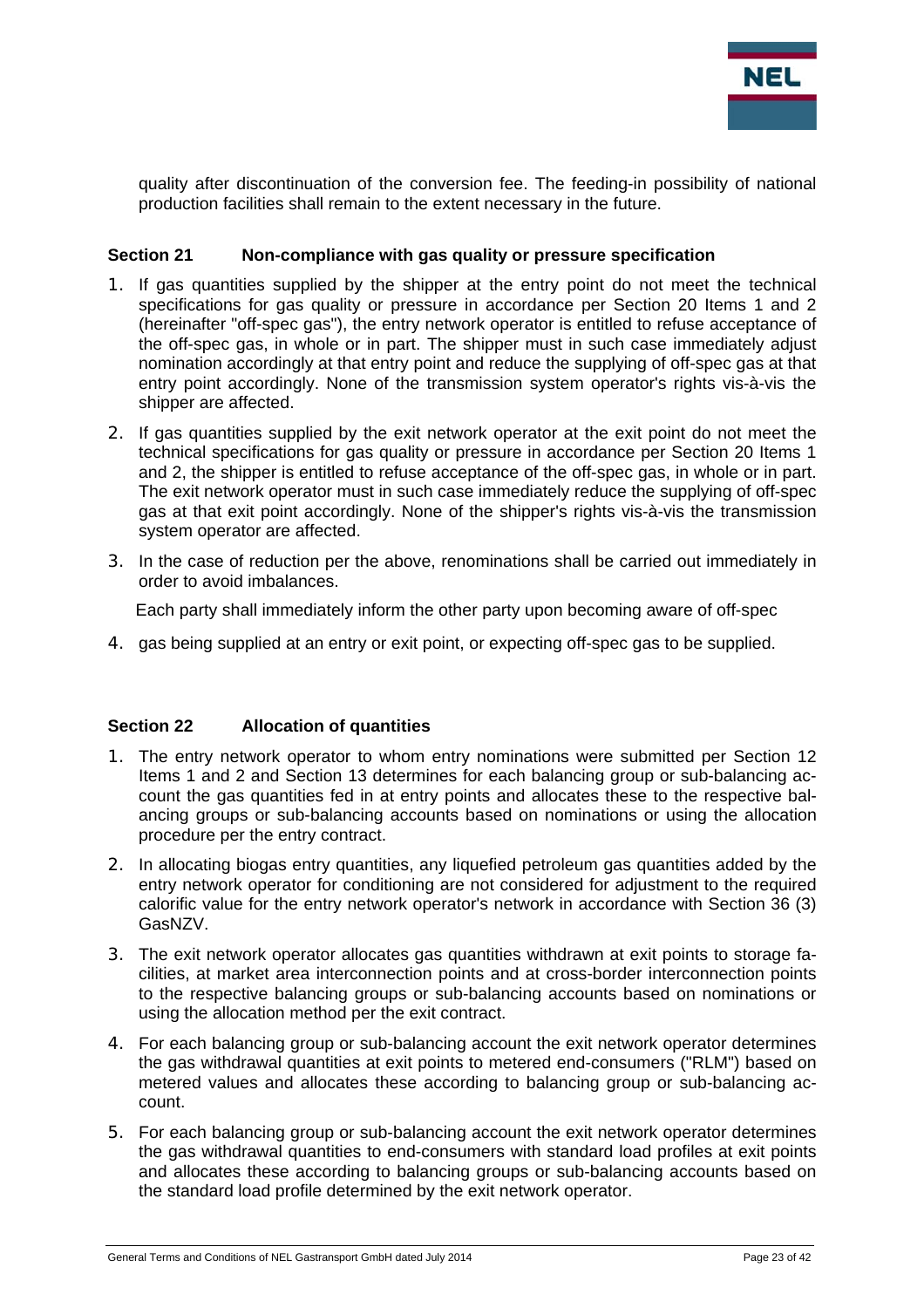

6. If several entry or exit points are contributed to balancing groups, shippers and the respective entry/exist network operators agree on and implement allocation rules in the entry/exit contract to ensure that gas quantities allocated to this point are only accounted for once.

#### **Section 23 Meter operation and Metering**

- 1. Metering data taken by the transmission system operator or a third party per Section 21 b of the Energy Industry Act (EnWG) are used by transmission system operators for balancing and calculating oversupply/undersupply quantities and exceeding of capacity limits.
- 2. Barring contrary provisions agreed between the connection user and a third party per Section 21 b EnWG, the provisions outlined below apply, in which case the transmission system operator is the meter operator and metering service provider. As metering service provider the transmission system operator provides metering data to the shipper.

The transmission system operator determines the type, number and size of metering and control devices, in accordance with Section 8 of the Metering Access Regulation (MessZV). These determinations must take energy industrial concerns properly into account with respect to the consumption amount and consumption behavior. The transmission system operator provides and operates the metering and control devices required for measurement and meter reading with RLM end-consumers.

- 3. For remote reading the end consumer must have a suitable, externally dialable telecommunications connection without time limit and a 230 V connection. The transmission system operator may use a GSM modem instead of a telecommunications connection. Upon request the transmission system operator must notify the end consumer of the relevant technical specifications (distances between connections, connections to metering installation etc.). Remote reading must be available prior to commencing supply to a RLM meter or conversion of an SLP into a RLM meter. The setup and use of telephone and electricity connections are free of charge for the transmission system operator. Cost accruing through delays caused by the transmission system operator shall not be borne by the shipper or the end consumer. Costs accruing through delays caused by the end consumer shall not be borne by the transmission system operator.
- 4. The transmission system operator must immediately notify the shipper daily by 13:00 hours of the previous day's load profile, recorded hourly and read daily at the RLM exit points in the MSCONS format. The load profile energy amounts are calculated using the balancing calorific value.

After the close of the supply month, all load profiles are plausibility-checked per DVGW (German Technical and Scientific Association for Gas and Water) worksheet G 685 and substitute values are set or corrected as applicable. Load profiles are converted using the billing calorific value. The transmission system operator must provide the shipper the load profile at RLM exit points for the supply month by no later than M +10 days. The correction is to be marked throughout the data-report.

If the transmission system operator records replacement values using DVGW worksheet G 685, the load profile is also to be provided, converted using the balancing calorific value, within M +10 days.

The applied calorific value and Z number are communicated in MSCONS.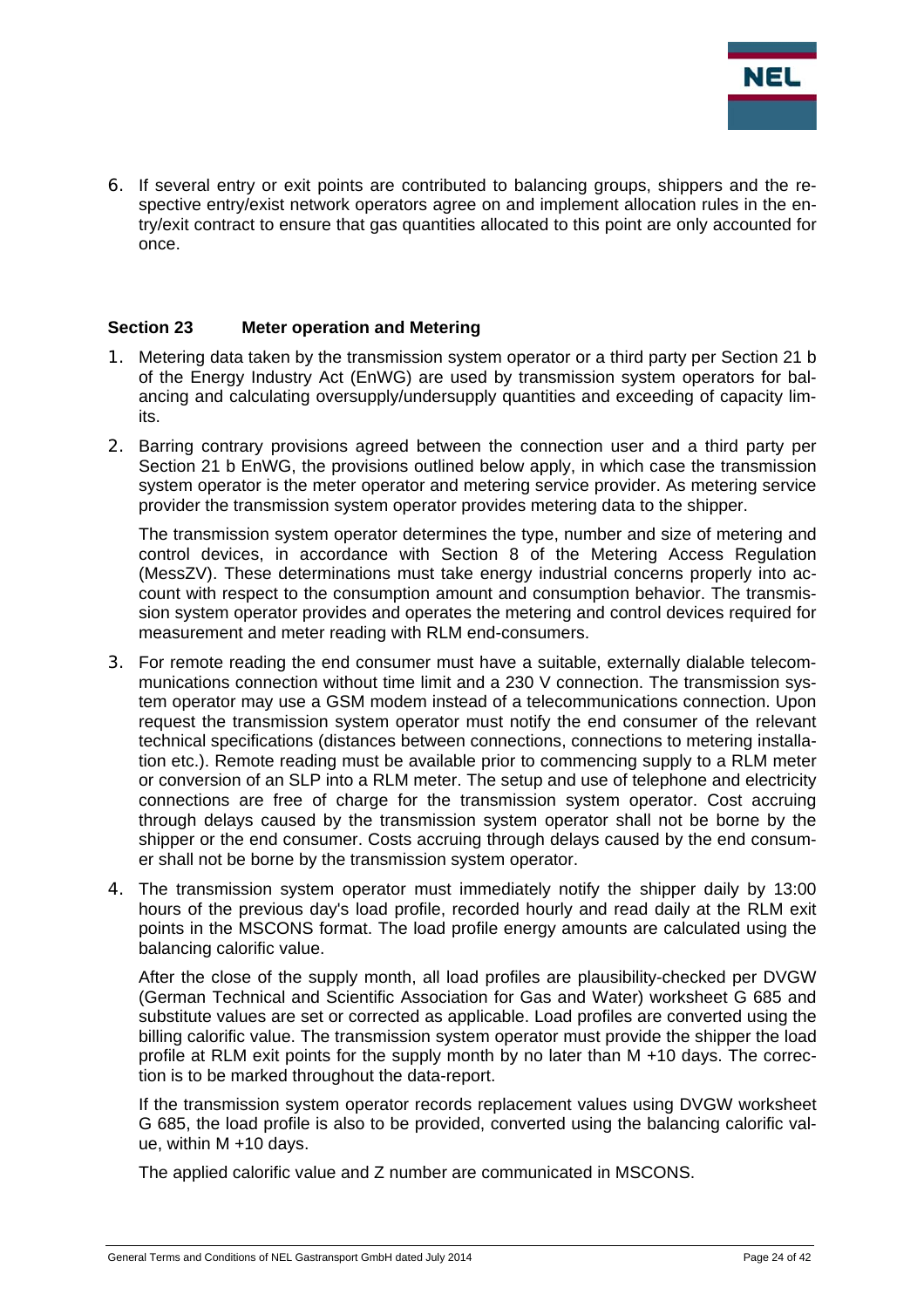

For RLM-Exit points, which are allocated to a biogas balancing group, instead of the above mentioned procedures item 5 shall apply.

Upon request of the shipper the transmission system operator shall be obliged to promptly submit the load profiles at RLM exit points to end consumers, read and recorded at hourly intervals.

- 5. For RLM-Exit points, which are allocated to a biogas balancing group, the load profile will be corrected to the final gross caloric value according to DVGW work sheet G 685 on Day M+12 business days. If a correction of the compression factor (K-number) is necessary according to DVGW work sheet G 486 this will be considered as well. The transmission system operator notifies the complete monthly timeline in the applicable ALOCAT format as amended from time to time on Day M+12 business days to the market area coordinator.
- 6. For end consumers supplied using the load profile method, metering devices are read by the transmission system operator, his agent or by the end consumer at the request of the transmission system operator at regular intervals not substantially exceeding 12 months on a date and schedule determined by the transmission system operator. If an agreement per Section 40 (2) sentence 2 EnWG is in place, the shipper must observe the meterreading schedule specifications outlined therein.

The transmission system operator must arrange interim meter readings between regular readings, particularly upon a change of supplier, end-consumer move-in/out, termination of this contract or a material change in demand, in accordance with GeLi Gas. If this is not possible, the transmission system operator may estimate consumption by way of extrapolation or on the basis of the last reading. The actual situation must be appropriately taken into account.

- 7. The shipper must pay the transmission system operator separately when ordering an additional reading.
- 8. If an inspection of metering equipment reveals that error margins have been exceeded, the over-/undercharged amount must be reimbursed or paid.

If the amount of error in an SLP end-consumer's metering device cannot be determined with accuracy or the device is unreadable, the transmission system operator estimates consumption for the period since the last accurate metering based on average consumption for the metering periods preceding and following reading, or on the previous year's consumption. The actual situation must be taken into account adequately.

If the amount of error in a RLM-end consumer's metering device cannot be determined with accuracy or the device is unreadable, replacement values are derived for missing or implausible values in accordance with the latest updated version of DVGW worksheet G 685.

Claims per (1) sentence 1 are restricted to the reading period preceding determination of the error, unless the impact of the error can be determined over a longer period. In such case claims expire in 3 years, at the latest.

9. Barring other agreements to the contrary per Section 21 b (2) or (3) EnWG, metering data provided by metering service provider to the transmission system operator and processed by the transmission system operators are applied for execution and settlement of this contract. Item 8 paragraphs 2, 3 and 4 apply if the metering data are not properly available to the transmission system operator or if the available metering data are implausible.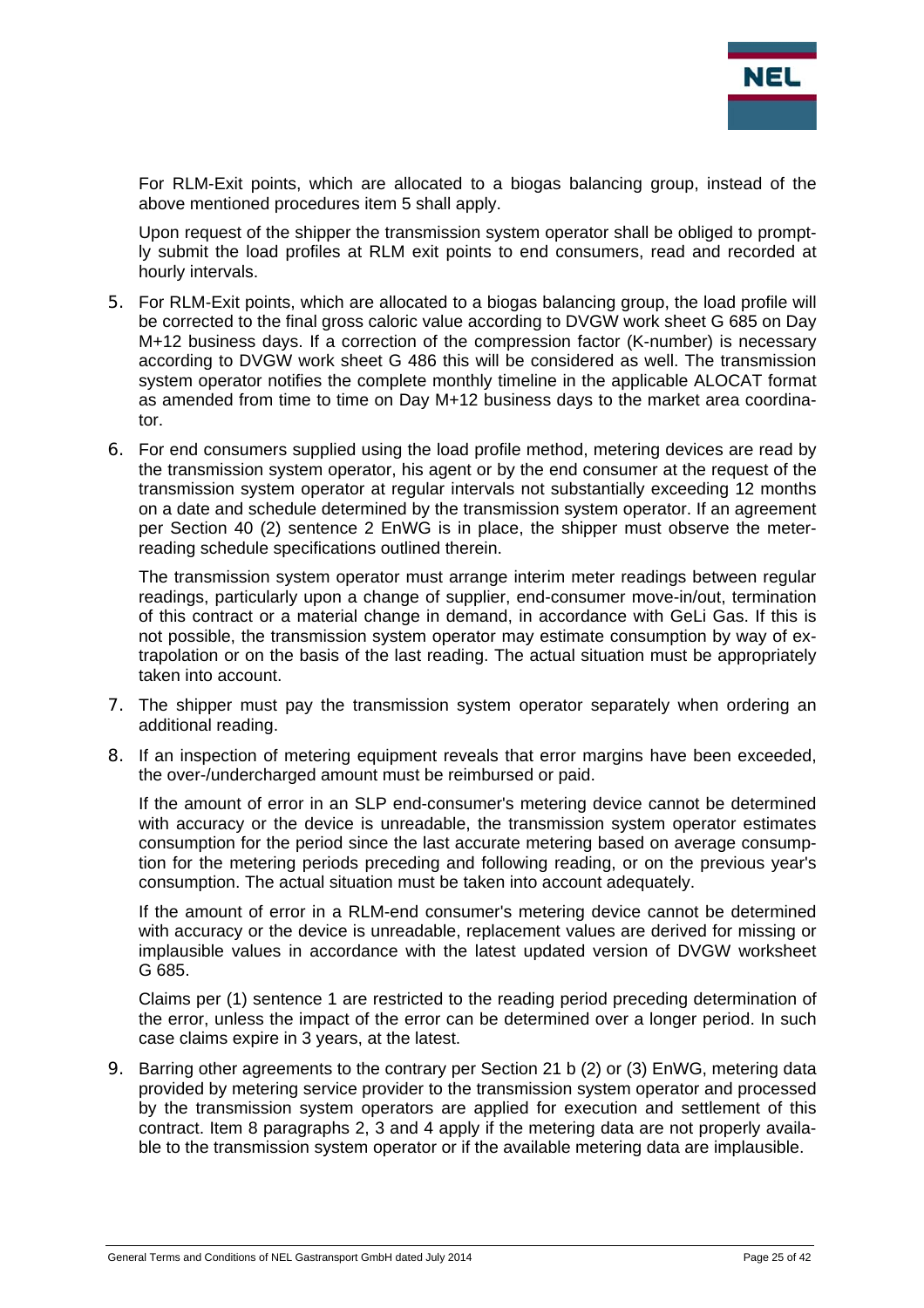

10. A written request from the connection user and the shipper is required for registering load profile metering with annual withdrawal of less than 1,500,000 kWh and a maximum hourly withdrawal rate of less than 500 kWh/h per Section 24 (1) GasNZV, or below the limits specified by the transmission system operator per Section 24 (2) GasNZV.

The shipper bears the cost of converting standard load profile metering into registering load profile metering in the cases described above, unless otherwise agreed.

Following conversion and commencement of registered load profile metering, charges for registering load profile metering are applied as per the pricelist published by the transmission system operator, regardless of actual consumption and annual energy quantities.

11. The quantity of biogas entered is reported in "kWh" as the product of standard quantity multiplied by billing calorific value, i.e. the calorific value for billing determined for the entry point. The transmission system operator is entitled to calculate replacement values if no metering data are available for biogas quantities delivered by the shipper. Replacement values are recorded in accordance with DVGW worksheet G 685.

#### **Section 24 Settlement of oversupply/undersupply quantities**

- 1. The transmission system operator determines oversupply/undersupply amounts after final determination of the billing-related metering measurement values and data. Consumption during the billing period for SLP-exit points is measured for all SLP-exit points using DVGW worksheet G 685 is compared against the final value applied for allocation to the balancing group manager's balancing group. For RLM-exit points the oversupply/undersupply amount is determined by assessing the quantity finally allocated to the balancing manager's balancing group, considering rounding differences if necessary, with the gross calorific value and balancing calorific value, respectively, and calculating the difference. For RLM exit points, which are allocated to a biogas balancing group, the oversupply/undersupply billing is not applicable.
- 2. Oversupply amounts arise as quantity differences in the billing period when the exit gas quantity at the exit point is lower than the gas quantity allocated by the exit network operator to the balancing group/sub-balancing account. Undersupply amounts arise as quantity differences in the billing period when the exit gas quantity at the exit point is higher than the gas quantity allocated by the exit network operator to the balancing group/subbalancing account. The transmission system operator pays the shipper for oversupply amounts, and invoices the shipper for undersupply amounts.
- 3. The transmission system operator settles oversupply/undersupply amounts with the shipper for SLP end consumers at the respective average balancing energy prices for the billing period. Account settlement for oversupply/undersupply amounts is done using the method described in Appendix 1.
- 4. Oversupply/undersupply amounts for RLM end consumers per exit point arising particularly due to differences between balancing and billing calorific values – are determined monthly for each exit point and settled between the transmission system operator and the shipper at the average monthly balancing energy prices. These prices are the unweighted arithmetic mean of the positive and negative balancing energy prices for the gas days of the month concerned. The monthly average balancing energy price is calculated and published by the market area manager, and is used for settlement of oversupply/undersupply amounts.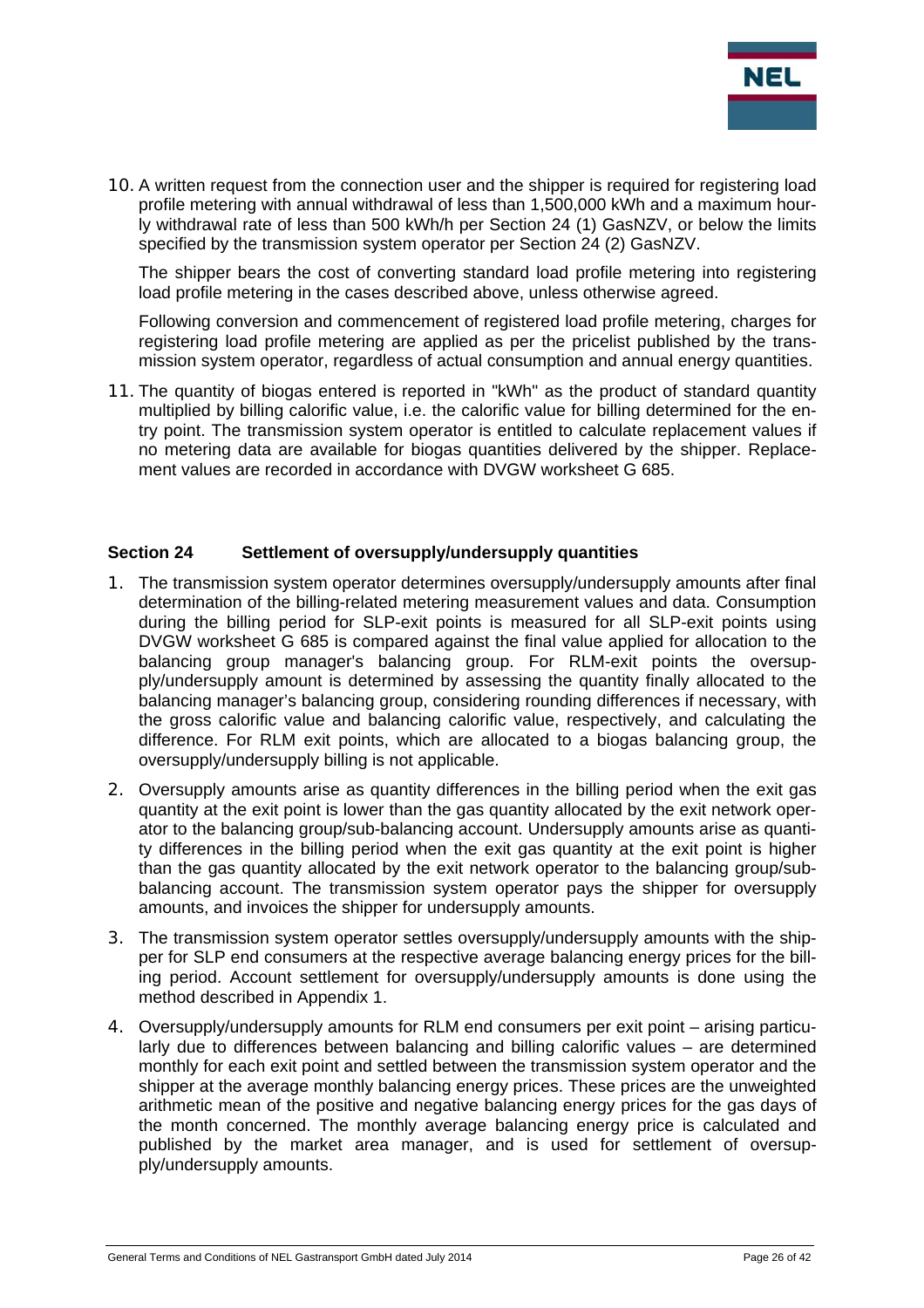

5. For RLM exit points, the system operator is in case of systematic errors in measuring devices deviating from Item 1 entitled to contrast the corrected consumption quantities according to DVGW worksheet G 685 with the finally underlying value for the allocation in the balancing group manager's balancing group for the oversupply/undersupply settlement.

The transmission system operator shall submit to the shipper a comprehensible documentation. The documentation shall include the findings of the relevant State Office of Weights and Measures.

6. The energy-tax exempt settlement of oversupply/undersupply amounts between transmission system operators and shippers is contingent on one party to the contract having received a declaration with the responsible customs office per Section 38 (3) of the Energy Tax Act (EnergieStG) from the other party. The other party must be notified immediately in writing of any changes pertaining to the declaration, including for example rejection thereof by the responsible customs office.

#### **Section 25 Fees**

- 1. The shipper is obligated to pay to the transmission system operator the prices stated in the respective contract in accordance with the pricelist, including the respective specific capacity charge, plus any surcharge for capacity per Section 1 Item 2 and the metering charge, as well as the meter operation charge and billing charges plus any applicable concession or other charges and taxes including biogas pass-on costs per Section 20 b of the Gas Transport Tariff Ordinance (GasNEV) and changeover costs charged in accordance with Section 19 a, German Energy Industry Act (EnWG). The applicable charges and prices per the transmission system operator's pricelist are posted on the transmission system operator's website.
- 2. In determining revenue caps per Section 17 (1) of the Incentive Regulation Ordinance (ARegV) and adjusting such caps per Section 17 (2) ARegV in conjunction with Section 4 (3) to (5) ARegV and Section 5 (3) ARegV in conjunction with Section 17 ARegV, the transmission system operator is entitled to adjust transport tariffs charges if this results in a transport tariff charge increase. The transmission system operator must adjust transport tariffs charges if this results in lower tariff charges. In accordance with Section 5 (3), ARegV, the difference between the revenue actually realized and the revenue which it is feasible to realize shall be taken into account in full. In such cases the transmission system operator adjusts tariff charges in accordance with Section 17 ARegV in conjunction with the regulations under Section 2, (2) and (3) GasNEV and Section 5 (3) ARegV. The transmission system operator must notify the shipper immediately in text form of adjusted transport tariffs charges (pricelist).
- 3. Tariff charges may only be adjusted effective January 1 of the following calendar year.

The transmission system operator may utilize his own regulation account for processing differences arising with both increases and reductions (Section 5 ARegV).

4. In case of an increase in charges, the shipper may terminate the contract in whole or in part relating to the amount of capacity booking, providing 10 business days' written notice prior to the effective date of the adjustment. If the shipper does not receive the information according to item 2 sentence 4 at least 20 business days prior to the effective date of adjustment, shipper may - superseding sentence 1 - terminate the contract in whole or in part relating to the amount of capacity booking within 10 business days after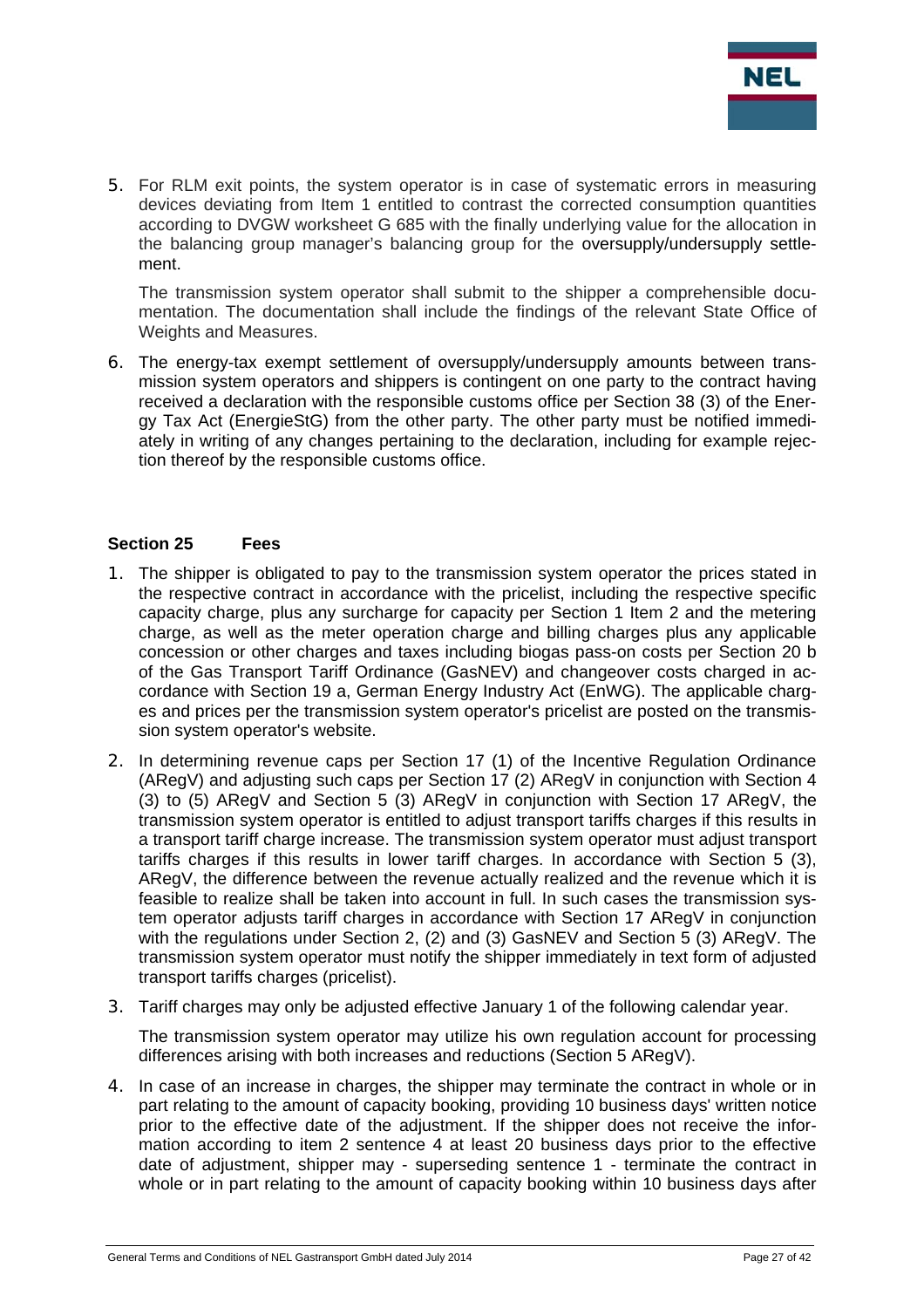

receiving such information with a 5 business days' prior written notice, to the effective date of the adjustment at the earliest. A termination in part according to sentence 1 and 2 is only allowed, if the capacity within the booked capacity product is reduced consistently for the remaining term of the contract. A termination right according to sentence 1 and 2 is excluded, if the increase in charges is lower or equal to the increase in consumer price index for Germany (VPI) as published by the Federal Statistic Office ("Statistisches Bundesamt"). The change rate of the annual average of the VPI compared to the preceding year which is published by the Federal Statistic Office on the date of the announcement of the charge adjustment is applicable.

- 5. When taxes and other public levies are due on charges per the respective contract including taxes and other public charges on services forming the basis for such charges – are introduced, eliminated or adjusted, the transmission system operator shall implement a corresponding increase or reduction in charges under the respective contract as of the effective date of introduction, elimination or adjustment of such taxes/public charges, unless the revenue cap applies.
- 6. When revenue caps are adjusted in view of hardship per Section 4 (4) sentence 1 no. 2 ARegV, the transmission system operator is entitled adjust tariff charges in accordance with the Federal Network Agency determinations, or on January 1 of the following calendar year.
- 7. The transmission system operator is additionally entitled and/or obligated to adjust charges per item 1 if such adjustments are required pursuant to legal or regulatory changes or judicial decisions.
- 8. The transmission system operator's right and obligation to adjust charges applies to all entry and exit capacity, regardless of the manner of its procedure of conclusion.
- 9. The transmission system operator pays the shipper a flat rate for avoided network costs with biogas physically fed-in directly, in the specified amount per regulations. Avoided network cost payments are settled finally on a monthly basis, applying the technical quantity calculation per Section 23 Item 11. Any liquefied petroleum gas quantities added by the transmission system operator for conditioning are not considered for adjustment to the required calorific value for the transmission network in accordance with Section 36 (3) GasNZV.
- 10. The transmission system operator's supplementary terms and conditions posted on the internet furthermore apply.
- 11. For exit points to end-consumers the shipper has to pay the stated meter operation charge/metering charge according to item 1 from and until the time the transmission system operator is metering service provider according to Section 21 b EnWG at the respective exit point to the end-consumer. The transmission system operator will inform shipper in case that he becomes or is not metering service provider any more, especially as a result of a change of the metering service provider according to Section 21 b (2) EnWG.

#### **Section 26 Invoicing and payment**

1. Invoicing is conducted and any installment payments are processed in accordance with the transmission system operator's published supplementary terms and conditions. The network usage billing process per GeLi Gas remains thereby unaffected.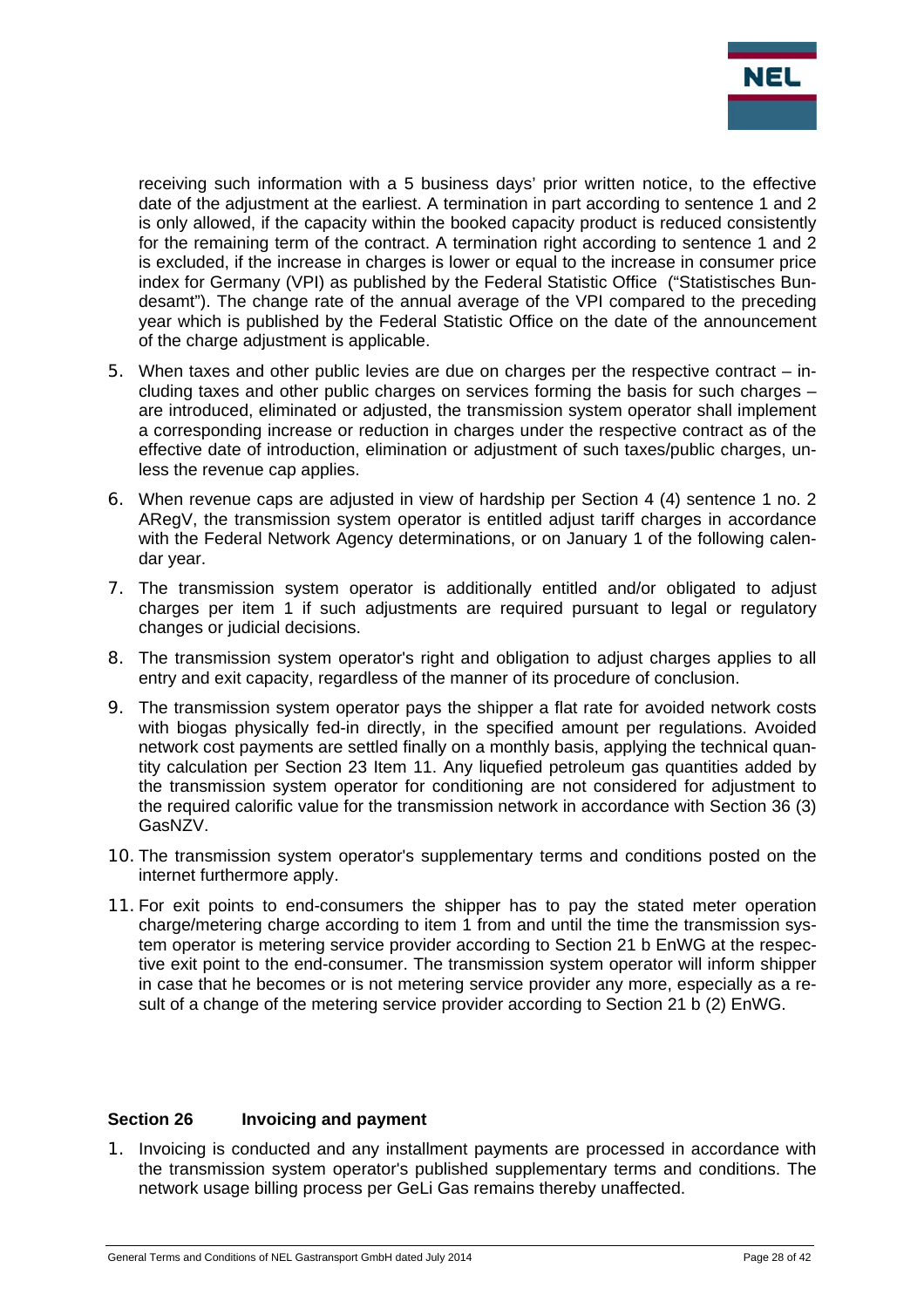

- 2. Distinct indications of an obvious invoice error entitle the shipper to postponement or refuse payment.
- 3. The transmission system operator is entitled to charge a flat late payment penalty. The shipper may however document lower actual damages due to late payment.
- 4. The transmission system operator shall refund any overpayment and the shipper shall pay any outstanding amount resulting from calculation errors in invoice amounts or invoicing data. Invoice correction is only permitted within a maximum of 3 years from receipt of the invoice to be corrected.
- 5. The parties may only offset counterclaims that are uncontested or upheld by legal judgment.

#### **Section 27 Taxes**

1. The shipper must pay the applicable charges plus energy tax at the applicable rate on gas quantities delivered by the transmission system operator to a shipper who is not a supplier within the meaning of Section 38 (3) of the Energy Tax Law (EnergieStG).

Such a delivery will deemed to have taken place in particular whenever the transmission system operator delivers gas quantities to the shipper at the exit point in addition to the gas quantities delivered by the shipper to the transmission system operator for transport.

If gas quantities are delivered to a shipper that is a registered supplier within the meaning of Section 38 (3) EnergieStG, the shipper must document to the transmission system operator meeting the requirements per Section 38 (3) EnergieStG by submitting a current registration certificate per Section 78 (4) of the Energy Tax Regulation (EnergieStV) issued by the responsible customs administration office, establishing that the shipper is entitled as a registered supplier to purchase gas quantities tax-free. Documentation of meeting the requirements per Section 38 (3) of EnergieStG must be provided to the respective transmission system operator until one week before the date of delivery. If adequate documentation of meeting the requirements per Section 38 (3) EnergieStG is not submitted within the prescribed period, the transmission system operator may invoice the shipper for charges due plus energy tax at the applicable rate on the gas quantity delivery.

The shipper is obligated to notify the transmission system operator immediately in writing if the shipper is not or no longer a supplier within the meaning of Section 38 (3) EnergieStG. A current delivery confirmation from the customs administration is required for address changes, company name changes and changes in legal organizational form. The shipper must reimburse the transmission system operator for resulting energy tax due if this requirement is not met on time.

- 2. All charges listed in the respective contracts are without applicable taxes. The shipper must pay these taxes in addition to the charges.
- 3. The charges per the relevant contract and this clause, plus any surcharges thereupon, represent the payment amount for purposes of the Value Added Tax Law (UStG), and do not include Value Added Tax (VAT). The shipper must pay VAT at the applicable rate to the transmission system operator in addition to this payment amount, unless the reverse charge mechanism applies. If the recipient of the service fulfils the conditions of the Value Added Tax Act, it shall submit to the other party as proof of the applicability of the reverse charge mechanism the certificate for resellers of natural gas (UST 1 TH) in accordance with Section 13b, sub-section 2 (5), letter b and subsection 5 of the Value Added Tax Act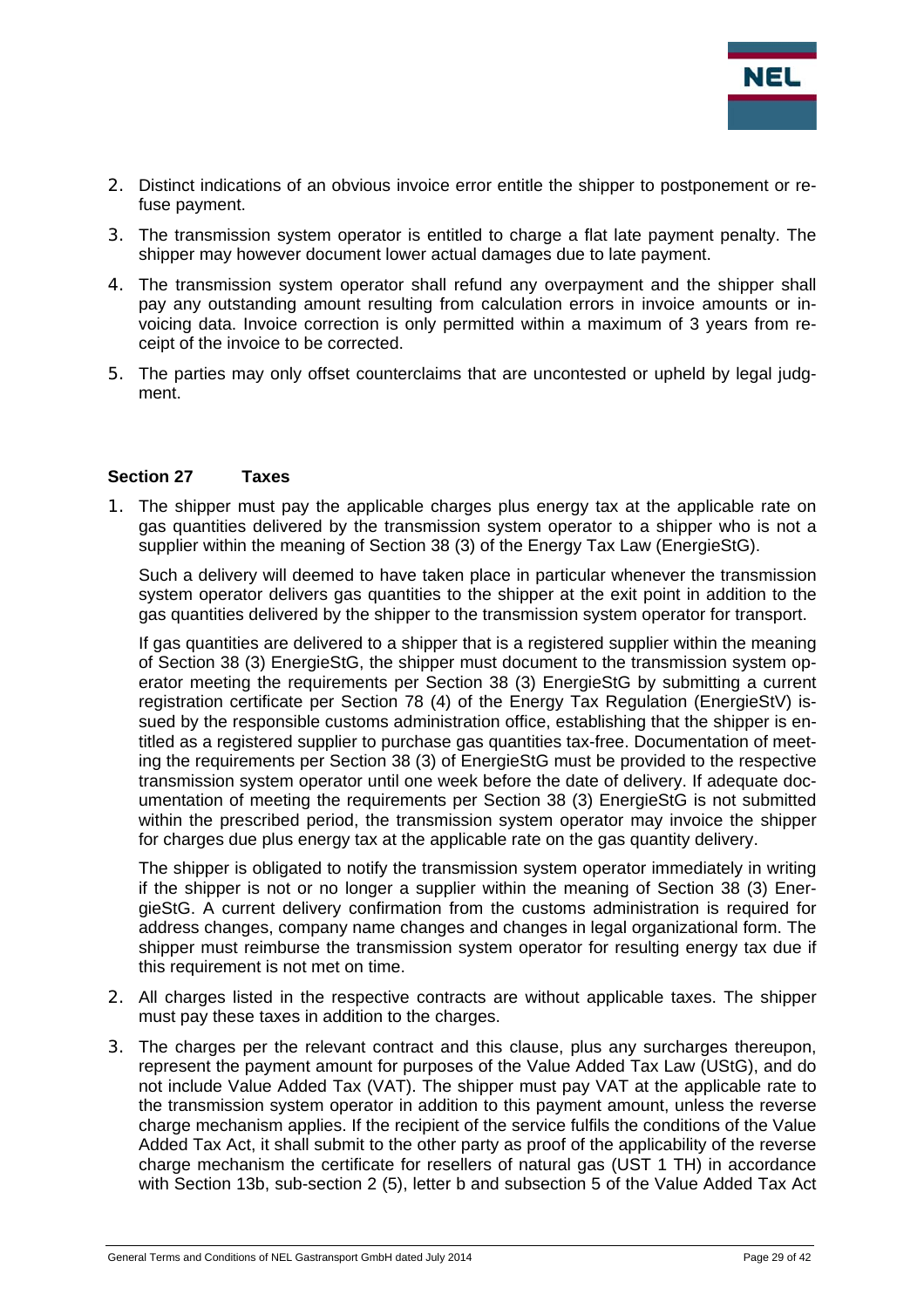

for the first time one week before the delivery and thereafter annually without being explicitly asked to do so. If invoicing is by way of a credit note procedure in accordance with Section 14(2), sentence 2 of the Value Added Tax Act, the invoice must carry the note "Gutschift" ("credit") (Section 14(4), no. 10 of the Value Added Tax Act).

#### **Section 28 Maintenance**

- 1. The transmission system operator shall be entitled to carry out maintenance (servicing, inspection and repair) on its pipeline system, as well as measures for new construction, modification and expansion of systems. The transmission system operator shall be released from obligations under this contract if and to the extent the transmission system operator is not able to fulfill its contractual obligations due to aforementioned measures. The shipper is obligated to cooperate, particularly by restricting network usage during maintenance activities planned by the transmission system operator.
- 2. The transmission system operator shall inform the shipper in due time of measures per item 1 beforehand in suitable manner if and to the extent network usage per this contract should actually be compromised, in whole or in part. In the event of any scheduled maintenance work planned in advance, the transmission system operator shall, in addition to the obligations under EU Regulation 715/2009, inform the shipper about the duration and likelihood of any restricted use of the network no later than 15 business days before any such restriction occurs. This advance notice requirement does not apply if advance notice is not possible for reasons for which the transmission system operator is not responsible or the remedial action necessary to eliminate any interruption of service would be delayed by such an advance notice. In such cases the transmission system operator shall inform the shipper of the reason why the shipper's rights under the contract were compromised.
- 3. When measures per item 1 that does not constitute measures within the meaning of Section 16 (2) EnWG restrict the agreed capacity and/or gas flow at the respective entry or exit point affected for more than 14 calendar days per gas year, the shipper is exempt from payment obligations for the duration and scope of restriction beyond 14 calendar days. This period is reduced pro rata for contracts with a term of less than one year. The shipper is furthermore released from his obligations. Notwithstanding the provision in Paragraph 1 hereinabove, the transmission system operator shall, in the event of any maintenance measures, charge the shipper regardless of any actual restrictions to network use from the 15th calendar day of the announced possible restrictions the fee payable for a corresponding interruptible capacity cumulated for the relevant gas year and for each of the entry and/or exit points affected thereby until the end of the period stated in the announcement pursuant to Paragraph 2, sentence 2 and to the extent of the contractually agreed firm capacity stated in said announcement.
- 4. The foregoing items shall apply accordingly when third-party transmission system operators conduct measures per item 1 as a result of which the transmission system operator is unable to fulfill its obligations under the respective contract, in whole or in part.
- 5. Item 1 sentences 2 and 3 and Item 2 apply accordingly in the event the transmission system operator is entitled by law or provisions of contracts with third parties to interrupt these third parties' network or connection usage.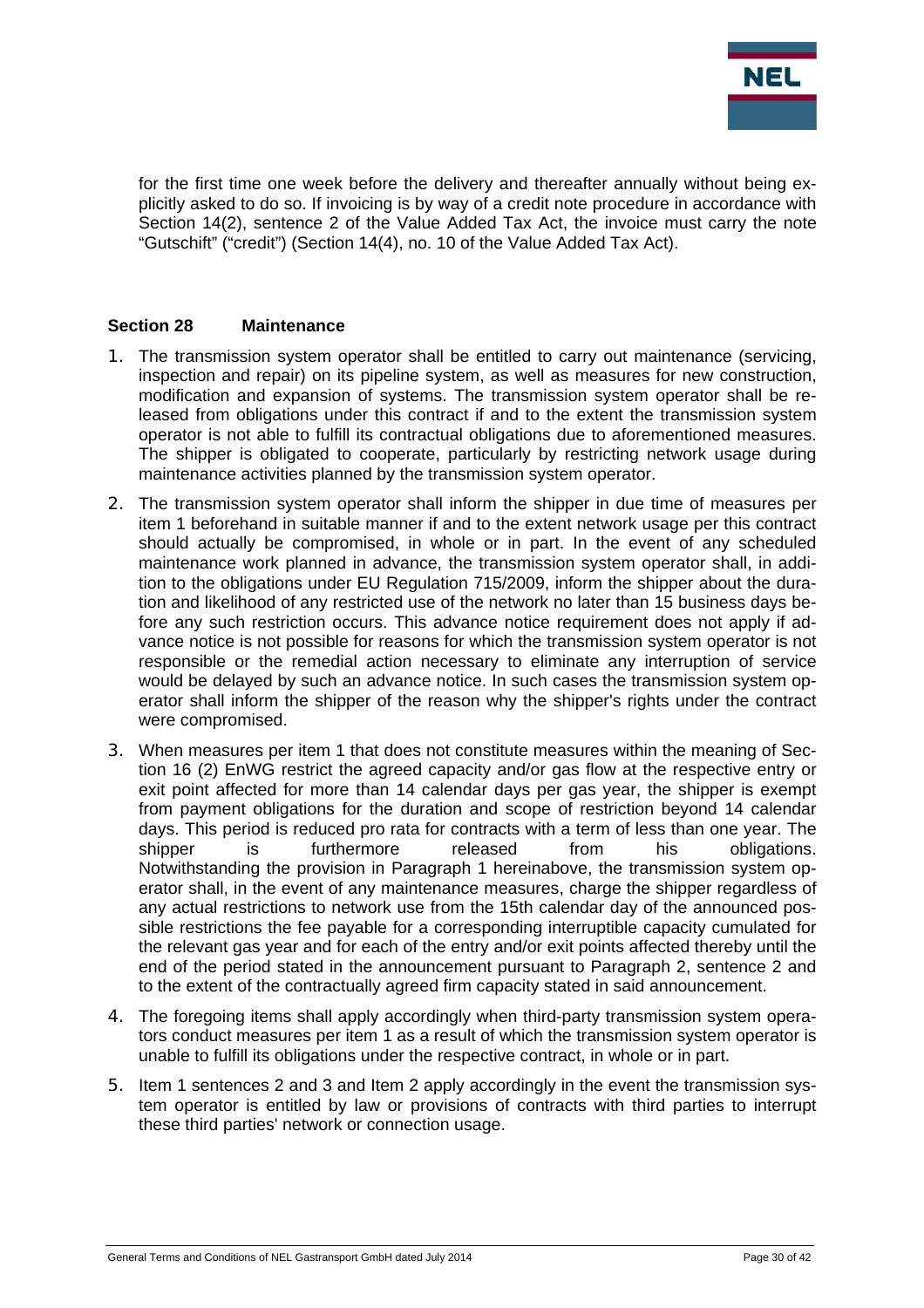

## **Section 29 Interruption of interruptible capacity**

- 1. The transmission system operator is obligated to provide booked interruptible capacity at an entry or exit point as long as the usage of booked firm capacity is not affected. The transmission system operator shall also be entitled to interrupt booked interruptible capacities in whole or in part if it is requested by another transmission system operator of the same market area in accordance with Section 16 (1) EnWG to interrupt such capacities to avoid detrimental impact on booked firm capacities on its network.
- 2. The transmission system operator, or in the cases per Section 13 Item 2 and Section 12 (1) the appointed balancing group manager, must give the shipper at least 3 hours' advance notice of the interruption, unless this is not possible due to operational reasons. The transmission system operator must notify the shipper of the reasons for the interruption without undue delay, and no later than occurrence of the interruption.
- 3. For interruptions per item 2, the shipper must ensure via the appointed balancing group manager if necessary – that the gas quantities at the entry and/or exit points affected by the interruption are renominated accordingly without undue delay to avoid quantity differences. In case of interruption at an exit point to an end-consumer, the shipper has to ensure that the withdrawal will be reduced by the end-consumer accordingly. The transmission system operator's supplementary terms and conditions do not apply to renomination deadlines as long as renomination is technically and operationally possible. If usage continues despite an interruption, Section 30 applies accordingly.
- 4. Interruption of interruptible capacity at an entry or exit is done in the chronological order of the respective entry/exit contract concluded, starting with the most recently concluded contract. Biogas capacity is interrupted with a lower priority than other interruptible capacity. This does not apply if there is no corresponding subordinate interruption control for biogas at cross-border interconnection points. Sentences 1 and 2 may be superseded by differing provisions implemented with the adjacent operator for cross-border interconnection points.
- 5. In cases per Section 16 (1) and (2) EnWG, the transmission system operator may deviate from the procedure per item 4 if the security or reliability of the network would otherwise be jeopardized or compromised.

#### **Section 29a Reduction procedure for firm capacity nomination**

In case the sum of all nominations of booked firm capacities is higher than the available firm capacity within an hour at an entry- or exit-point after the interruption of all interruptible capacities according to Section 29, the aforementioned nominations will be curtailed according to item a) and b). The rules of section 34 and 35 shall remain unaffected.

- a. The firm capacity nominations of all biogas balancing groups/sub-balancing accounts have to be considered preferentially. These nominations will not be curtailed provided the available capacity is sufficient. If the available capacity is insufficient, then item b) has to be applied.
- b. If the remaining firm capacity resulting from item a) is less than the amount of the sum of all nominations relating to included capacity in the balancing group/subbalancing accounts, the firm capacity will be initially considered on a pro rata basis taking into account the ratio of the included firm capacities of the balancing group/subbalancing accounts. In case residual amounts remain, because for one or more bal-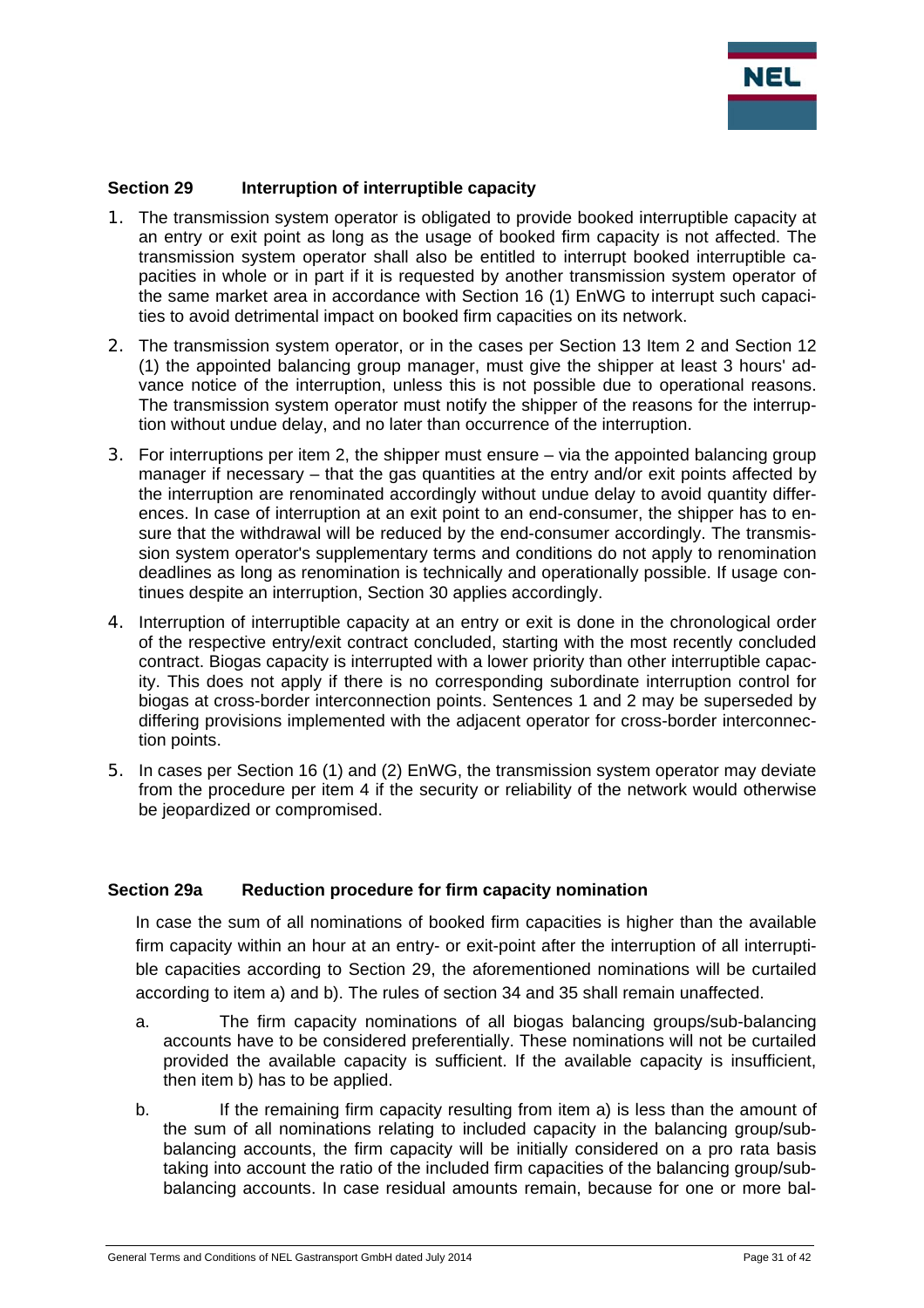

ancing accounts more firm capacities have been considered as nominated and at least one other balancing account has been curtailed, then the residual amounts will be allocated additionally on a pro rata basis considering the ratio of the included capacities. If residual amounts remain again after the allocation, the allocation process will be repeated considering the included capacities until the residual amounts are allocated.

In case of curtailment the shipper will be informed without undue delay about the cause and the estimated duration of the curtailment.

#### **Section 30 Capacity overrun**

- 1. The shipper is entitled to use booked capacity at the entry and/or exit point in the amount incorporated to the balancing group/sub-balancing account. The shipper is not entitled to any use exceeding that amount.
- 2. If contrary to item 1 sentence 2 the allocated hourly gas quantities exceed 100% of capacity incorporated to the balancing group for an entry or exit point at the respective entry or exit point in question, an hourly capacity overrun shall have occurred. An hourly overrun shall not increase booked capacity.
- 3. When several shippers have booked capacity at an entry and/or exit point and incorporate these to the same balancing group, the transmission system operator may bill each shipper for capacity overruns proportionately weighted by capacity incorporated at that entry and/or exit point. This does not apply if the balancing group manager nominates in separate sub-balancing accounts for each shipper.
- 4. If the shipper exceeds capacity incorporated, a contractual penalty is due in accordance with the transmission system operator's supplementary terms and conditions.
- 5. The provisions under item 4 do not affect the assertion of further damage claims by the transmission system operator. Contractual penalties already paid are to be credited to such damage claims for specific capacity overruns.

## **Section 31** Suspension or modification of contractual obligations

- 1. Pursuant to Section 16 EnWG, the transmission system operator is entitled to introduce capacity allocation restrictions or usage restrictions for the necessary period, modify existing allocation requirements or usage restrictions or convert booked firm capacity into interruptible to the extent necessary to ensure security and reliability of the transmission system operator's network.
- 2. The transmission system operator is also entitled measures per item 1 if capacity usage differs from the load flow simulation assumptions made in accordance with good gas industrial practices per Section 9 (2) GasNZV, and if the different capacity usage forces the transmission system operator to modify the assumptions applied in determining capacity as per Section 9 GasNZV so that capacity can no longer be offered in the amount previously offered. The transmission system operator may apply measures per item 1 if capacity and control instruments such as load flow commitments and operating reserve cannot or cannot completely be obtained to secure firm, freely allocable capacity required by the transmission system operator, or only on economically unreasonable terms, and other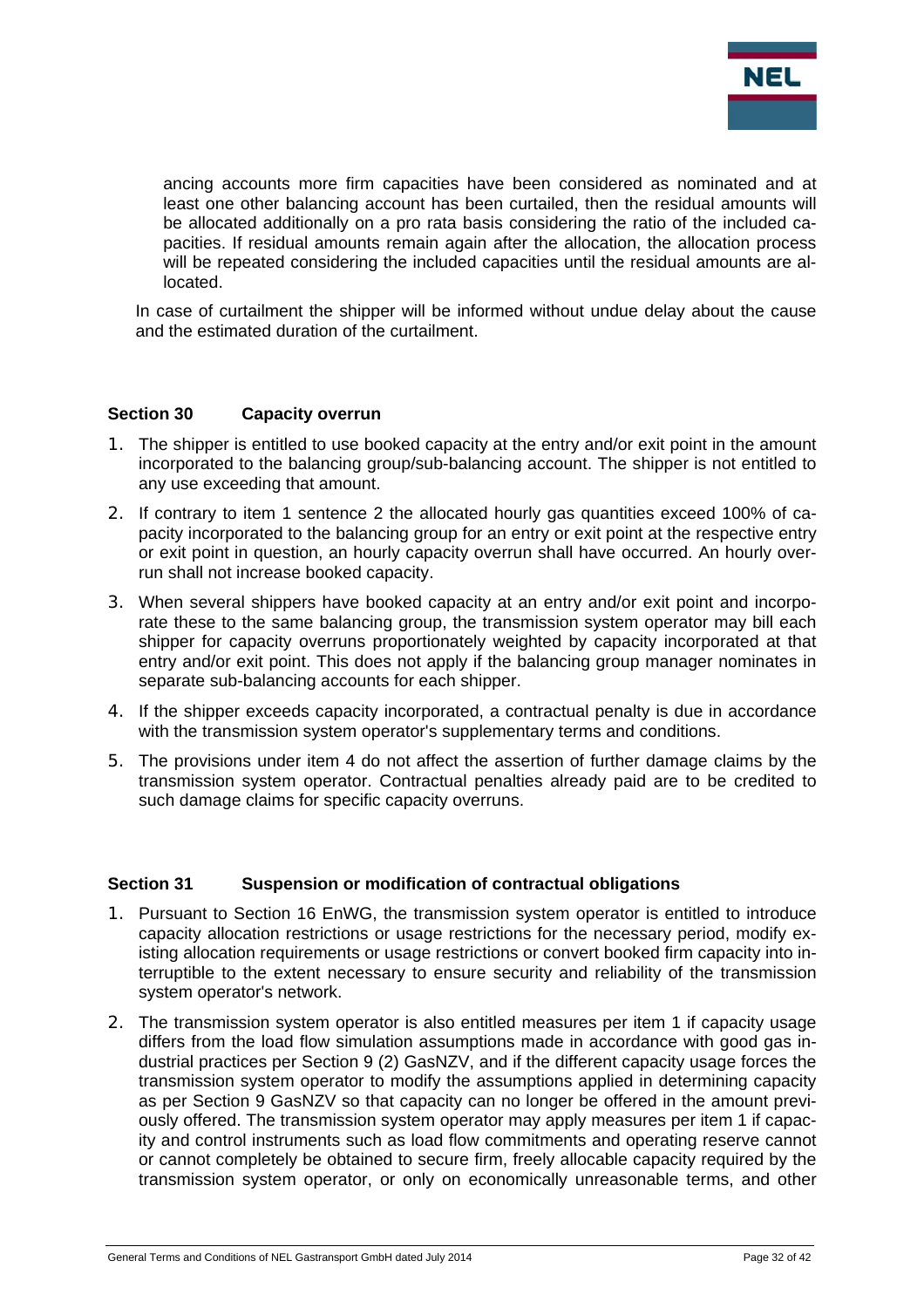

network or market measures are not possible. Measures applied by the transmission system operator per this item are to be reported in advance to the Federal Network Agency, stating the reasons.

- 3. If the entire booked firm capacity at a point is not equally affected by the measures per item 1, the transmission system operator will determine on a non-discriminatory basis for which capacity or concluded contracts these measures are to be implemented. In cases of conversion of booked firm capacity into interruptible capacity, the booked firm capacity is converted into interruptible capacity proportionately in relation to the firm capacity booked by the shippers. For the interruption of this capacity Section 29 applies provided, however, that interruption is done in the chronological order in which firm capacity is booked. Interruption is done subordinate to existing interruptible capacity bookings. Section 29 item 4 sentences 2, 3 and 4 apply accordingly.
- 4. The transmission system operator shall without undue delay notify the shipper in advance when the shipper's rights per items  $1 - 3$  are compromised, with sufficient prior notice for foreseeable developments (e.g. due to market area mergers), generally with a minimum prior notice of 3 months, stating the reasons.
- 5. The shipper may terminate the contracts concerned for material reason, wholly or in part, within 14 calendar days of the notification date, if the modification lasts longer than 14 calendar days per contract year. Termination becomes effective on the effective date of the modifications in the affected contracts. If the terminated capacity is firm capacity at a cross-border interconnection point or market area interconnection point, the shipper may require the transmission system operator to re-auction the terminated capacity at the same point again.
- 6. The contracts concerned are adjusted accordingly if the shipper does not exercise termination. If an adjustment results in firm capacity being converted into interruptible capacity, wholly or in part, the applicable charges for interruptible capacity accordingly to Section 25 apply for the converted portion. In such case, any auction surcharges are eliminated pro rata from the date of adjustment by the transmission system operator. If capacity allocation limitations or usage conditions are imposed or changed, the respective charges per the transmission system operator's supplementary terms and conditions apply. Any auction surcharges continue to apply in such case.
- 7. The transmission system operator may assign entry and exit points to another market area subject to 3 years' advance notice given to the shipper. The period of notice shall be reduced to 2 years and 4 month with effect from 1 October 2015. If a market area change has to take place within a shorter period of time, the transmission system operator shall give reasons therefore. Reasons for a reassignment may include but shall not be limited to flow-mechanical requirements. The transmission system operator shall inform the shipper of the market area change without delay. The shipper may object to the market area change within a period of 4 weeks of becoming aware thereof, if the period of notice pursuant to sentence 1 was not observed and if there are supply contracts for the exit points in question with a term ending after the reallocation date. The shipper shall provide proof thereof to the transmission system operator, stating the end of the contract term, the expected supply quantity and the service. Entry and exit points for which such proof has been furnished will be reassigned to the new market area but, for the shipper in question, they will be accounted for in the previous market area until the end of the contract term but no later than until the end of the period pursuant to sentence 1. The shipper shall assign the entry and exit points affected to a separate balancing group/subbalancing account which only contains these exit points. The transmission system operator shall inform the market area manager about the separate balancing group and the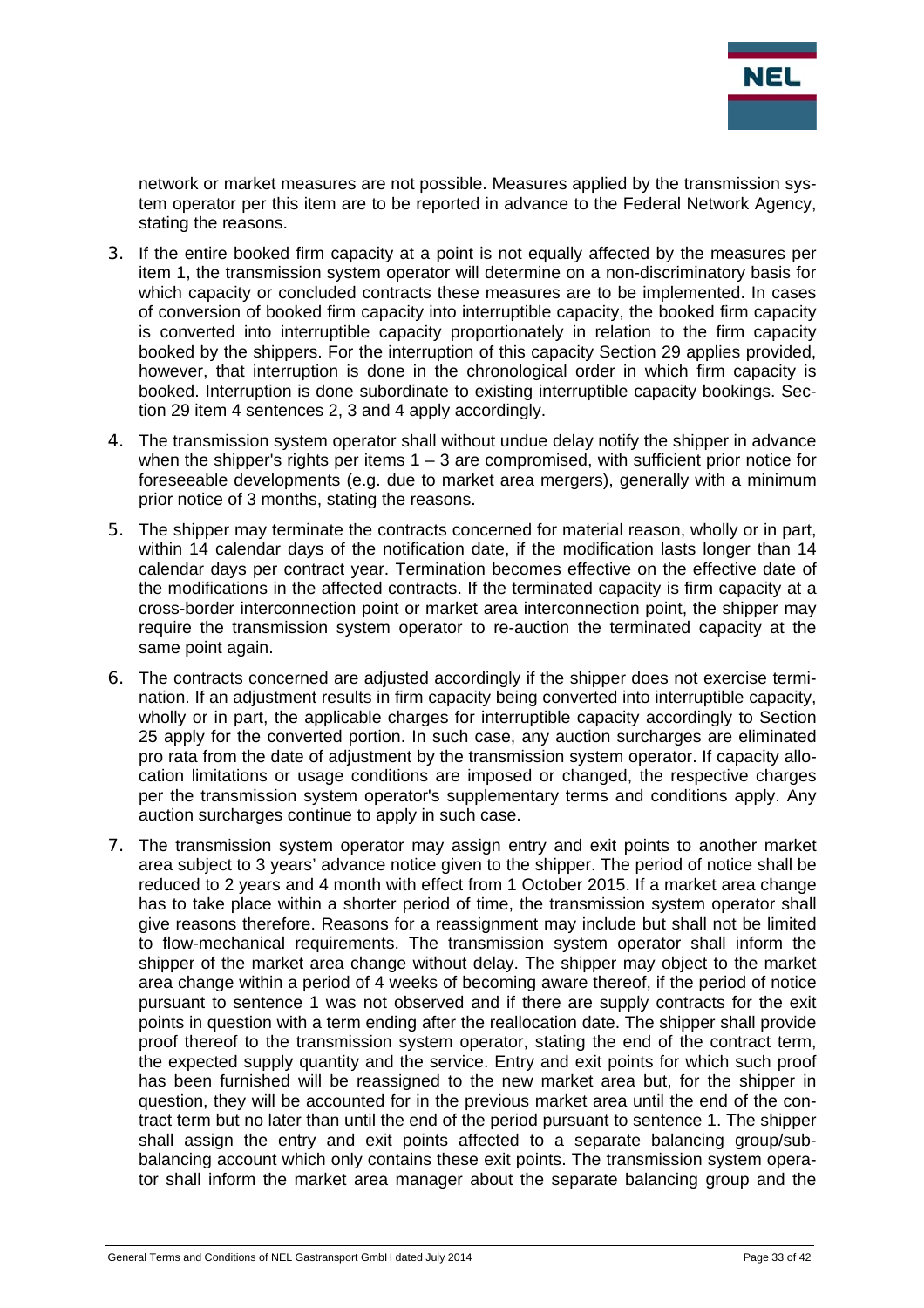

separate sub-balancing account. If the proof pursuant to sentence 7 is not furnished by the shipper within 4 weeks, or if the entry and exit points affected have not been assigned to a separate balancing group/sub-balancing account, the points shall be accounted for in the new market area as of the reallocation date.

#### **Section 32 Transmission System Operator contact person and availability**

The names of the transmission system operator's contact persons are posted on its website.

#### **Section 33 Data transmission and data processing**

The transmission system operator may pass on fuel consumption, billing and contract data to other system operators or market area managers as far as and as long as necessary for proper execution of the respective contract. The shipper consents to automated data processing by the transmission system operator or provider contracted by the transmission system operator in accordance with data protection laws.

#### **Section 34 Force majeure**

- 1. A party to the contract shall be released from its obligations to the extent it is prevented from doing so due to force majeure per item 2. The respective other party shall in turn be released from its obligations as far as and as long as the first party is prevented from fulfilling its obligations due to force majeure.
- 2. Force majeure is defined as any unpredictable external event that is unavoidable, even having exercised reasonably expectable due care and deploying technically and economically feasible resources. Such events include in particular natural disasters, terrorist attacks, power failures, telecommunications failures, strikes and legal lockouts or regulatory requirements and government, courts or official orders (regardless of their legality).
- 3. The affected party to the contract shall notify the other party immediately, stating the reasons for the force majeure occurrence and its expected duration. The affected party shall endeavor to restore his ability to fulfill his obligations as soon as possible, deploying all technically and economically feasible resources to do so.
- 4. If a party to the contract utilizes third-party services to fulfill contractual obligations, an event constituting force majeure for the third party or other circumstances within the meaning of item 2 shall also constitute a force majeure event affecting that party to the contract.

## **Section 35 Liability**

1. The transmission system operator shall be liable for damages to the shipper resulting from interruption or irregularity of network access in accordance with Section 5 GasNZV in conjunction with Section 18 of the NDAV. This shall be applied to low-pressure, medium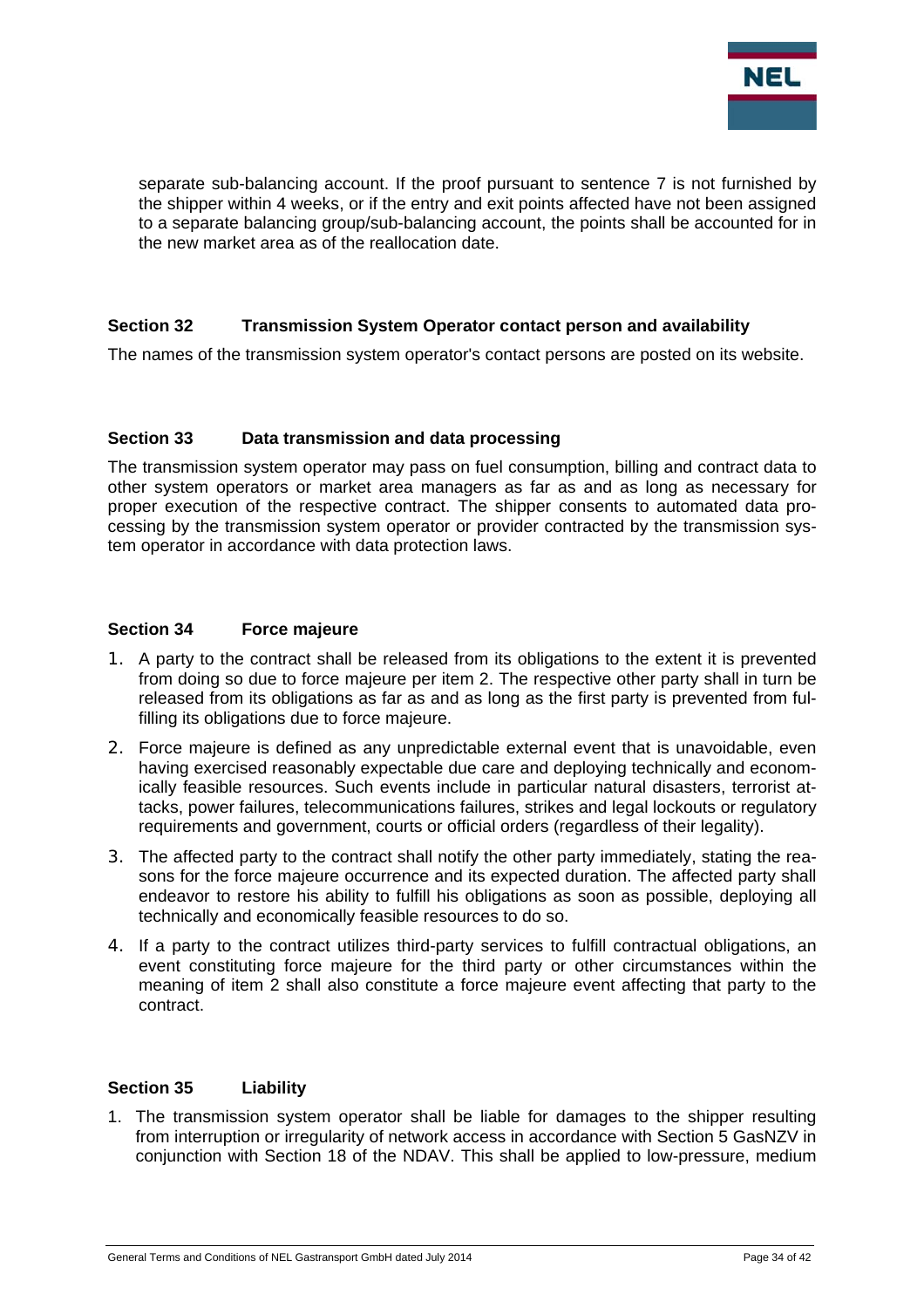

pressure and high pressure grids. The wording of Section 18 NDAV is enclosed as appendix 2.

- 2. Moreover, the parties shall be liable to each other for injury to life, body or health, unless the party itself or its legal representatives or vicarious agents have neither acted with willful misconduct nor negligence.
- 3. In the event of a breach of a material contractual obligation ("wesentliche Vertragspflichten"), the parties shall be liable to each other for property damages to property ("Sachschäden") and financial loss ("Vermögensschäden"), unless such loss or damage was not caused by willful misconduct or negligence of the party itself, its legal representatives or vicarious agents. The liability of the parties in case of damages to property or financial loss caused by slight negligence shall be limited to the typical foreseeable loss or damages for such contracts.
	- a) Material contractual obligations are obligations the fulfillment of which is prerequisite to proper execution of the contract, the fulfillment of which the parties to the contract rely on and may at all times expect.
	- b) Typical, foreseeable loss or damages are damages the parties to the contract foresaw as possible consequences of breach of contract or would have foreseen under the circumstances known or that would have been known to him at that time if exercising due care ("verkehrsübliche Sorgfalt").
	- c) Typical damages for contracts of this kind are EUR 2.5 million for damage to property and EUR 1 million for financial loss.
- 4. The parties shall be liable to each other for damage to property and financial loss arising from breach of non-material contractual obligations, unless such loss or damage was neither caused by willful misconduct nor gross negligence of the party itself, its legal representatives or vicarious agents.
	- a) In cases of damages to property or financial loss caused by gross negligence, the liability of the parties and their legal representatives and vicarious agents shall be limited to the typical, foreseeable loss or damages.
	- b) In cases of gross negligence causing damages to property, the parties' liability for ordinary servants ("einfache Erfüllungsgehilfen") shall be limited to EUR 1.5 million for damage to property, and EUR 0.5 million for financial loss.
- 5. Section 16 and 16 a EnWG shall remain unaffected. Measures per Section 16 (2) EnWG include in particular actions to ensure domestic customers a secure natural gas supply in accordance with Section 53 a EnWG.
- 6. The parties' liability under mandatory provisions of the Public Liability Act ("Haftpflichtgesetz") and other laws remains unaffected.
- 7. Items 1 to 6 shall also apply regarding legal representatives, employees and vicarious agents of the parties, if and to the extent these conditions are applicable for the respective party.

#### **Section 36 Deposit**

1. The transmission system operator may in certain justified cases demand reasonable deposit or advance payment in accordance with Section 36a for all payment claims arising from the commercial relationship with the shipper. The requirements of a deposit or of an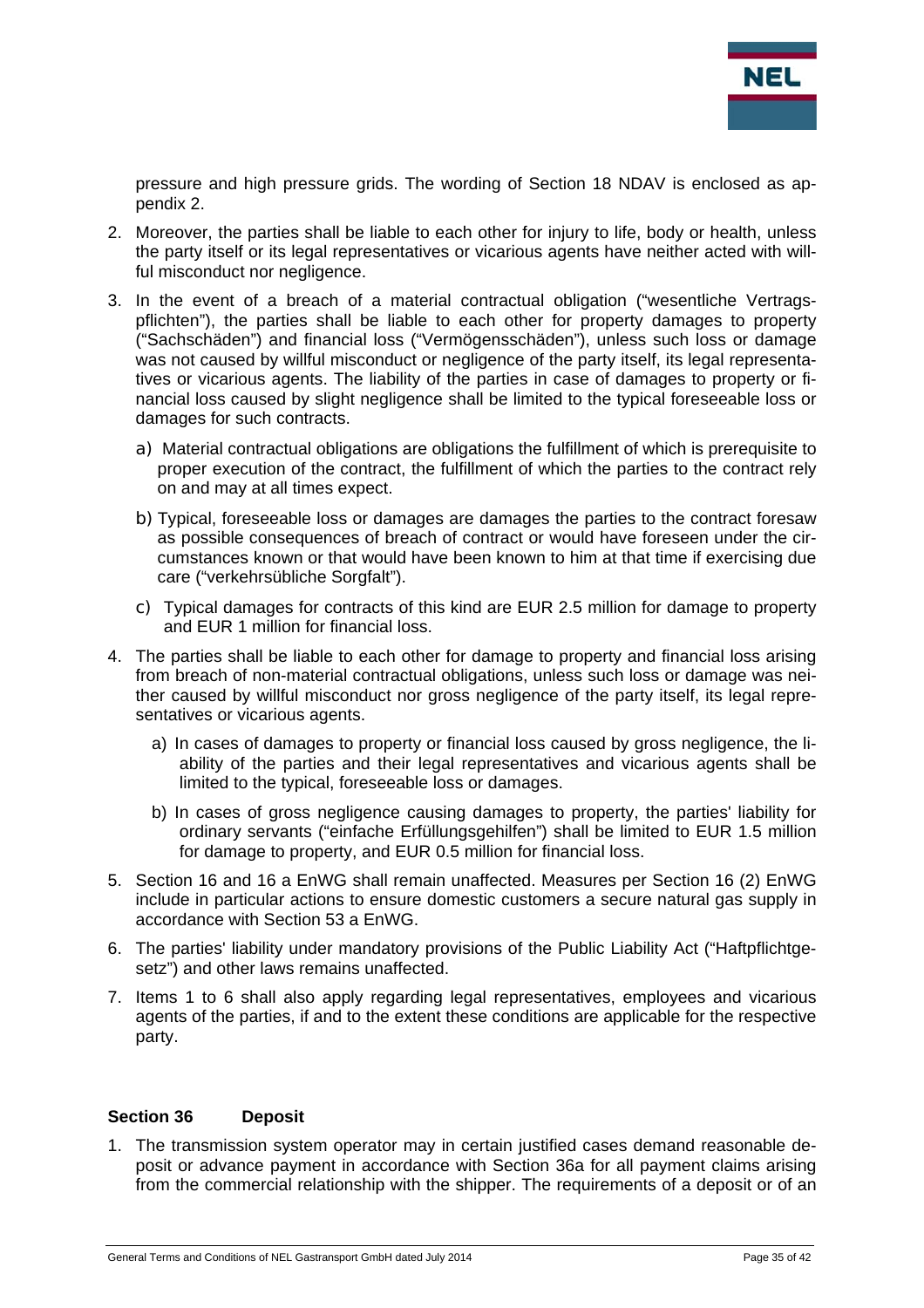

advance payment, respectively, shall be requested and explained to the shipper in text form.

- 2. A justified case is in particular presumed to be when:
	- a) the shipper
		- aa) is in default on a not insignificant amount of a payment, i.e. generally at least 10% of shipper´s payments of the last invoice or claim for part payments, after having been received an explicit payment demand, or
		- bb) repeatedly is in default on payments, or
	- b) enforcement measures have been initiated against the shipper for monetary claims (Section 803 - 882a Code of Civil Procedure (ZPO)) unless the amount of the monetary claim is insignificant, or
	- c) the shipper has filed a request for initiation of insolvency proceedings for the shipper's assets, or
	- d) a third party has filed a request for initiation of insolvency proceedings for the shipper's assets and the shipper has not proven the absence of a reason to open insolvency proceedings in accordance with Sections 17 (2), 19 (2) German Bankruptcy Act (InsO)within the time period as set out in Item 4 sentence 2, or
	- e) a previous entry- or exit contract between the transmission system operator and the shipper has been effectively terminated in accordance with Section 37 Item 2 lit. b) within the last two years before conclusion of this contract or the admission to use the primary capacity platform granted to the shipper has been effectively withdrawn within such time period.

In addition, the transmission system operator shall be entitled to demand an appropriate deposit or an advance payment in the event that there are reasonable concerns about the shipper's continuing ability to fulfil its obligations under this contract, based on information concerning the shipper obtained from a recognized credit reporting provider, or on any other facts, and the shipper does not provide suitable evidence of its creditworthiness to allay such concerns within five business days. The shipper may make available suitable evidence of creditworthiness such as, for example, a certificate of a public auditor, a written confirmation about adequate liquidity of a credit institute authorized to conduct business in the Federal Republic of Germany a current financial statement, a trade register extract, and, if necessary, more in-depth information relating to its creditworthiness.

If the shipper has a rating of a recognized rating agency, causes to express reasonable concerns are, in particular, when the shipper does not have

- a Standard & Poor's long-term rating of BBB- or better,
- a Fitch rating of BBB- or better,
- a Moody's long-term rating of Baa3 or better, or,
- a Creditreform rating (credit index score 2.0) of at least risk class II or better (according to Creditreform RatingMap as of September 2013).

Same applies, if the shipper does not have a corresponding comparable rating of any other recognized rating agency. In the event that several pieces of above mentioned information are provided, reasonable concerns is also if only one of the stated solvency indices provokes reasonable concerns.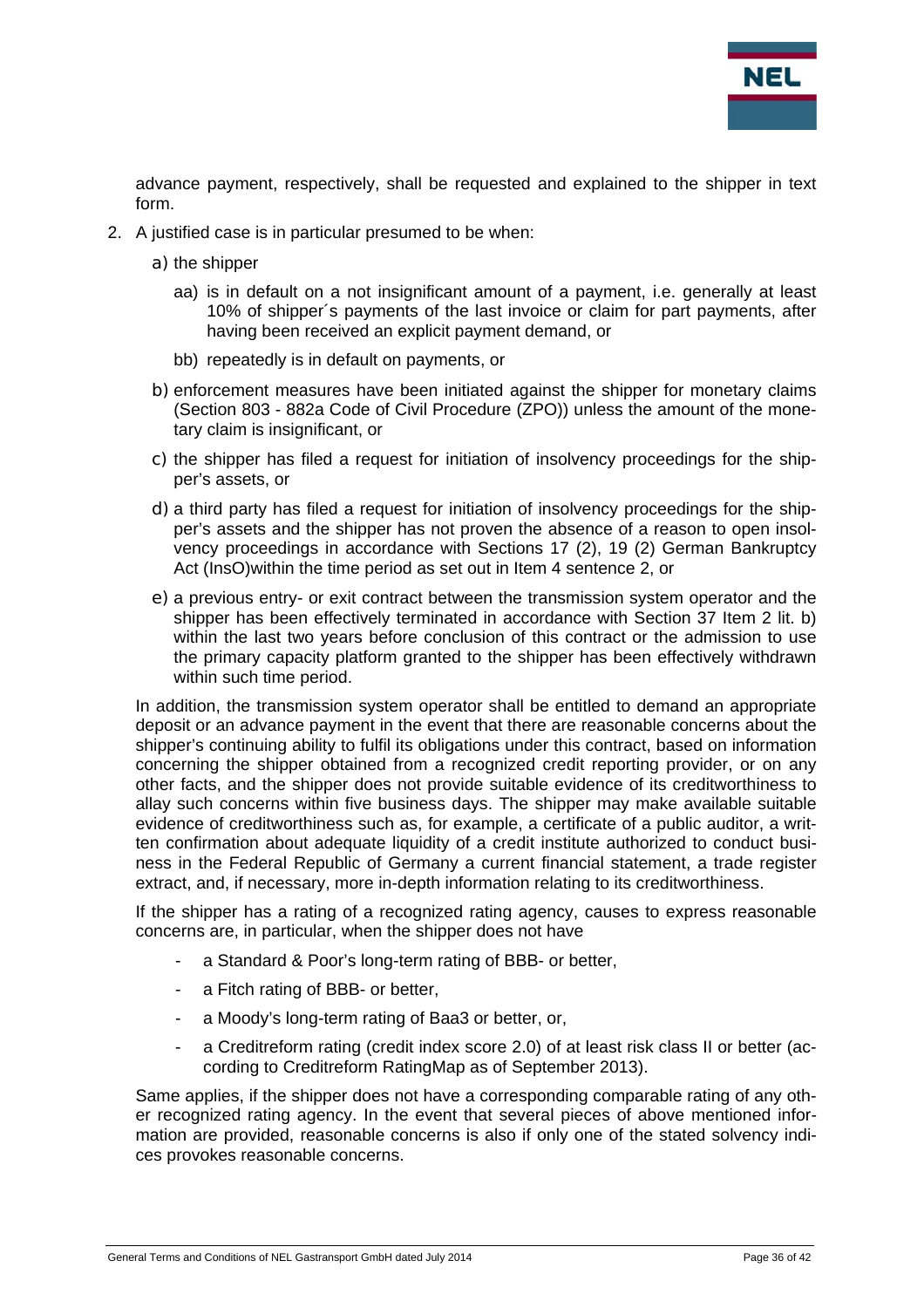

The transmission system operator shall fully disclose to the shipper the data and the essential content of the information obtained that supports a reasonable concern.

- 3. Deposit types include irrevocable, unconditional bank guarantees, irrevocable unconditional corporate guarantees (binding letter of comfort and affiliate guarantee), irrevocable, unconditional, directly enforceable guarantees of a credit institute authorized to conduct business in the Federal Republic of Germany and deposits of cash or debt securities. It is at the shipper's discretion to determine the type of deposit. The transmission system operator may also accept cash or assignments of claim.
- 4. The shipper must provide deposit to the transmission system operator within seven business days of the corresponding request. In the event of Item 2 d) the deposit shall be provided within ten business days, if the shipper does not prove, within this period, the absence of a reason to initiate insolvency proceedings within the meaning of Sections 17 (2), 19 (2) German Bankruptcy Act (InsO).
- 5. The requirements for individual deposit types are as follows:
	- a) Bank securities must be provided in the form of an unconditional, irrevocable and directly enforceable indemnity letter or guarantee of a credit institute authorized to conduct business in the Federal Republic of Germany. The bank issuing the deposit must have a Standard & Poor's long-term rating of A- or better, a Moody's long-term rating of A3 or better, or be part of the German savings and cooperative bank sector.
	- b) For corporate guarantees and indemnity letters, the issuing company providing the deposit must have a Standard & Poor's long-term rating of BBB- or better, a Fitch rating of BBB- or better, a Moody's long-term rating of Baa3 or better or a Creditreform credit index score (credit index score 2.0) of risk class II or better (according to Creditreform RatingMap as of September 2013). The corporate guarantee or indemnity amount may not exceed 10% of liable capital of the legal person providing deposit. The shipper must document this to the transmission system operator upon providing the deposit
	- c) Any cash deposit provided must be deposited to an account specified by the transmission system operator. Interest is credited on these balances at the base rate published by the German Bundesbank on the first bank business day of the month. The shipper may also pledge an account at a credit institute authorized to conduct business in the Federal Republic of Germany to the transmission system operator.
	- d) The indemnity or guarantee amount generally must feature a waiver of the right to insist on prior failed attempt at direct enforcement, waiver of contestability and waiver of offset against claims unless undisputed or upheld by legal judgment. A directly enforceable indemnity or guarantee letter must be valid for at least 12 calendar months, expiring no later than two months immediately after the end of the contract term.
- 6. The deposit amount shall amount to the higher of any of the following values:
	- a) twice the average monthly capacity charges receivable from the shipper for the past 12 months. When the network usage period is less than 12 months, this period is used as a base for calculation of the deposit amount, or
	- b) the capacity fees receivable from the shipper for the two following months.

Deviating from sentence 1, for a period of 6 months from the moment of admission according to Section 2a Item 2, the amount of the deposit shall amount to twice the average monthly capacity charges for expected capacity bookings for a period of 12 months. The shipper shall be obligated to provide the transmission system operator with any requested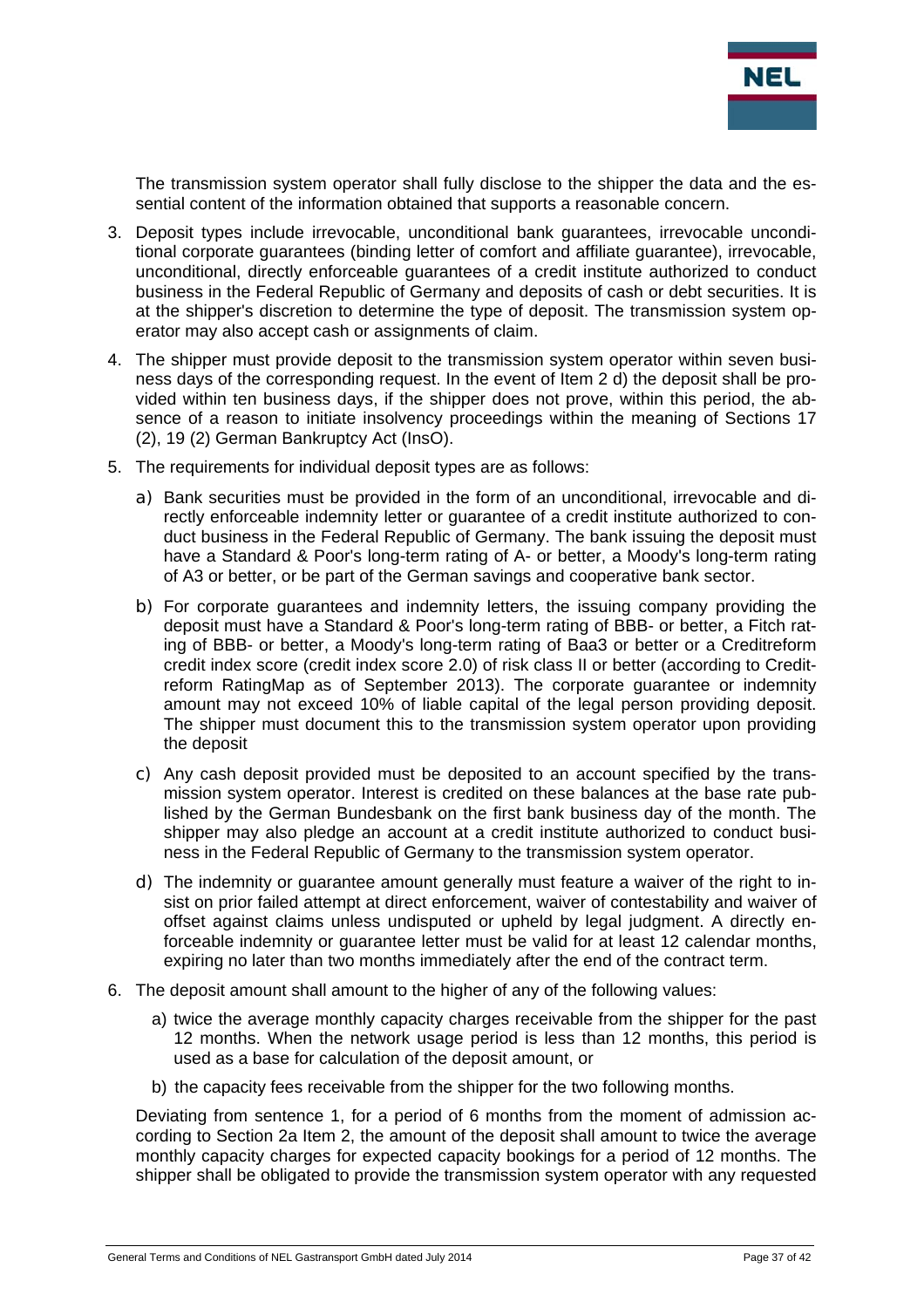

information necessary therefore in text form. In the first 6 months, admission can be restricted to the extent of the expected capacity bookings. It is possible at any time to adapt the extent of admission after the shipper has previously increased its deposit according to the amended expected capacity.

- 7. The transmission system operator may utilize deposit provided that it has issued a payment due notice for overdue amounts after payment has been delayed and the reasonable deadline set for making payment has not been met. In such case, the transmission system operator may demand deposit in accordance with Item 8 in addition to the utilized deposit. The shipper must provide deposit within seven business days of the corresponding request.
- 8. Securities provided must be returned without undue delay when the reasons for their being required no longer apply. The transmission system operator must review whether the reasons justifying the posting of deposit at least every six months. During such review the transmission system operator must verify whether the deposit amount meets the specifications per item 6. In the event that such review reveals that the realizable value of all securities provided exceeds the amount of the applicable value according to Item 6 not only temporarily, the transmission system operator shall return the corresponding portion of the deposit amount. If several securities have been provided, the transmission system operator may choose at his discretion which securities to return. In the event that the realizable value of all securities provided falls below the amount of the applicable value according to Item 6 not only insignificantly, the transmission system operator may demand adjustment accordingly.

#### **Section 36a Advance payment**

- 1. The Shipper may avert provision of deposit by making advance payments. To avert provision of deposit the shipper shall declare to the transmission system operator in text form and within five business days after the request of deposit that it will make advance payment instead of providing deposit.
- 2. If the transmission system operator requests advance payments in accordance with Section 36 Item 1 or if the shipper averts requested deposit by advance payments in accordance with Item 1 the transmission system operator shall inform about start, amount and requirements for abolition of the obligation for advance payments in text form.
- 3. The advance payment amounts to the average monthly capacity charges receivable from the shipper for the past 12 months. If the network usage period is less than 12 months, this period shall be used as a base for calculation of the average monthly capacity charges. If there are reasons to believe based on the individual case that the actual monthly capacity charges is significantly higher or significantly lower than the calculated average monthly capacity charges the transmission system operator shall adequately recognize it when determining the amount of the advance payment. Deviations of 10% are considered as significant.
- 4. The transmission system operator may rule cycle and due date in its supplementary terms and conditions.
- 5. The advance payment is offset against the capacity charge of the respective month it has been made.
- 6. If the respective advance payment does not cover the capacity charge of the respective month the difference shall be paid by the shipper at the due date of the capacity charge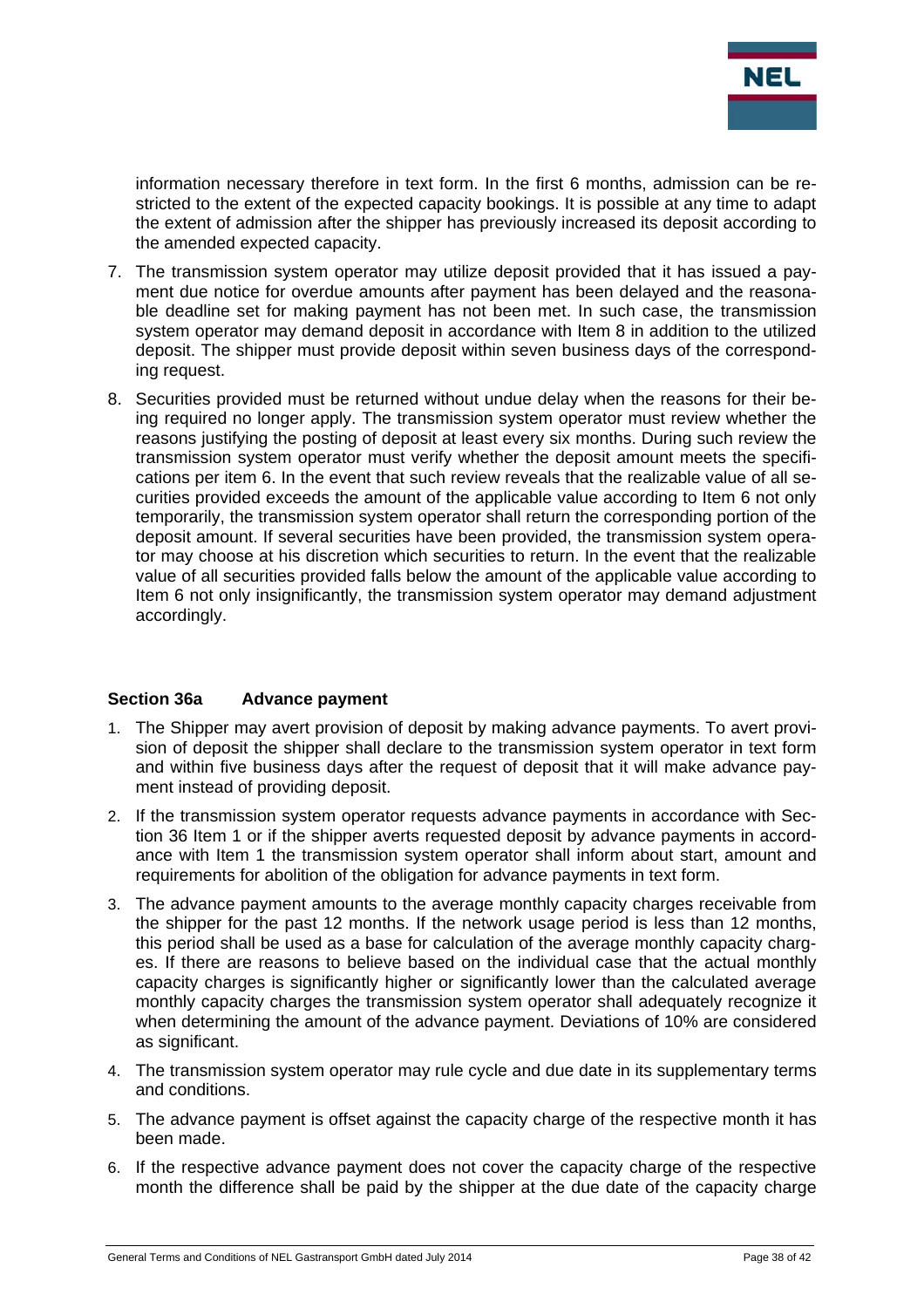

invoice. If the respective advance payment exceeds the capacity charge of the respective month the difference shall be refunded to the shipper.

- 7. If and to the extent the advance payment to be made significantly falls short of the actual capacity charge the transmission system operator may request in text form from the shipper a respective increase of the advance payment at the next due date. If and to the extent the advance payment to be made significantly exceeds the actual capacity charge the transmission system operator shall inform in text form the shipper of a respective reduction of the advance payment at the next due date. A shortfall or an excess of the advance payment is considered as significant if the advance payment deviates from the actual capacity charge for at least 10%.
- 8. The transmission system operator shall review at least half-yearly whether the reasons justifying the advance payment in accordance with Section 36 Item 2, however six months as of the first advance payment is made at the earliest. The transmission system operator shall issue a confirmation if the justifying reason does not exist anymore. The obligation for advance payment terminates at the date of receipt of the confirmation.

The shipper may request a termination of the advance payment provision after half a year at the earliest. In case of Section 35 Item 2a, Sentence 1 only applies if within the last twelve month the payments have been received in due time.

- 9. The transmission system operator separately informs the shipper regarding details of the execution of advance payments if requested.
- 10. In case of booking of day-ahead capacity the transmission system operator may set out provisions for advance payments deviating from Item 1 to 9.

#### **Section 37 Termination of contract**

- 1. This contract may be terminated without notice for a material reason ("wichtiger Grund").
- 2. Material reason shall in particular be deemed to be given when:
	- a) serious, repeated violation of material contractual obligations despite issuance of warning or
	- b) the shipper fails to promptly meet his obligation to provide deposit per Section 36 or make advance payment per Section 36a or the deposit or advance payment is not fully paid.

#### **Section 38 Loyality**

1. If during the term of the contract unforeseen circumstances should occur having significant economic, technological or legal impact on the contract for which the contract or terms and conditions have no provisions in place, or which were not considered at contract conclusion so as to become any contract provision unreasonable for one party to the contract, the affected party may demand of the other party a corresponding amendment of contractual provisions addressing the changed circumstances, taking into account all economic, technological and/or legal implications for the other party.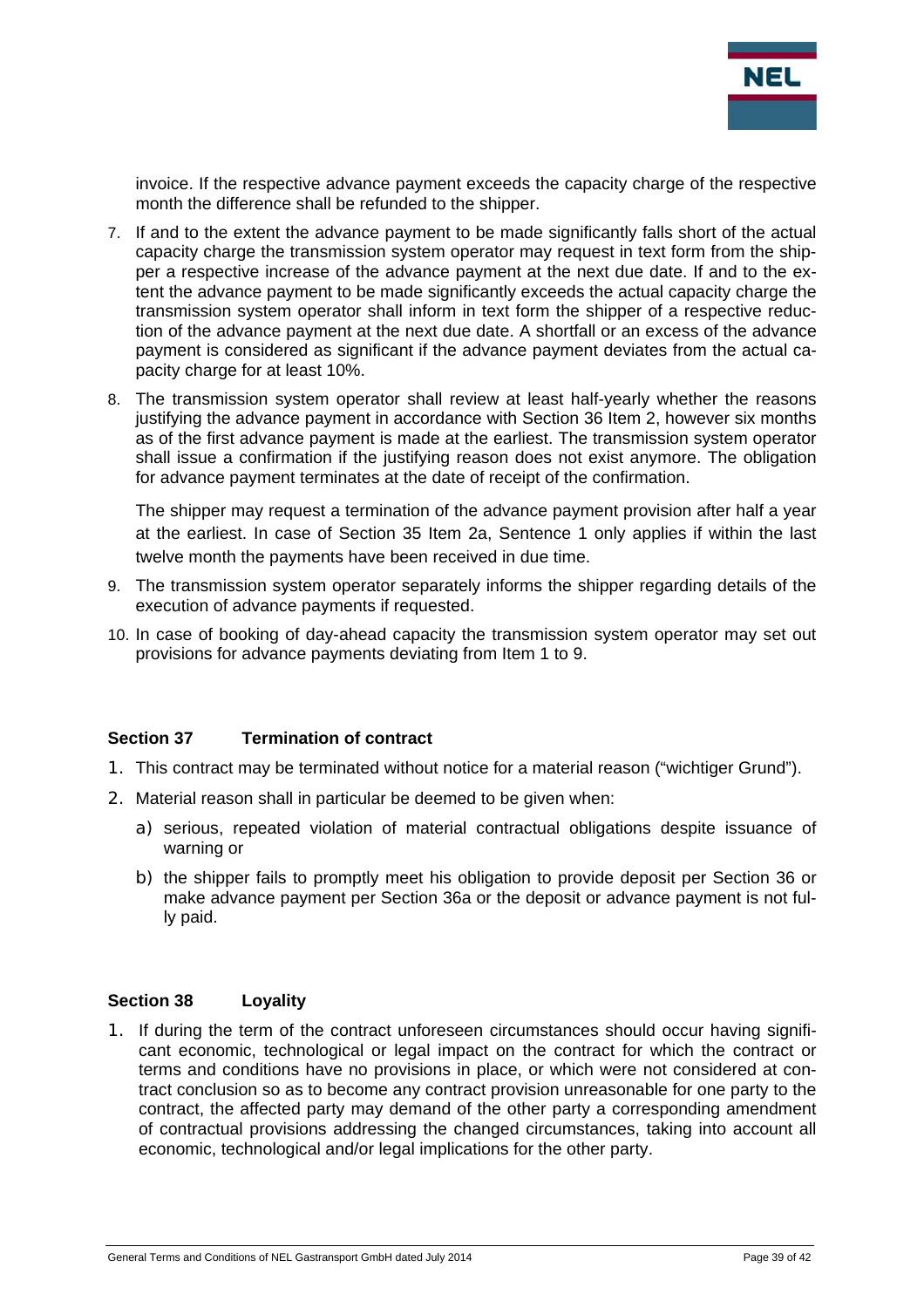

- 2. The party referring to such circumstances shall set forth and prove the necessary facts of that matter.
- 3. A right to amend the contract provisions exists from the date on which the party in question initially demands such amendment of contractual provisions due to changed circumstances, unless earlier demand by that party was not reasonably feasible.

#### **Section 39 Confidentiality**

- 1. The parties shall keep the content of the contract and all information obtained thereunder by one party from the other party (hereinafter referred to as "confidential information") in confidence and shall not to disclose or make available such confidential information to third parties without the other party's prior written consent, except as provided under item 2 and Section 33. Each party shall exclusively use the confidential information for the purpose of execution of the respective contract.
- 2. Either party shall be entitled to disclose confidential information obtained from the other party without written consent:
	- a) to an affiliated company which shall be in the same manner as the disclosing party
	- b) to its representatives, advisors/consultants, banks and insurance companies if and to the extent that such disclosure is required for the proper performance of contractual obligations and prior to making such disclosure such person or has itself obligated to undertake confidentiality or is legally bound to do so by law or professional oath.
	- c) to the extent that such confidential information:
	- this information is legitimately already known to the obtaining party by the date of its receipt from the other party
	- is already publicly available or becomes available to the public other than through act or omission of the obtaining party
	- is required to be disclosed by a party under applicable law or by a juridical or governmental order, or by a request of a regulatory authority.
- 3. The confidentiality obligation shall end 2 years after expiry of the respective contract.
- 4. Section 6a EnWG shall remain unaffected.

## **Section 40 Legal succession**

- 1. Subject to Section 19, contractual rights and obligations may only be assigned with the other party's prior consent, either in whole or in part. Consent may only be withheld for material reason.
- 2. Transfer in whole per item 1 to an affiliated company within the meaning of Section 15 Corporate Law (AktG) shall not require prior consent, but only written notification to the other party.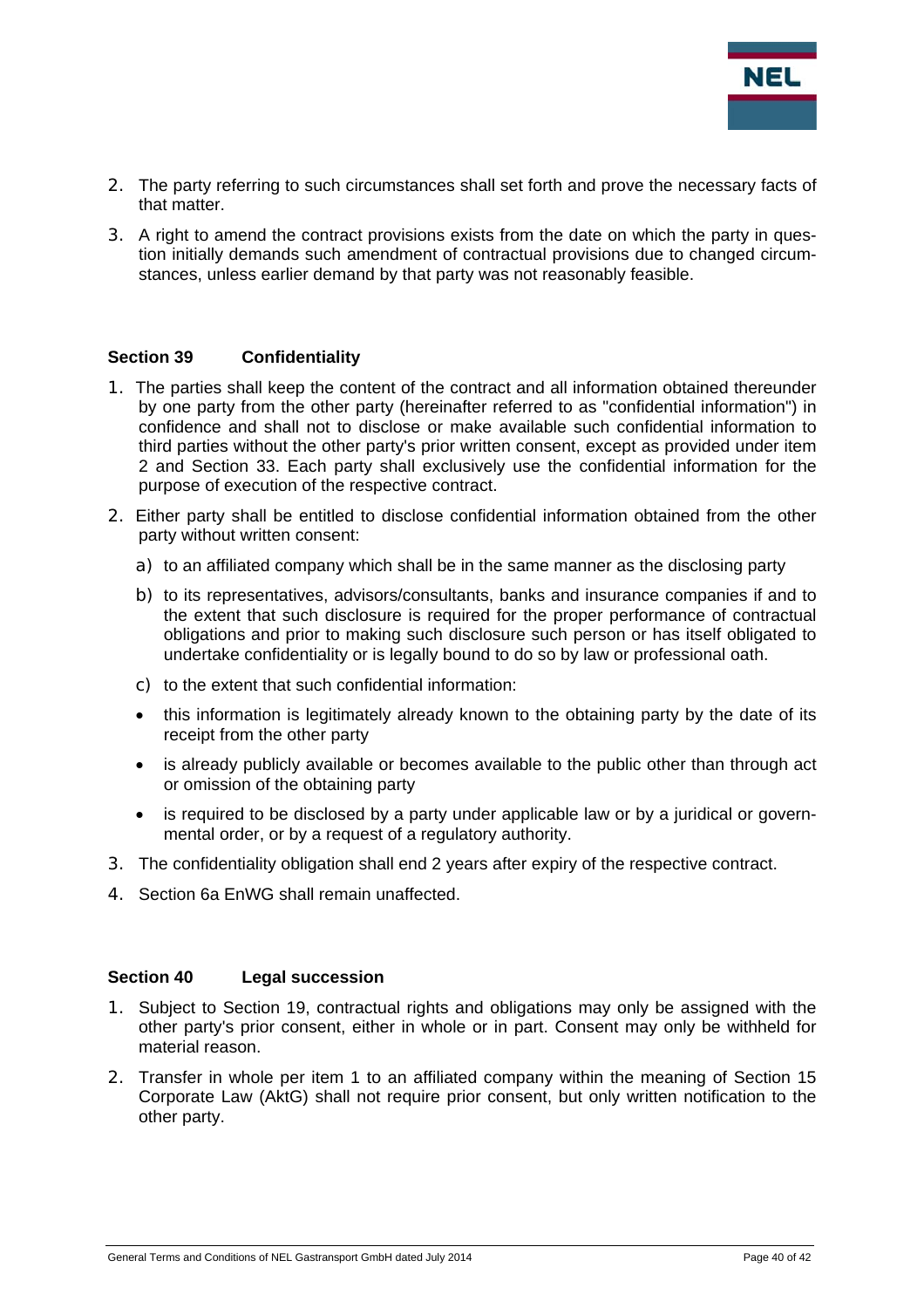

## **Section 41 Contract amendments**

- 1. The transmission system operator may amend the General terms and conditions outlined in this contract with immediate effect as necessary to comply with applicable laws, regulations or legally binding orders by national or international courts or authorities – including particularly determinations and related announcements of the Federal Network Agency – or to comply with generally approved technical standards. In such case the transmission system operator must notify the shipper thereof without undue delay. If contract amendments result in the shipper being more than insignificantly disadvantaged in economic terms, which impact shall be proved by the shipper, the shipper may terminate his contracts at the end of the month following the effective date, providing 15 business days' notice. No compensation shall be payable. This provision applies accordingly for amendments necessary for the further consolidation of market areas.
- 2. The transmission system operator is entitled to amend the terms and conditions outlined under this contract with future effect in cases other than as outlined under item 1, in the event that the transmission system operator has a justified interest in changes to the contractual arrangements for network access. Without limitation, the transmission system operator shall be deemed to have such a justified interest if the changes are in connection with the issue of standardized entry and exit contracts in accordance with Section 3 (3) GasNZV. The transmission system operator shall notify the shipper two months prior to the effective date – of the amended terms and conditions under this contract in text form and publish the amended terms and conditions under this contract on his website. In justified cases, the transmission system operator may deviate from the period laid down in sentence 3. Amendments to the terms and conditions of this contract shall be deemed to have been accepted by the shipper unless the shipper terminates the contract within 30 days of the receipt of notification thereof. The shipper shall not be entitled to claim compensation. The shipper shall not be entitled to terminate the contract if the amendment concerned does not represent any or only insignificant commercial or financial disadvantage to the shipper. In the event that the shipper considers that any such amendment would represent significant commercial or financial disadvantage to the shipper, the shipper shall submit evidence of such disadvantage. The transmission system operator is obliged to notify the shipper of the start of the termination notice period, and of the fact that the amended contract terms and conditions will be deemed to have been accepted by the shipper in the event that the shipper does not terminate the contract.
- 3. Adjustments of charges are made as outlined under Section 25.

#### **Section 42 Severability**

- 1. If any provision of this contract or appendices thereto is or becomes ineffective or unenforceable, the effectiveness of the other provisions of this contract or appendices thereto shall not be affected.
- 2. The parties replace any ineffective or unenforceable provision with provisions which achieve an economic result as similar as possible to that of the ineffective or unenforceable provision. This shall also apply in case of gap in the provisions.